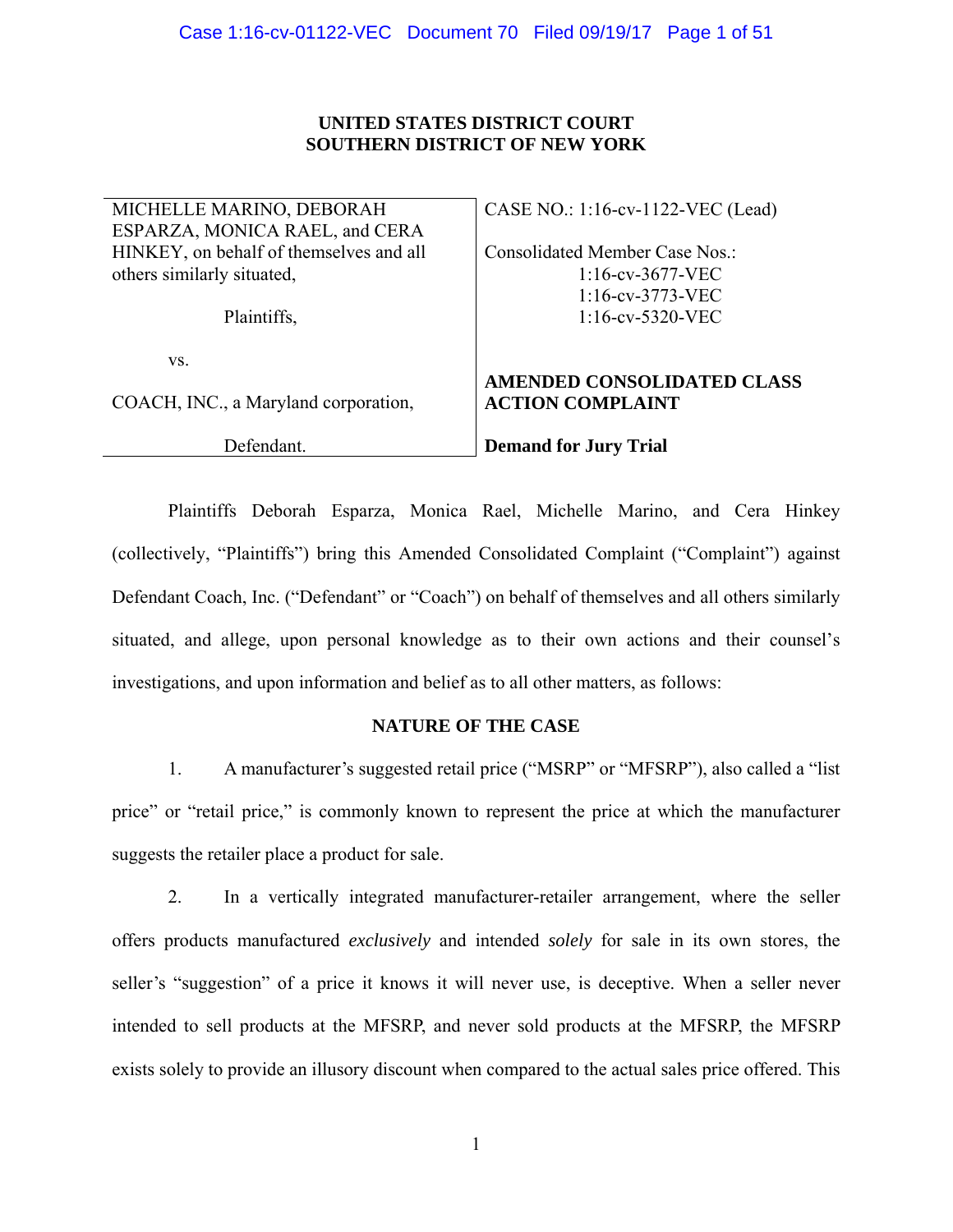# Case 1:16-cv-01122-VEC Document 70 Filed 09/19/17 Page 2 of 51

is a deceptive pricing scheme used to make consumers believe they are receiving a discount off a retail price.

3. Plaintiffs, as well as many other consumers nationwide, were subjected to this deceptive pricing scheme when purchasing products from Coach.

4. Coach owns and operates outlet stores called Coach Factory or Coach Outlet stores ("Coach outlet stores" or "Coach outlets") nationwide. At Coach outlets, Coach offers products manufactured exclusively for the Coach outlets ("Coach Outlet Product(s)"). Coach Outlet Products can be identified by the letter "F" at the beginning of the product's Style Number, as shown below.





**Hangtag in Coach outlet Hangtag in Coach mainline store** 

5. Coach does not offer its Coach Outlet Products for sale to any other retailer or reseller. Nor does Coach offer the Coach Outlet Products for sale at its own mainline stores,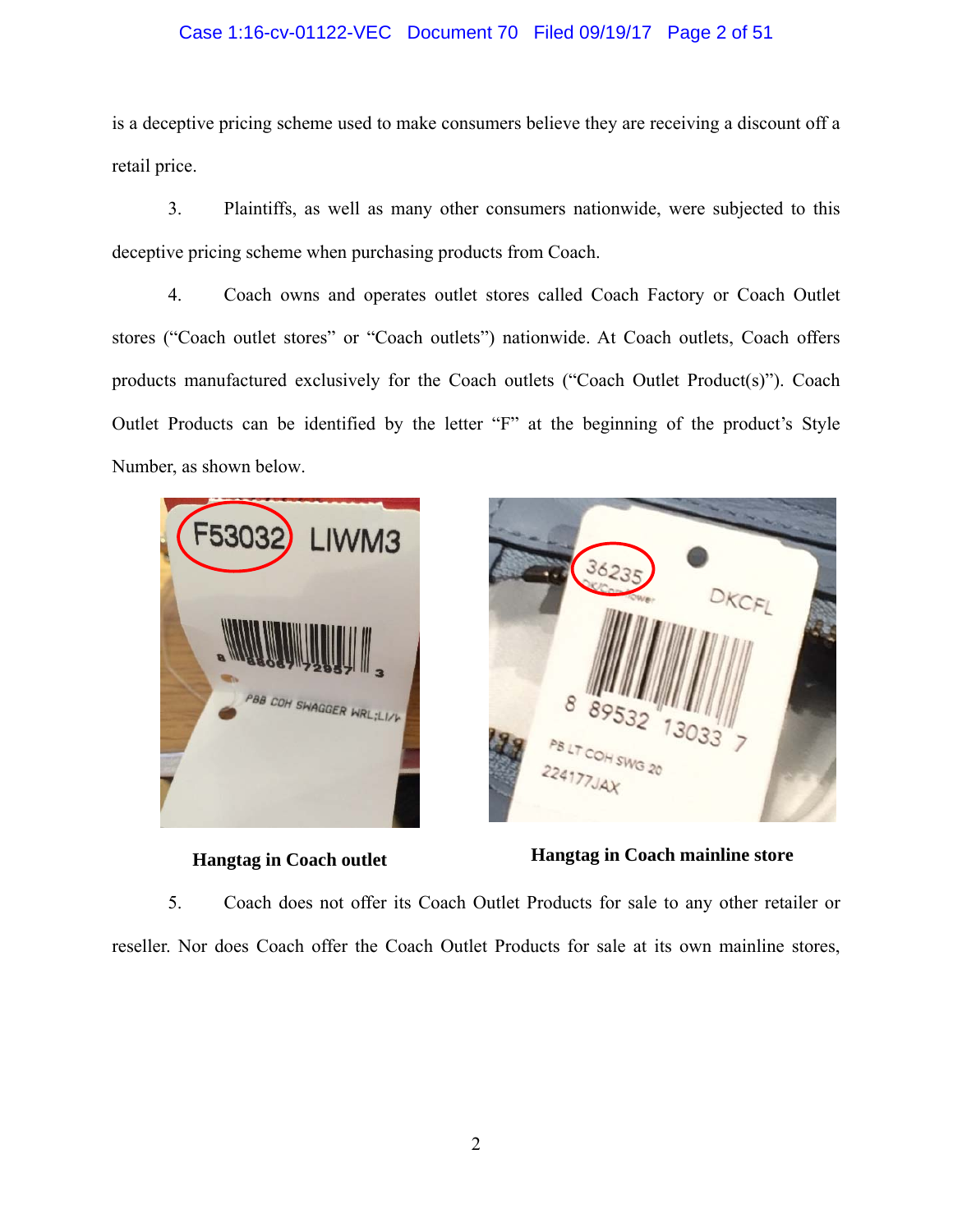#### Case 1:16-cv-01122-VEC Document 70 Filed 09/19/17 Page 3 of 51

which it refers to as "retail" stores.<sup>1</sup> Despite Coach's position as a vertically integrated operation with respect to its outlet stores, Coach includes a "suggested" retail price, or MFSRP, on Coach Outlet Products that far exceeds the price at which it sells them.

6. Coach never offers Coach Outlet Products for sale at the MFSRP advertised on the products' hangtags. Instead, it offers the Coach Outlet Products for sale at significantly lower prices marked on the shelving or area surrounding the products. This tactic is called "reference pricing," which is designed to signal to consumers that the lower price they are being asked to pay represents a discount off the market value of the goods in question.

7. Further exacerbating Plaintiffs' and other reasonable consumers' perception of deep discounts is the fact that Coach's retail stores are known for selling high quality, luxury branded products—which Coach also labels with an "MFSRP." Likewise, Coach labels its madefor-outlet products with an "MFSRP" or suggested "retail" reference prices, thereby implying the items are sold at Coach "retail" stores at the reference prices. In doing so, Coach represents to consumers that the quality of the items offered in the outlet stores are identical or similar to the quality of the items offered in its retail stores. Yet, mainline retail products are higher quality (e.g., made of better leather and with more detailed stitching, sometimes with fewer seams).

8. Coach does not use different brand names to distinguish the lower quality madefor-outlet products from the higher quality mainline retail products. Instead, Coach uses the same

<sup>1</sup> *See* Coach, Inc., Annual Report (Form 10-K) at 3-4 (July 1, 2017), *available at*  http://www.coach.com/financial-reports.html (differentiating between "North American Retail Stores" and "North American Outlet Stores").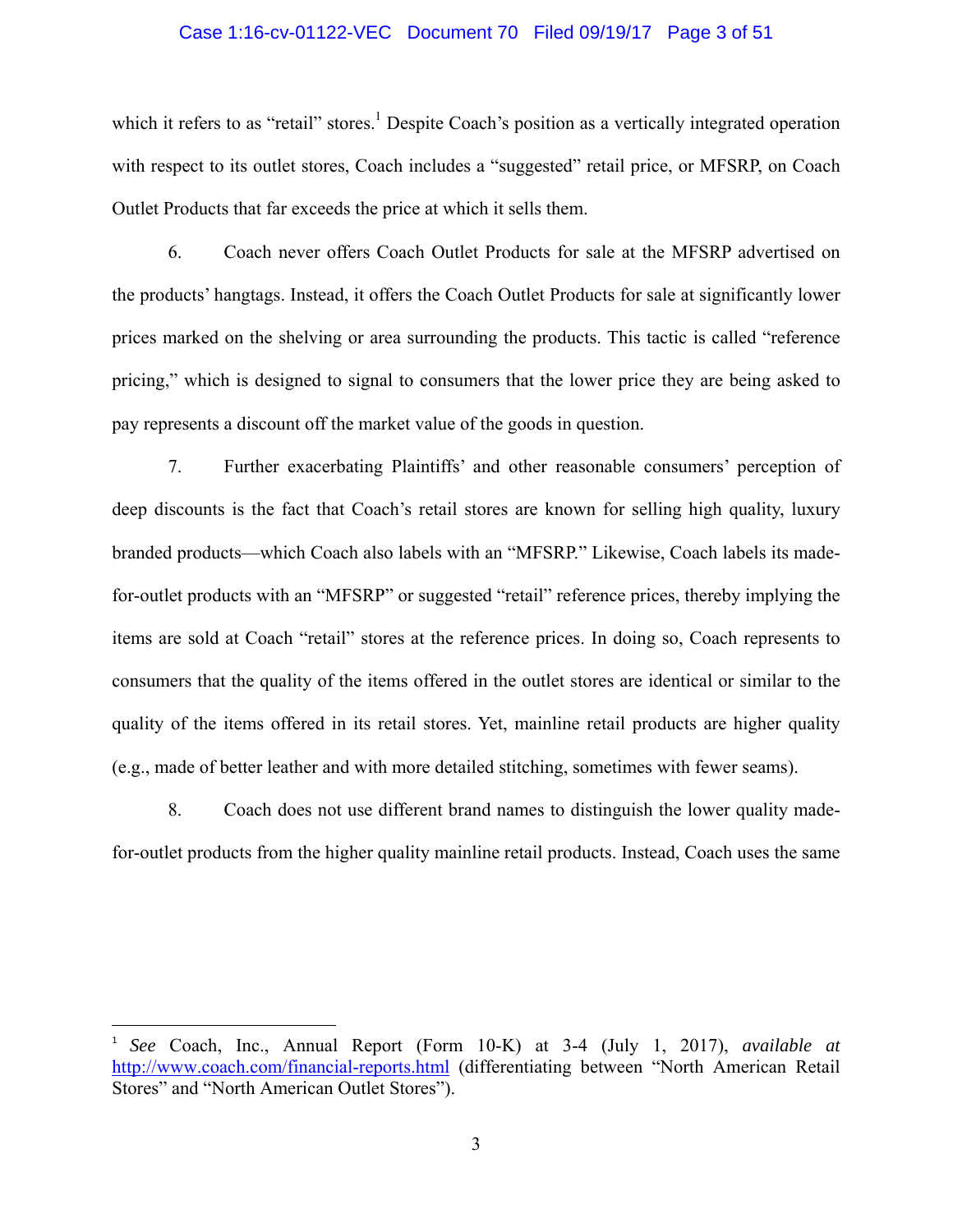#### Case 1:16-cv-01122-VEC Document 70 Filed 09/19/17 Page 4 of 51

"Coach" brand name, as well as similar looks and hangtags with similar style numbers<sup>2</sup> and "MFSRP" labels.

9. Coach's use of the "retail" reference price, as well as its use of uniform branding and labels on higher quality mainline retail products and lower quality made-for-outlet products makes it impossible for reasonable consumers to distinguish between Coach's lower quality made-for-outlet products and its higher quality mainline retail products.

10. Plaintiffs were thus misled as to the intrinsic qualities of the made-for-outlet products. Coach intended its "MFSRP" to convey the message of high quality—indeed, it admits as much given the written messages it claims to have placed in its outlet stores that "MFSRP" is "an indication of value based on the **quality** of the material used, our commitment to craftmanship and the high standards demanded by Coach" (emphasis added).

11. The superior goods at Coach retail stores demonstrate that the MFSRP reference pricing claims Coach makes in its outlet stores are wholly illusory.

12. Further, because Coach is the vertically integrated, manufacturer-retailer of its Coach Outlet Products, the "manufacturer's suggested retail price" advertised on all of its Coach Outlet Products, for sale only in its own outlet stores, is illusory.

13. In addition to believing they are receiving a significant discount on high quality mainline retail products, Plaintiffs and other consumers believed that the MFSRPs represented former prices of the products. On the basis of this belief, Plaintiffs were led to believe that the sales price, lower than the MFSRP, was a significant discount off of the former price at which the products were sold. Products sold at Coach outlet stores, including even those not exclusively

 $\overline{a}$ 

<sup>&</sup>lt;sup>2</sup> As discussed above, the style numbers for made-for-outlet products are solely differentiated by the use of the letter "F" before the number. However, this distinction in labeling is so obscure that a reasonable consumer would not recognize the meaning. *See supra* ¶ 4.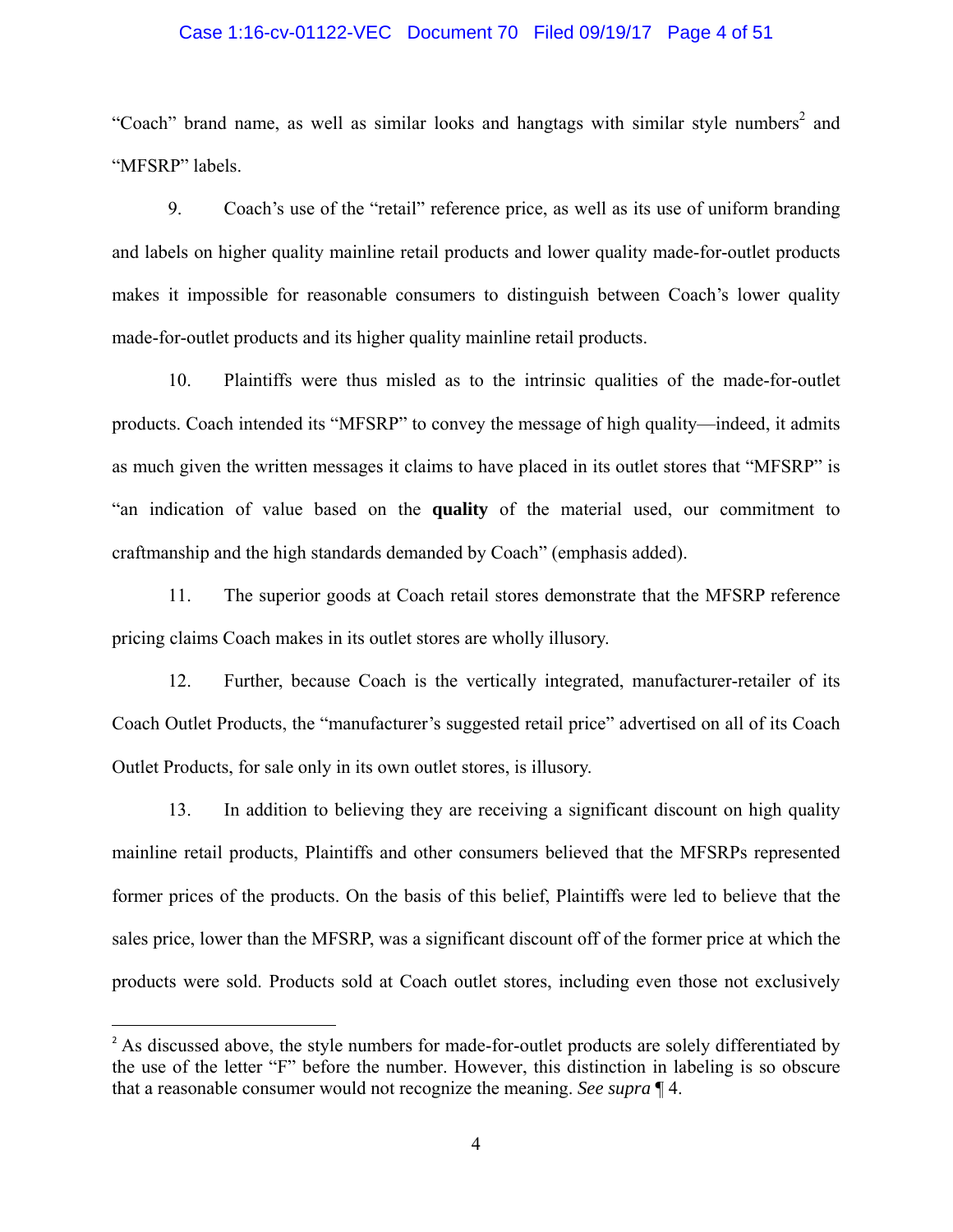#### Case 1:16-cv-01122-VEC Document 70 Filed 09/19/17 Page 5 of 51

made-for-outlet, do not have a prevailing market price anywhere close to the former MFSRP advertised by Coach.

14. Thousands of consumers were victims of Coach's deceptive, misleading, and unlawful false pricing scheme and thousands more will be deceived if the practice continues.

15. Coach fraudulently concealed from, and intentionally failed to disclose to, Plaintiffs and others similarly situated the true facts about the Coach Outlet Products' prices and advertised prices, and purported savings and bargains.

16. Both the MFSRP and actual sales price are objectively material terms of the bargain to reasonable consumers, including Plaintiffs.

17. Plaintiffs relied on Coach's representations that the shelf price was a discount when purchasing Coach Outlet Products from Coach outlet stores. Plaintiffs would not have made such purchases,<sup>3</sup> or would have paid less than they did, but for Coach's representations and fraudulent omissions.

18. Plaintiffs reasonably believed the truth of the price tags attached to the products they purchased at Coach outlet stores. Those tags suggested that they were getting a significant percentage discount off a price actually suggested by the manufacturer and offered to the public. Plaintiffs reasonably understood the MFSRP to be a valid representation of the retail price. However, because Coach never adopted its own suggested price, its "suggestion" merely constituted a ploy to conjure the illusion of a non-existent "discount" on goods that were never offered anywhere for the higher price Coach claimed.

 $\overline{a}$ 

<sup>&</sup>lt;sup>3</sup> Coach has admitted publically that the made-for-outlet products are targeted at "value-oriented" customers who would not otherwise buy the Coach brand." Coach, Inc., Annual Report (Form 10-K) at 4 (July 2, 2011), *available at* http://www.coach.com/financial-reports.html.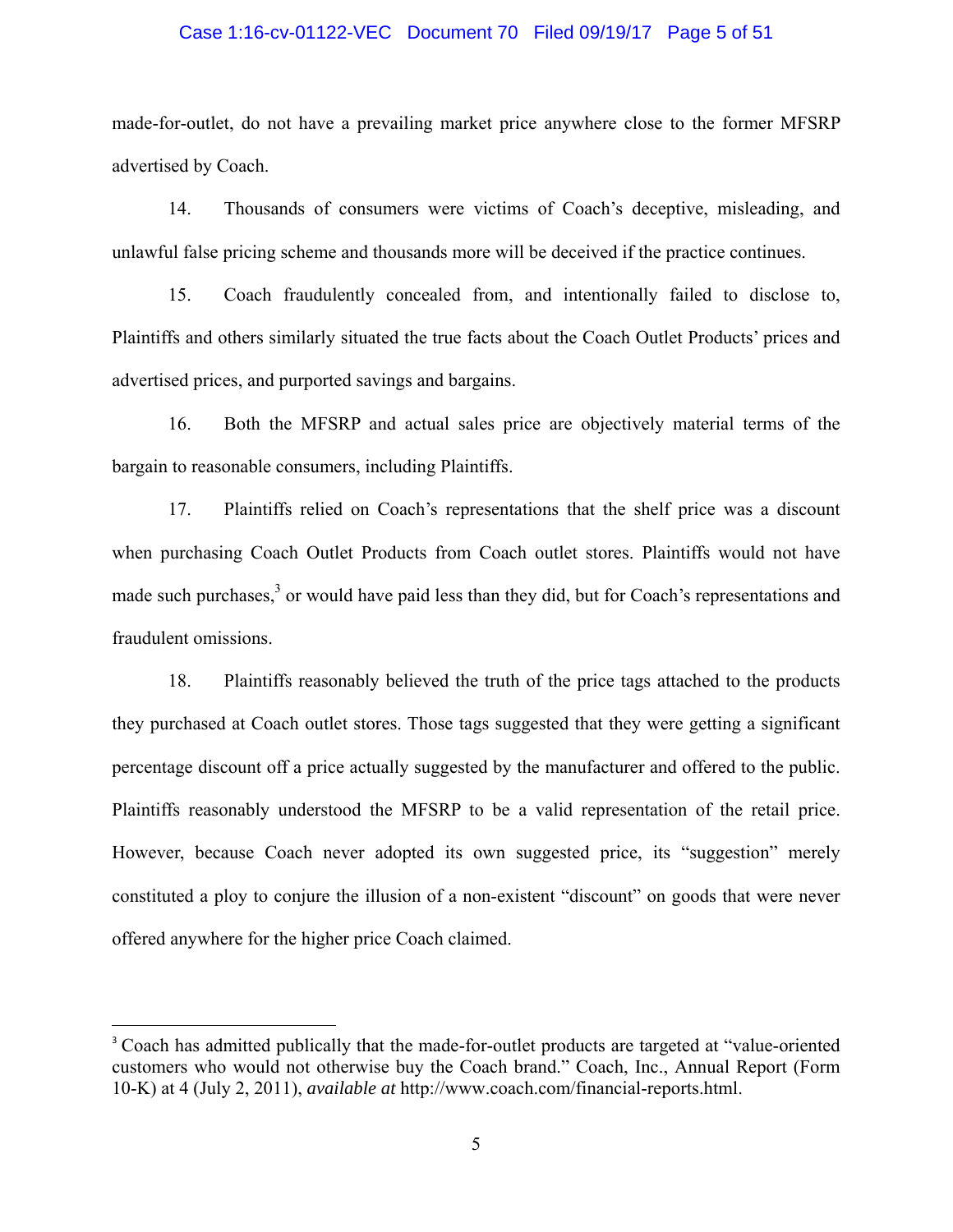#### Case 1:16-cv-01122-VEC Document 70 Filed 09/19/17 Page 6 of 51

19. Plaintiffs reasonably believed that the price tags attached to the products purchased at Coach outlet stores signified a former price at which the products were sold in the marketplace. Those tags suggested that they were getting a significant percentage discount off a price at which the products were formerly sold. Plaintiffs reasonably understood the MFSRP to be a valid representation of a former retail price. However, the MFSRPs did not represent a former price or the prevailing market prices for the products.

20. Plaintiffs also reasonably believed that the MFSRPs, which were an indication of what the product sold or would sell for at the retail level, were a representation that their items were of the same or similar quality as products sold in Coach's famous retail stores. But the products Plaintiffs received were made exclusively for the outlet stores and were not of the same or similar quality as the retail products.

21. Through its false and deceptive advertising and pricing scheme, Coach violated, and continues to violate, state and federal law prohibiting advertising goods for sale as discounted from prices that are false, and prohibiting misleading statements about the existence and amount of price reductions.

22. Plaintiffs, individually and on behalf of all others similarly situated, seek damages, restitution, and all other remedies to which they are entitled under the statutes and common law identified herein, even if it is not demanded in the pleadings.

#### **PARTIES**

23. Plaintiff Deborah Esparza is a citizen and resident of Los Angeles County, California. During the summer of 2014, in reliance on Coach's false and deceptive advertising, marketing, and pricing schemes, Plaintiff Esparza purchased at least one black wristlet handbag in signature fabric, Style No. F64375, from the Coach outlet store at the Cabazon Outlets in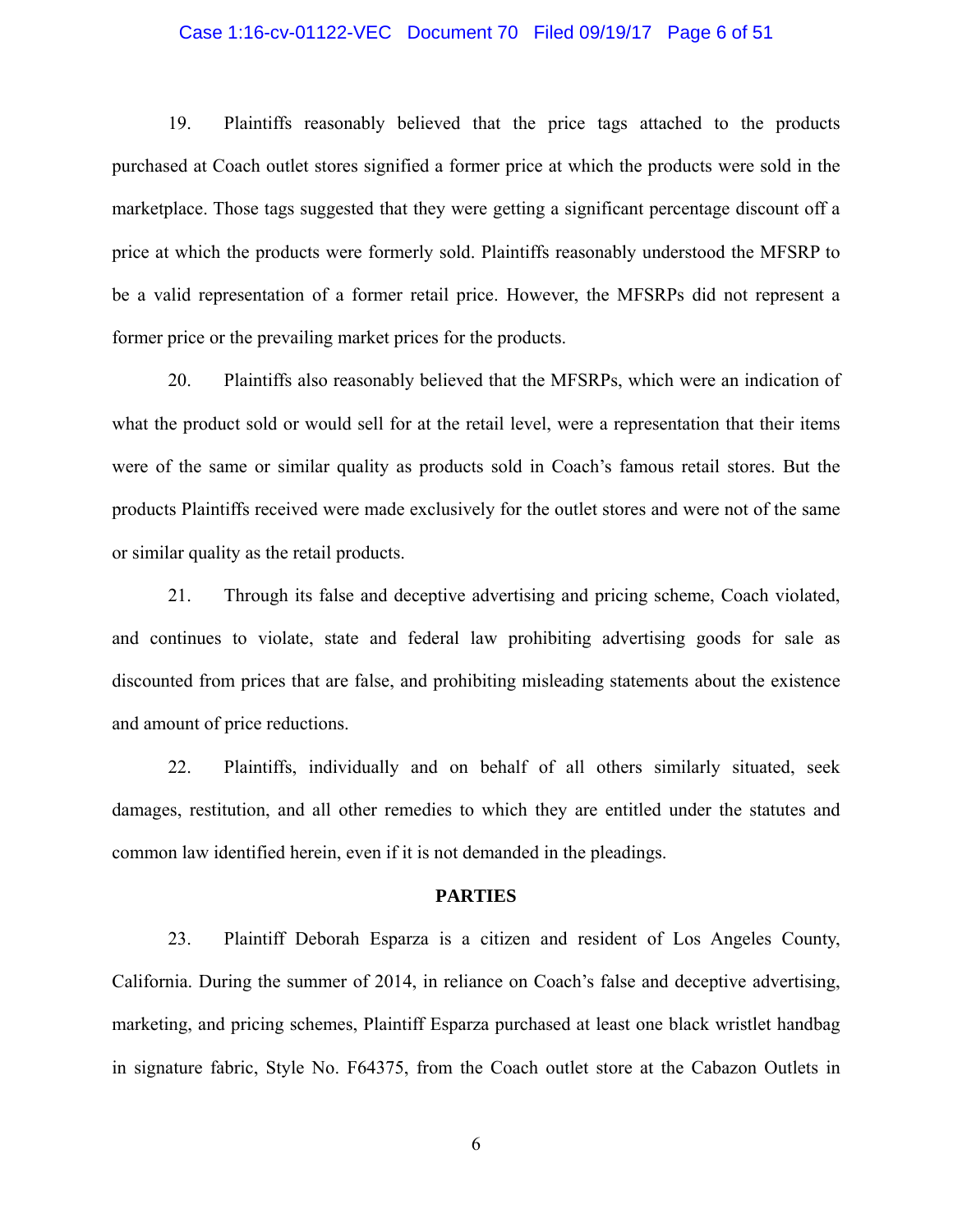#### Case 1:16-cv-01122-VEC Document 70 Filed 09/19/17 Page 7 of 51

Cabazon, California, with a hangtag stating an MFSRP of \$65.00 during the Class Period (defined below). Plaintiff Esparza's recollection is that she paid approximately \$35 to \$40 for the wristlet. Plaintiff Esparza believed her purchase, based on this discount, was a good deal; relied on the truth of Coach's MFSRP in deciding to make this purchase; and would not have purchased the wristlet, or would not have paid as much as she did for the wristlet, but for Coach's false and deceptive advertising, marketing, and pricing schemes, detailed herein.

24. Plaintiff Monica Rael is a citizen of California residing in San Diego County, California. On December 5, 2015, in reliance on Coach's false and deceptive advertising, marketing, and pricing schemes, Plaintiff Rael purchased a handbag, Style No. F34614, from the Coach outlet store in Carlsbad, California with a hangtag stating an MFSRP of \$395.00 during the Class Period (defined below). Plaintiff Rael paid \$119.20 for the handbag. Plaintiff Rael believed her purchase, based on this discount, was a good deal; relied on the truth of Coach's MFSRP in deciding to make this purchase; and would not have purchased the handbag, or would not have paid as much as she did for the handbag, but for Coach's false and deceptive advertising, marketing, and pricing schemes, detailed herein.

25. Plaintiff Cera Hinkey is a citizen of California residing in Placer County, California. In or about August 2014, in reliance on Coach's false and deceptive advertising, marketing, and pricing schemes, Plaintiff Hinkey purchased a pair of sunglasses marked as "IRMA (Coach L993)" from the Coach outlet store in Vacaville, California with a hangtag stating an MFSRP of \$158.00 during the Class Period (defined below). Plaintiff Hinkey paid approximately \$65.00 for the sunglasses. Plaintiff Hinkey believed her purchase, based on this discount, was a good deal; relied on the truth of Coach's MFSRP in deciding to make this purchase; and would not have purchased the sunglasses, or would not have paid as much as she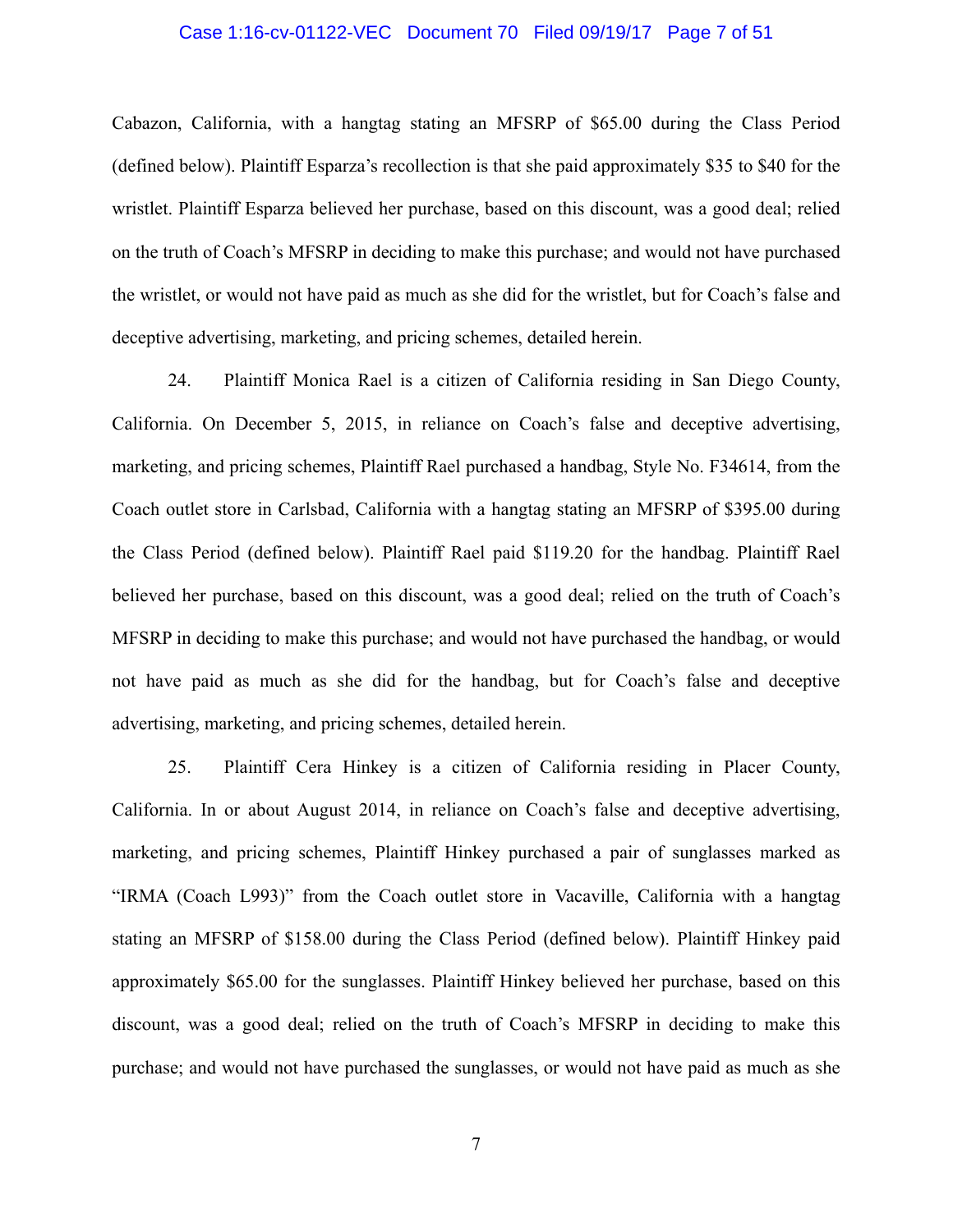#### Case 1:16-cv-01122-VEC Document 70 Filed 09/19/17 Page 8 of 51

did for the sunglasses, but for Coach's false and deceptive advertising, marketing, and pricing schemes, detailed herein.

26. Plaintiff Esparza, Plaintiff Rael, and Plaintiff Hinkey are collectively referred to herein as the "California Plaintiffs."

27. Plaintiff Michelle Marino is a citizen of Massachusetts residing in Middlesex County, Massachusetts. On or around November 29, 2014, in reliance on Coach's false and deceptive advertising, marketing, and pricing schemes, Plaintiff Marino purchased a wristlet, Style No. F51763, from the Coach outlet store at the Merrimack Premium Outlets in Merrimack, New Hampshire, with a hangtag stating an MFSRP of \$78.00 during the Class Period (defined below). Plaintiff Marino paid approximately \$40.00 for the wristlet. Plaintiff Marino believed her purchase, based on this discount, was a good deal; relied on the truth of Coach's MFSRP in deciding to make this purchase; and would not have purchased the wristlet, or would not have paid as much as she did for the wristlet, but for Coach's false and deceptive advertising, marketing, and pricing schemes, detailed herein.

28. Defendant Coach, Inc., is a publicly traded Maryland corporation (NASDAQ COH) with a principal place of business located at 516 West 34th Street, New York, New York 10001. Coach's agent for service of process in its state of incorporation is The Corporation Trust Incorporated, located at 351 West Camden Street, Baltimore, Maryland 21201. Coach owns and operates over 1,000 Coach store locations worldwide.<sup>4</sup>

29. Coach's corporate headquarters are in New York City, New York. The employees who were, and are, involved with the pricing decisions placed at issue in this Complaint work at Coach's headquarters in New York. Most of the documentary evidence relevant to this Complaint

 $\overline{a}$ 

<sup>&</sup>lt;sup>4</sup> Coach, Inc., http://www.coach.com/careers-about-coach.html (last visited September 12, 2017).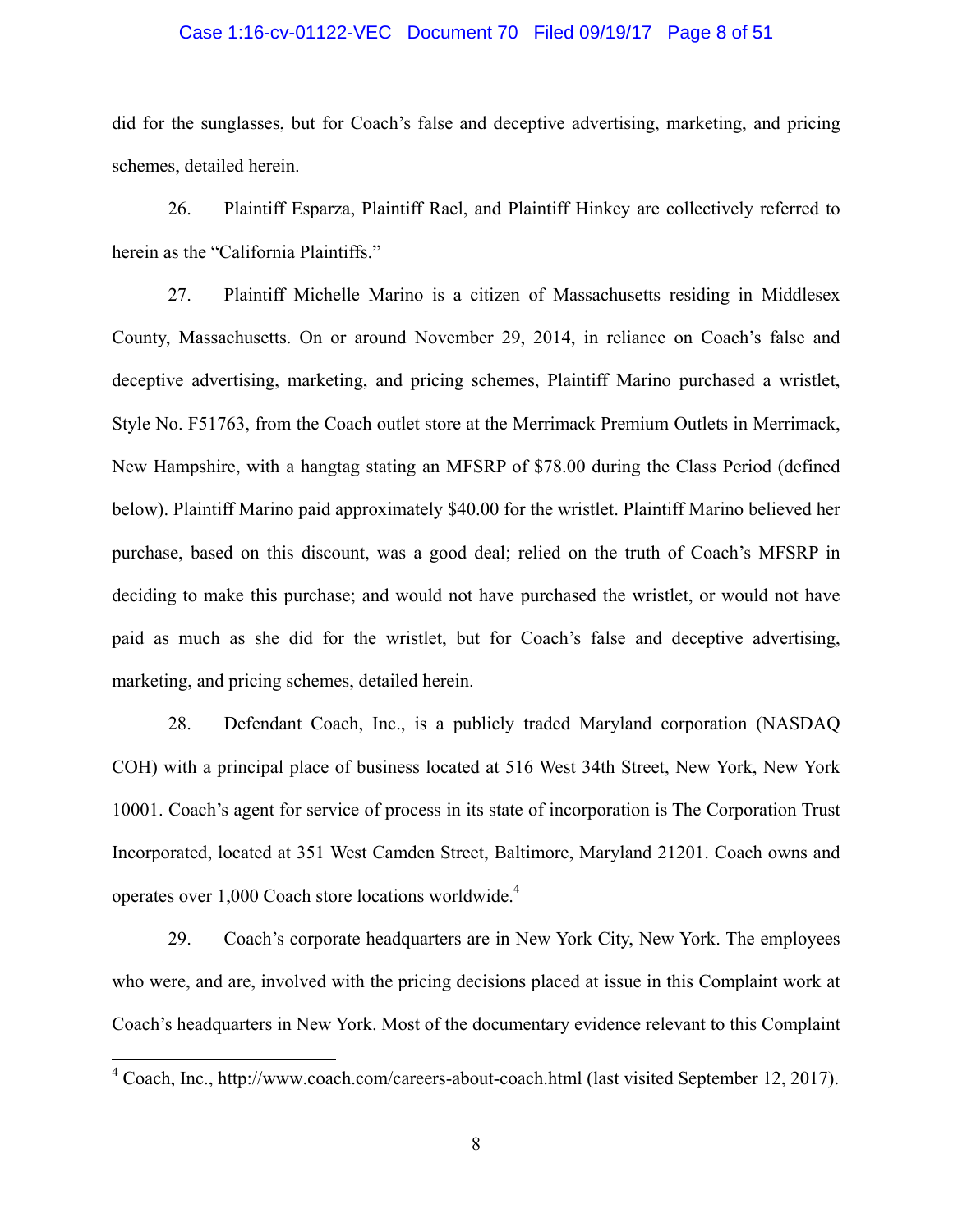#### Case 1:16-cv-01122-VEC Document 70 Filed 09/19/17 Page 9 of 51

is located at Coach's headquarters in New York, including the relevant policies and communications.

30. As of the date of filing this Complaint, Coach operates approximately 27 outlet stores in California, 3 outlet stores in New Hampshire, and 10 outlet stores in New York.<sup>5</sup> Nationwide, Coach's 204 outlet stores account for roughly 40% of its sales. The pricing decisions and directives to these stores emanated from New York.

### **JURISDICTION AND VENUE**

31. This Court has subject matter jurisdiction over this action pursuant to the Class Action Fairness Act ("CAFA"), 28 U.S.C. § 1332(d), because at least one member of the Class is of diverse citizenship from Coach, there are more than 100 Class members, and the aggregate amount in controversy exceeds \$5,000,000.<sup>6</sup>

32. This Court has personal jurisdiction over Coach because Coach's principal place of business is located in New York, Coach conducts business in New York, a substantial portion of the wrongdoing alleged by Plaintiffs occurred in New York and this District, and Coach has sufficient minimum contacts with or otherwise have purposefully availed itself of the markets of New York and this District such that it is fair and just for Coach to adjudicate this dispute in this District.

33. Venue is proper in this District pursuant to 28 U.S.C. § 1391 because Coach's principal place of business is found within this District, a substantial part of the conduct, events,

<u>.</u>

 $<sup>5</sup>$  http://www.coach.com/stores (follow "Find By State" dropdown menu to each respective state</sup> and click "Search State").

<sup>&</sup>lt;sup>6</sup> The amount in controversy is satisfied, in part, by an examination of Coach's Form 10-K filings. *See, e.g.*, Coach, Inc., Annual Report (Form 10-K) at 91 (Aug. 14, 2015), *available at*  http://www.coach.com/financial-reports.html.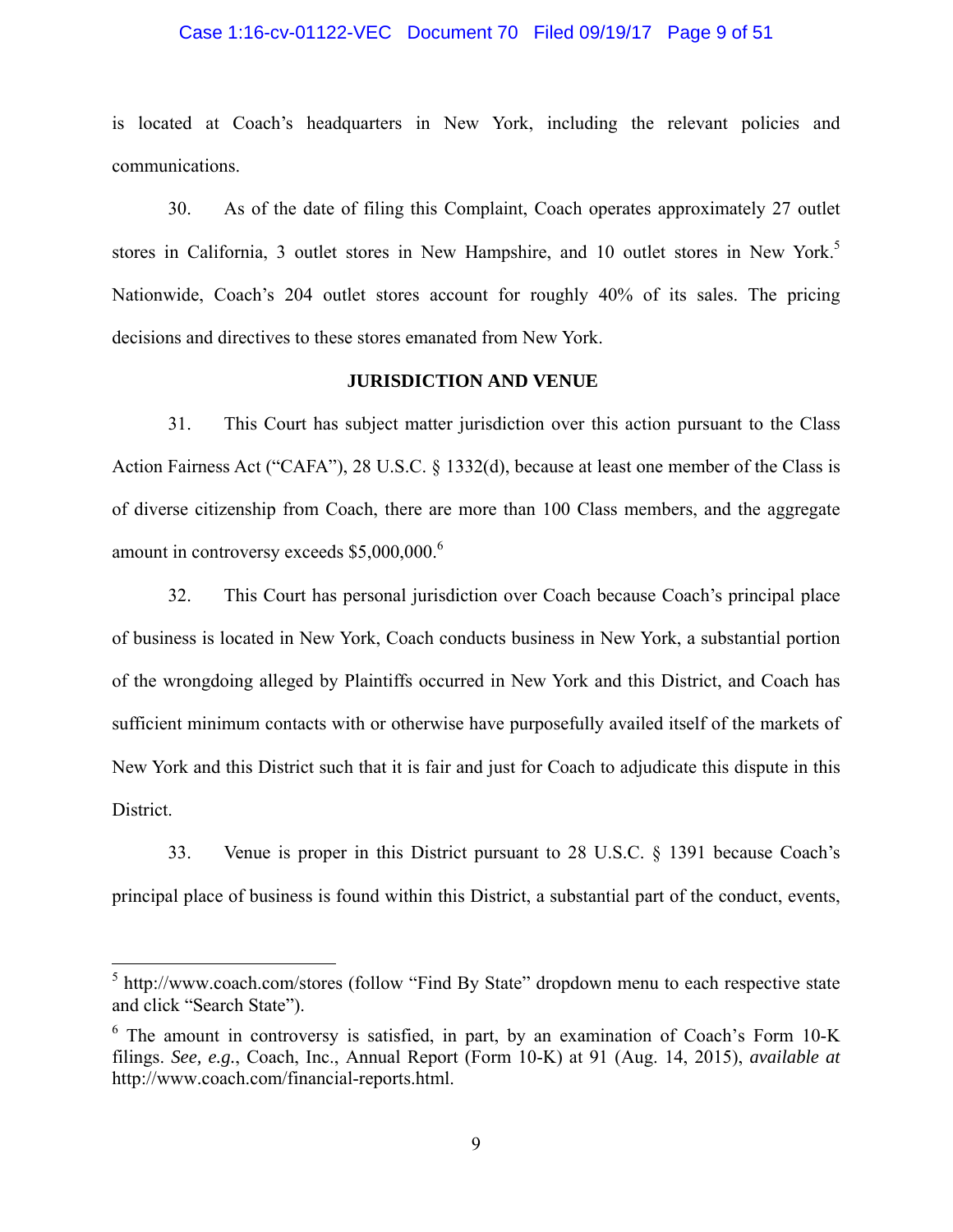and omissions giving rise to the claims occurred in this District, and, as a corporation subject to personal jurisdiction in this District, Coach conducts business in this District.

# **FACTUAL ALLEGATIONS**

34. Coach markets itself as a "leading New York design house of modern luxury accessories" and as a "global leader in premium handbags."<sup>7</sup> Having the designation of a

"luxury" brand is important to Coach because:

 $\overline{a}$ 

The Coach brand stands for authenticity, innovation and relevance.

… Now, we're building on our brand strengths with a vision:

"TO BECOME THE COMPANY THAT DEFINES GLOBAL MODERN LUXURY."

It's an ambitious plan for our future—one that we are uniquely suited to—and an extraordinary opportunity to make luxury more meaningful, liberating, inviting, and approachable for those who desire more than status.<sup>8</sup>

35. For consumers, luxury brands such as Coach offer a sense of status, wealth, and exclusivity.<sup>9</sup> In consumers' minds, this desire for luxury brands has translated into an  $8.2\%$ growth in the sales of luxury goods year-over-year.<sup>10</sup>

36. Taking advantage of cost-conscious consumers' desire for luxury brands, Coach operates Coach outlet stores in a way that simultaneously markets luxury and "target[s] value-

 $7 \text{ Coach}, \text{http://www.coach.com/careers-about-coach.html}$  (last visited September 26, 2016).  $8$  *Id.* 

<sup>9</sup> Brent McFerran, *Why Do We Buy Luxury Brands—and How Do they Make Us Feel?*, PSYCHOLOGY TODAY (May 22, 2014), *available at* https://www.psychologytoday.com/blog/illhave-what-shes-having/201405/why-do-we-buy-luxury-brands-and-how-do-they-make-us-feel.

<sup>10</sup> *Global Powers of Luxury Goods 2015*, Deloitte (2015), *available at* http://www2.deloitte. com/gu/en/pages/consumer-business/articles/global-powers-of-luxury-goods-2015.html.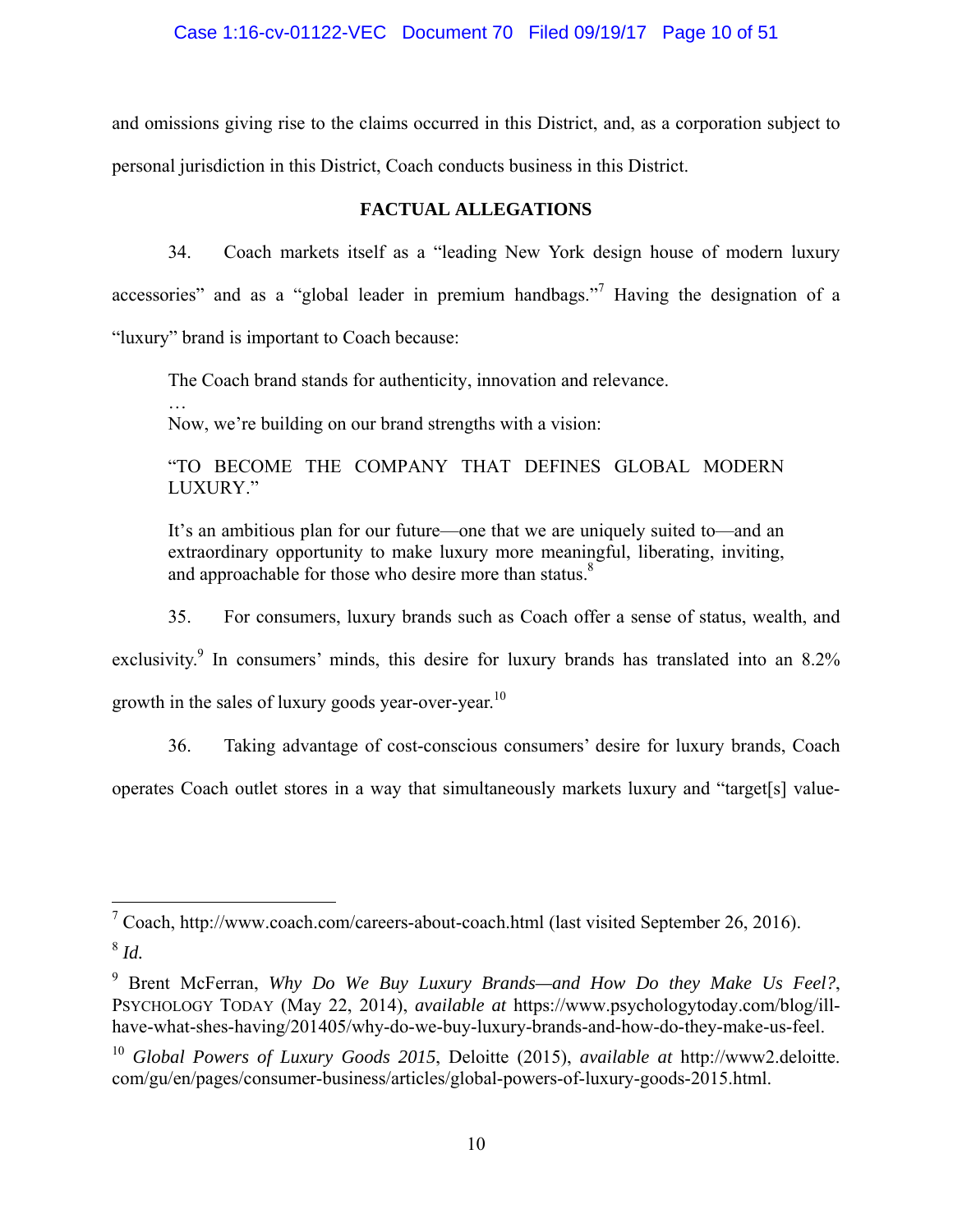# Case 1:16-cv-01122-VEC Document 70 Filed 09/19/17 Page 11 of 51

oriented customers who would not otherwise buy the Coach brand"<sup>11</sup> through its advertising strategy.

37. In fact, Coach has publicly recognized that, during a time period when comparable sales through its other channels have been flat, trends at its "discount," outlet stores accelerated, and that the success of the outlet stores is critical to Coach's overall, long-term success. As a result, Coach's 204 outlet stores account for roughly 40% of its sales.

38. For consumers of luxury goods, such as Coach's, the price of a product plays an important role in creating their perception of the good's higher quality.<sup>12</sup> "Often used as evidence" for judging quality, status-conscious consumers tend to use a price cue also as a surrogate indicator of prestige."<sup>13</sup> "Thus, prestige pricing—setting a rather high price to suggest high quality and/or high status—may even make certain products or services more desirable."<sup>14</sup>

39. At the same time, perceptions of savings also impact consumers' willingness to purchase an item. For consumers, both the dollar and percentage amount of the deal positively influence their perception of their savings.<sup>15</sup> Likewise, the presence of a "regular price" as an

https://www.researchgate.net/profile/KlausPeter\_Wiedmann/publication/228344191\_Measuring consumers' luxury value perception A cross-

<sup>13</sup> *Id.*

1

<sup>14</sup> *Id.*

<sup>11</sup> Coach, Inc., Annual Report (Form 10-K) at 4 (July 2, 2011), *available at*  http://www.coach.com/financial-reports.html.

<sup>12</sup> Klaus-Peter Wiedmann, Nadine Hennigs, Astrid Siebels, *Measuring Consumers' Luxury Value Perception: A Cross-Cultural Framework*, ACADEMY OF MARKING SCIENCE (2007) at 6, *available at* 

cultural\_framework/links/0c960524146a1d3e28000000.pdf.

<sup>15</sup> Joseph W. Alba (editor), Aradhana Krishna (contributor), *Perceptions of Price Deals*, Consumer Insights: Finding from Behavioral Research (2011) at 2, *available at*  http://www.msi.org/uploads/files/ConsumerInsights-Chap7.pdf.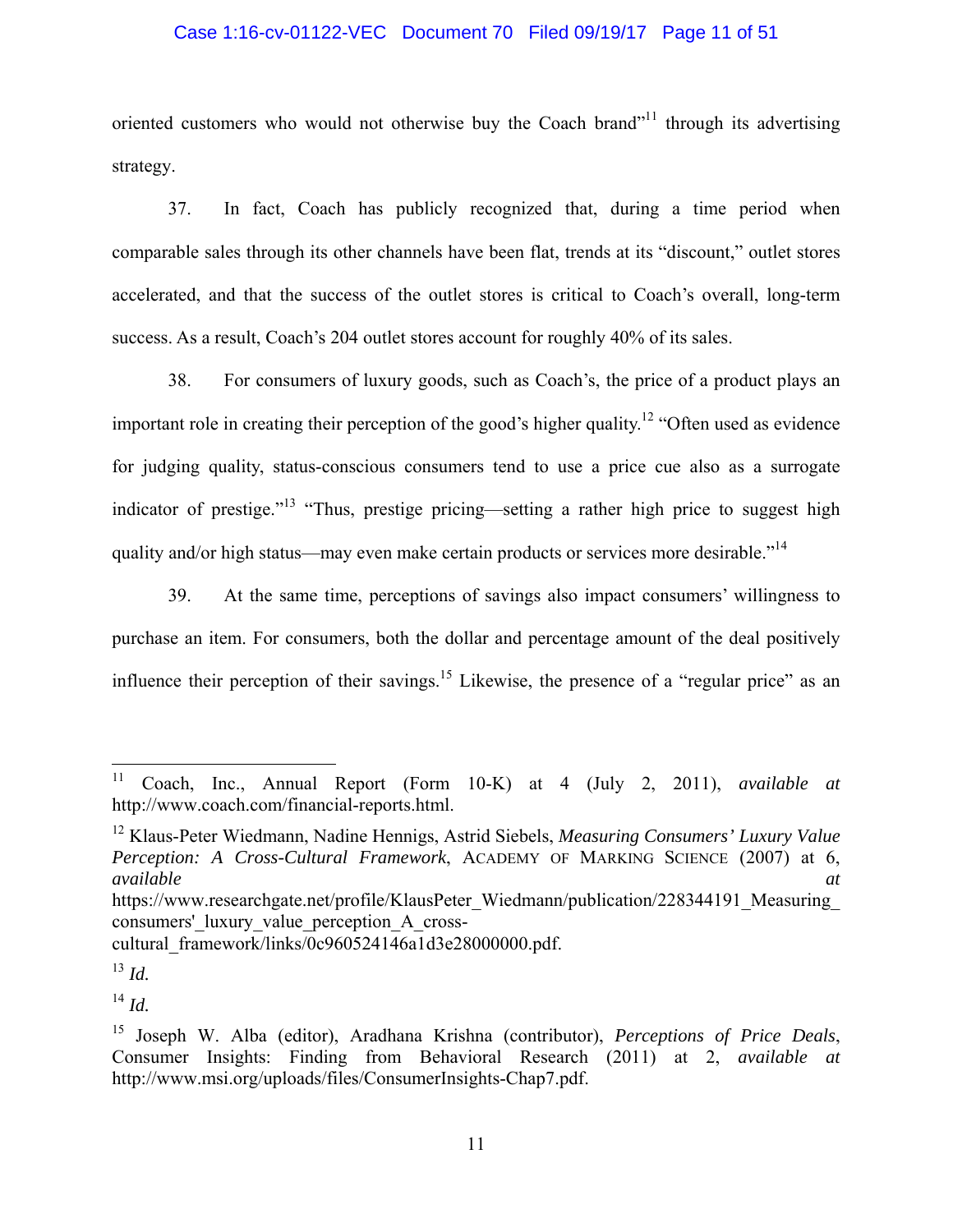# Case 1:16-cv-01122-VEC Document 70 Filed 09/19/17 Page 12 of 51

external reference price increases perceptions of objective value, thereby raising the consumer's

desire to purchase the product.<sup>16</sup>

40. Empirical marketing studies demonstrate that reference pricing actually creates an

impression of higher value:

Comparative price advertising offers consumers a basis for comparing the relative value of the product offering by suggesting a monetary worth of the product and any potential savings… [A] comparative price advertisement can be construed as deceptive if it makes any representation, … or involves any practice that may materially mislead a reasonable consumer.

*Comparative Price Advertising: Informative or Deceptive?*, Dhruv Grewal and Larry D.

Compeau, Journal of Public Policy & Marketing, Vol. 11, No. 1, at 52 (Spring 1992).

Furthermore,

[b]y creating an impression of savings, the presence of a higher reference price enhances subjects' perceived value and willingness to buy the product … Thus, the reference price is not truthful, a consumer may be encouraged to purchase as a result of a false sense of value.

*Id.* at 55–56.

41. Taken together, in the luxury product market, setting a high MFSRP gives the consumer the perception that the luxury item is more valuable, thereby making it more desirable. Simultaneously, if the high MFSRP is juxtaposed against a lower sales price, consumers are given a perception of savings, thus making the item more desirable. As such, the consumer is hit with the double whammy of a perception of quality along with a perception of savings.

42. Normally, a manufacturer's suggested retail price suggests the amount (greater than wholesale cost) at which third-party retailers should consider charging patrons. When the retailer is distinct from the manufacturer, the MFSRP informs resellers and consumers of the

 $\overline{a}$ <sup>16</sup> *Id.*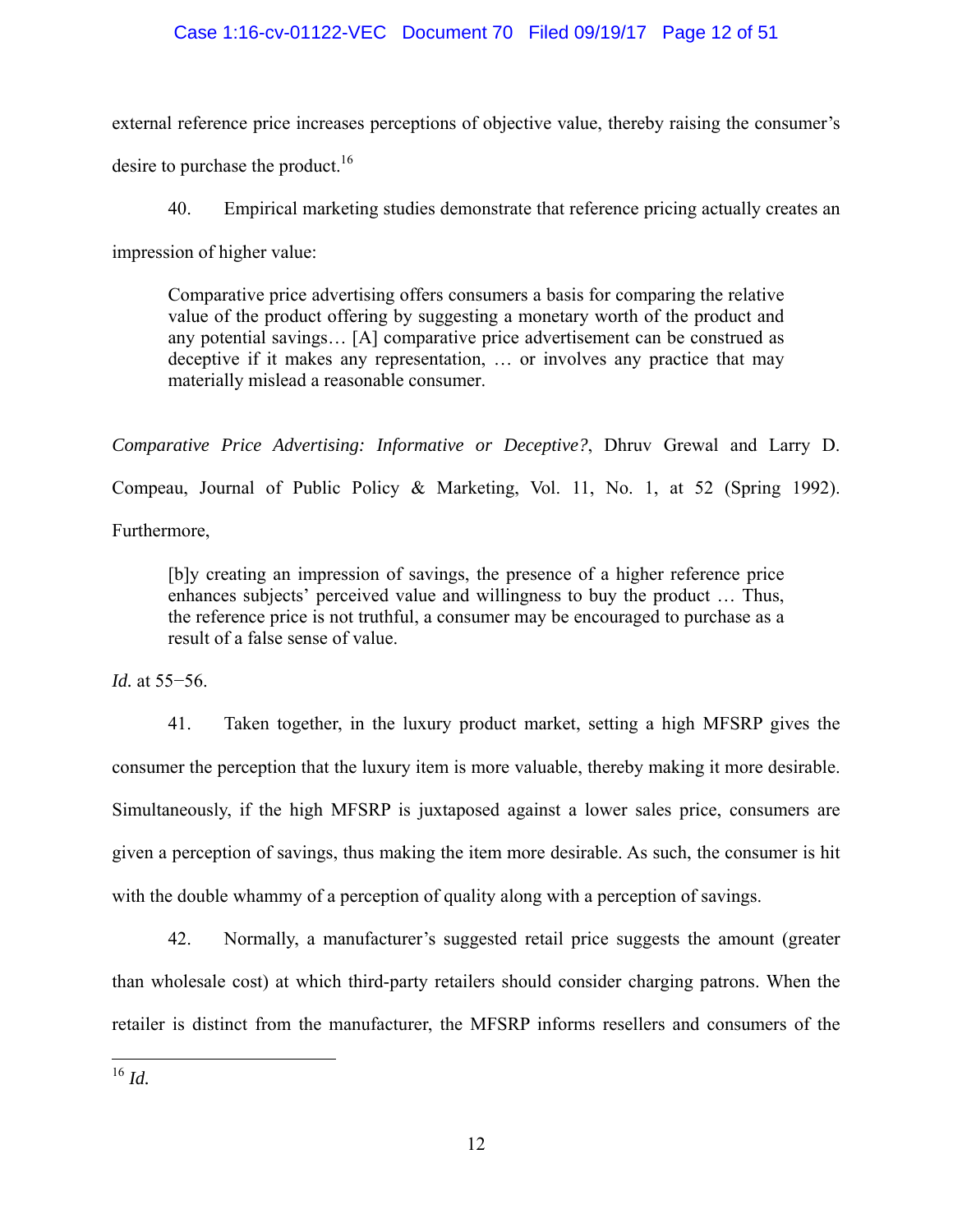#### Case 1:16-cv-01122-VEC Document 70 Filed 09/19/17 Page 13 of 51

manufacturer's ideal price for that product. For a retailer, it identifies the amount at which that same product is likely sold by other retailers. For example, if the MFSRP is \$50.00 and the manufacturer sells the product to the retailer at a wholesale price of \$25, the retailer then has the potential to make a \$25.00 profit by selling it at the MFSRP. Theoretically, if it is willing to sell it for less than the MFSRP, the retailer can potentially undercut competition.

43. This traditional practice has no meaning when the manufacturer and retailer are vertically integrated, like Coach; the use of MFSRP in such circumstances is merely a ruse.

44. Coach's strategy and practice is to advertise prices that do not—and never did exist. At base, it is meaningless to suggest to oneself to charge a certain price one never intends to charge. In reality, the MFSRP on Coach Outlet Products exists only as a misleading reference price, signaling a non-existent discount to patrons,<sup>17</sup> as well as creating a false impression of quality and value. This is particularly true given that the higher end versions of outlet items sell at Coach's mainline stores for a list price *less* than the MFSRP on display at the outlet.

45. For example, Plaintiff Esparza purchased at least one black wristlet handbag in signature fabric, Style No. F64375, with a hangtag stating a MFSRP of \$65.00.

 $\overline{a}$ 

 $17$  The FTC has specifically identified pre-ticketing of a suggested retail or list price by the manufacturer, the practice used by Coach, as advertising: "There are many methods by which manufacturers' suggested retail or list prices are advertised: Large scale (often nationwide) mass-media advertising by the manufacturer himself; pre-ticketing by the manufacturer; direct mail advertising; distribution of promotional material or price lists designed for display to the public. The mechanics used are not of the essence. This part is concerned with any means employed for placing such prices before the consuming public." 16 C.F.R. § 233.3(b).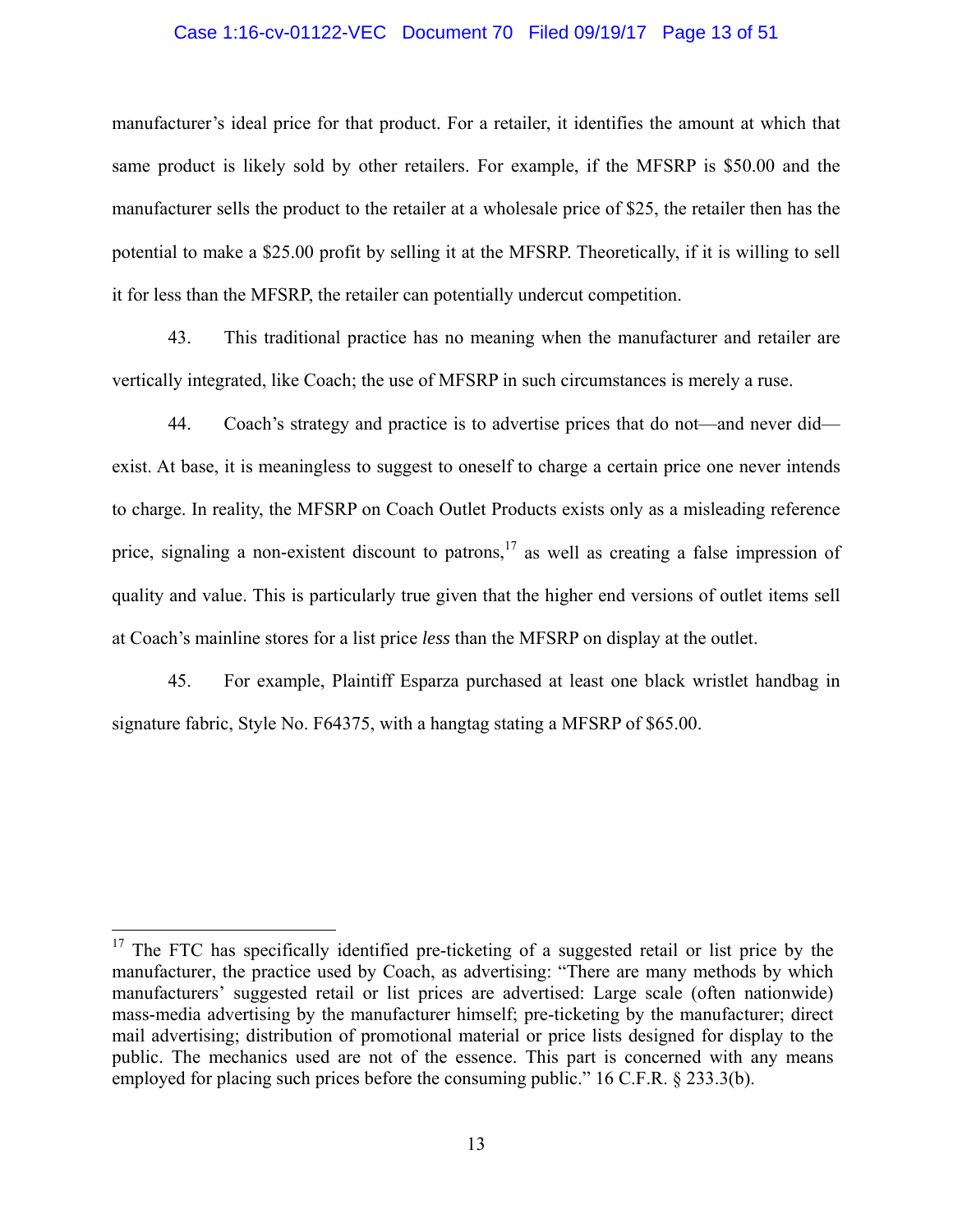

46. Coach previously offered a similar Poppy Signature Small Wristlet in its mainline stores for \$48.00.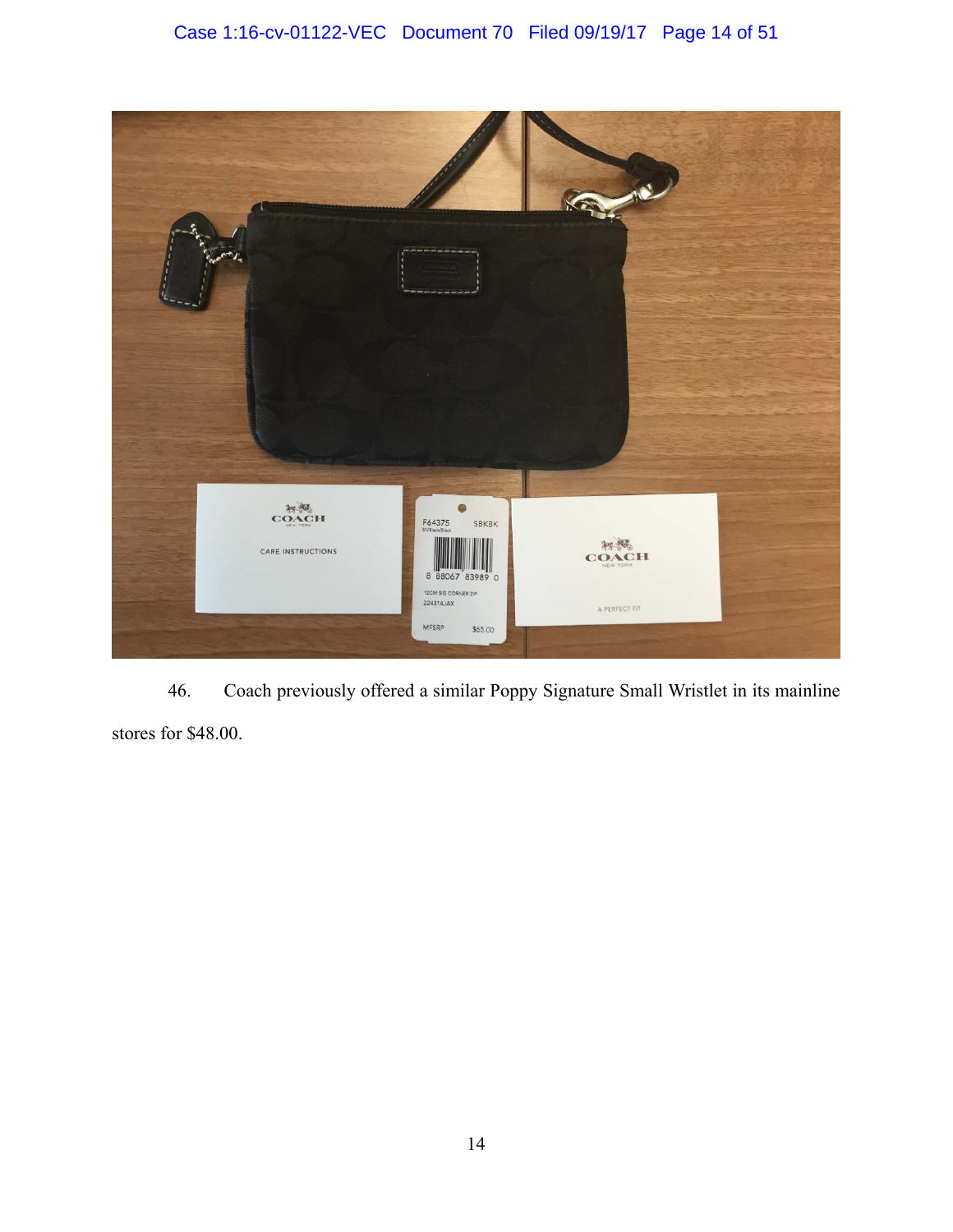# Case 1:16-cv-01122-VEC Document 70 Filed 09/19/17 Page 15 of 51





poppy signature small wristlet \$48.00

47. On information and belief, the Poppy Signature Small Wristlet was of a higher quality than the wristlet sold to Plaintiff Esparza, including the quality of the Coach emblem and the tag hanging from the strap.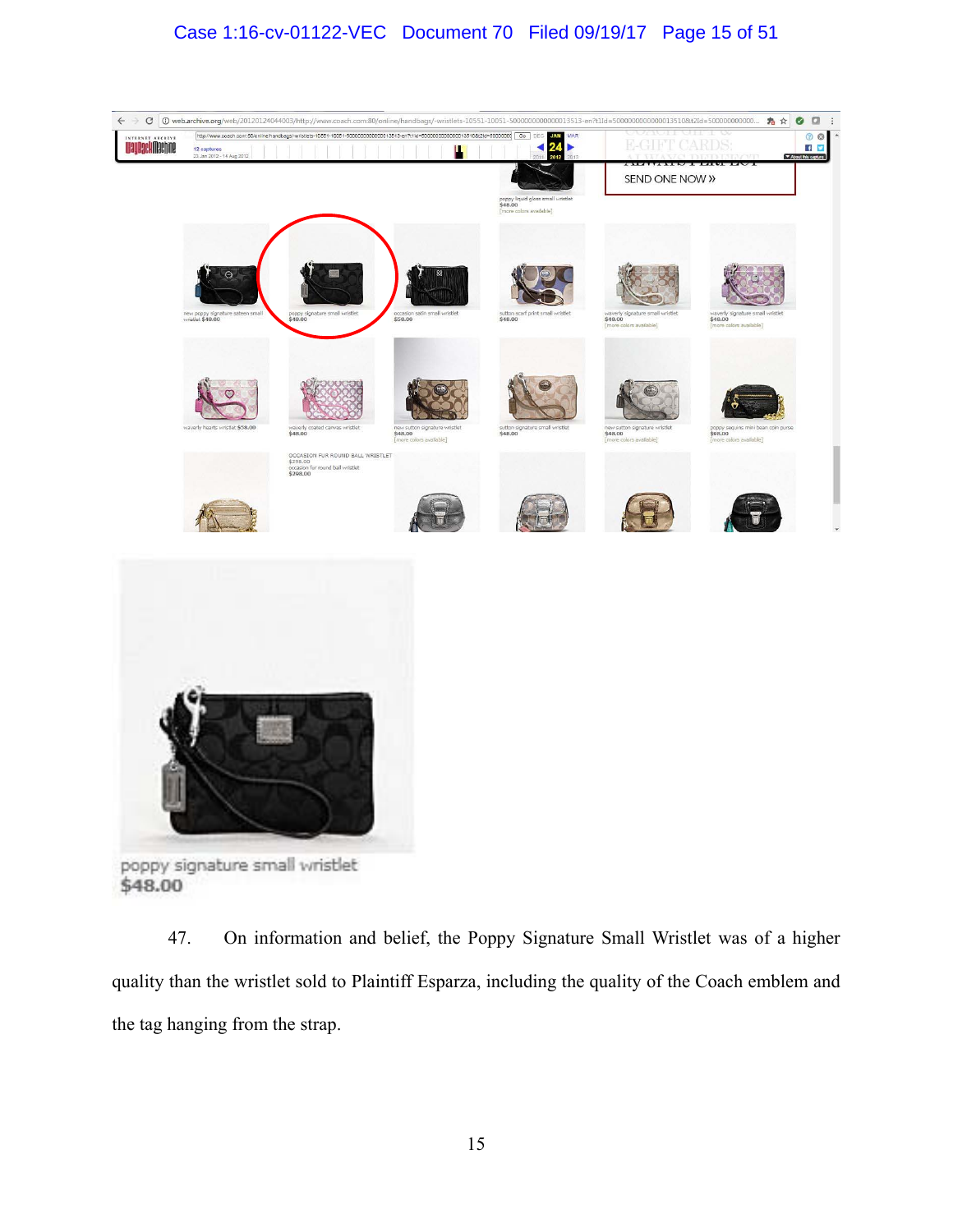# Case 1:16-cv-01122-VEC Document 70 Filed 09/19/17 Page 16 of 51

48. As a further example, Plaintiff Marino purchased a wristlet, Style No. F51763, with a hangtag stating a MFSRP of \$78.00.



49. Coach previously offered a similar Saffiano wristlet in its mainline stores for



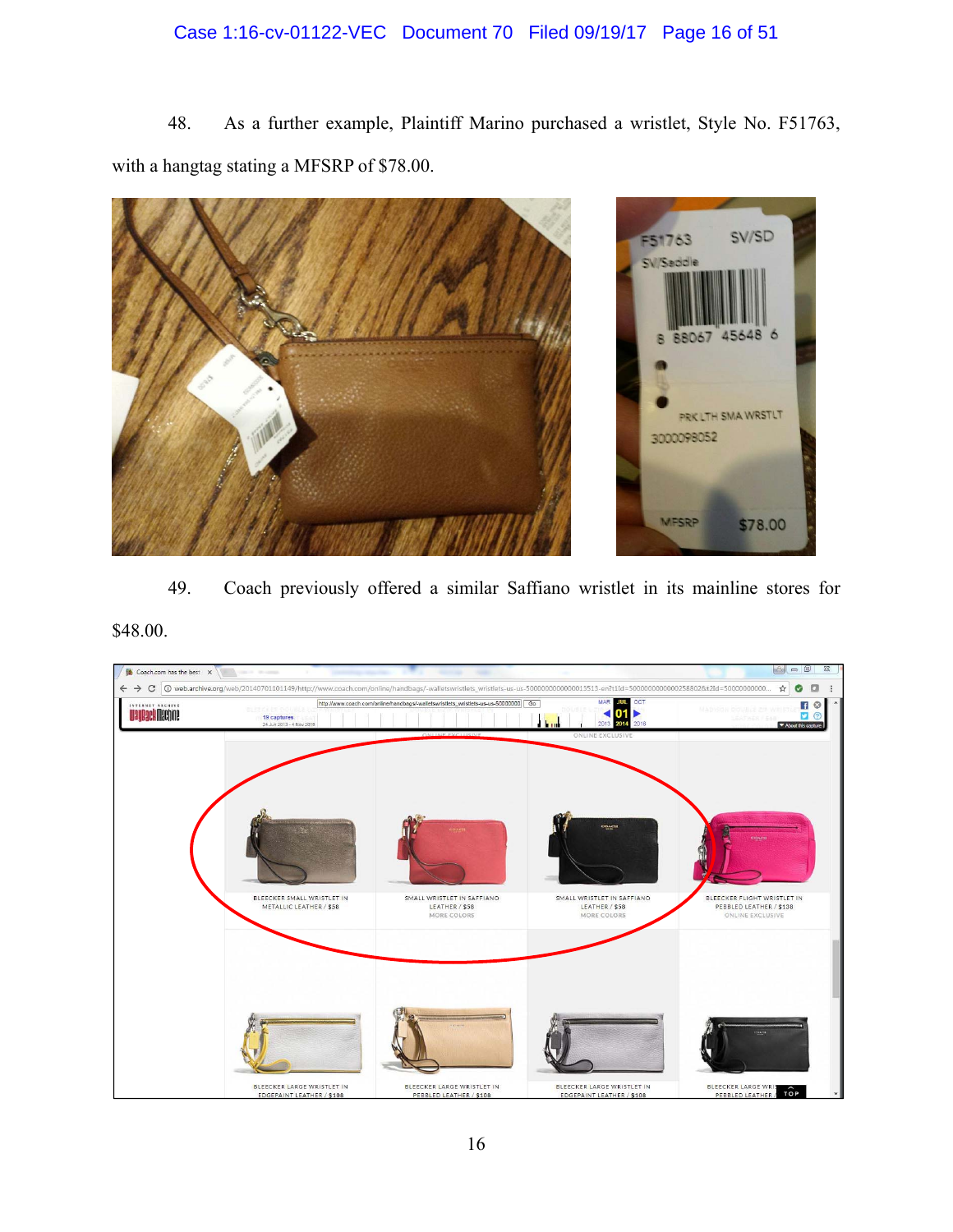

50. On information and belief, the Saffiano wristlets were of a higher quality then the wristlet sold to Plaintiff Marino, including the quality of the Coach emblem and the additional stitching required on the top of Plaintiff Marino's product, which is not present in the retail products.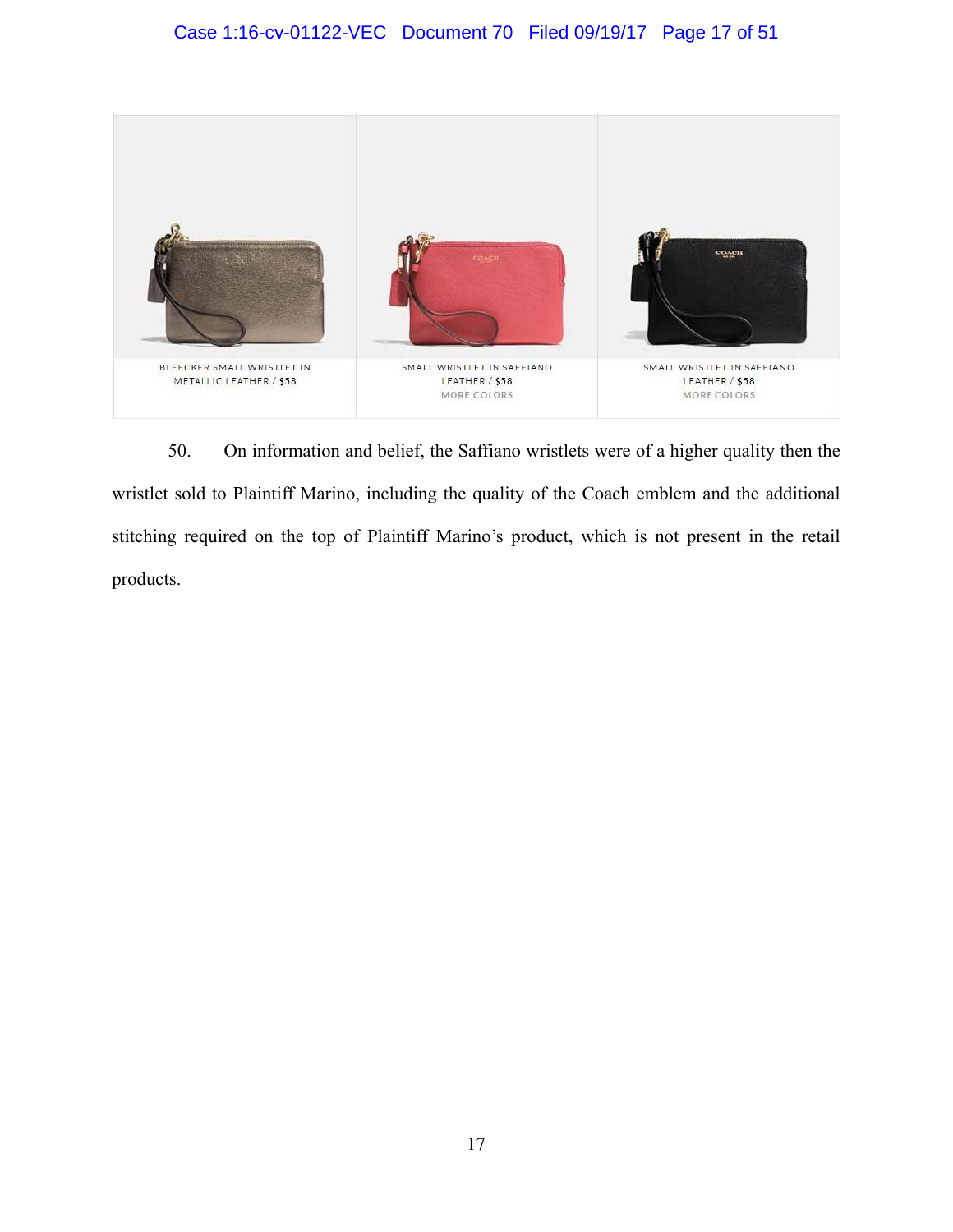#### Case 1:16-cv-01122-VEC Document 70 Filed 09/19/17 Page 18 of 51

51. The following images provide another instance of Coach's deceptive pricing scheme. Image A represents the sale price (\$199) for a Coach Outlet Product—as indicated by Style No. F34607—and Image B is the hangtag attached to one of the Coach Outlet Products placed on the shelf in Image A, which bears an "MFSRP" of \$395—a represented discount of 49.62%.





**Image A Image B** 

52. Coach's pricing practice is unmistakably intentional. The Coach outlet MFSRP pricing scheme is prominently displayed on all Coach Outlet Products available for sale at Coach outlets. The MFSRP provides a reference price from which a consumer calculates the discount, which he or she then uses to decide to make a purchase.

53. Coach further conveys this deceptive pricing scheme on its sales receipts. The sales receipts subtract the posted "sales" price from the MFSRP price, and then uses that difference to show the amount the customer purportedly saved. Thus, a consumer would receive a sales receipt stating prominently (in capitalized letters): "YOU SAVED \$ we wen though the bag was never sold at the MFSRP stated on the product's hangtag. The MFSRP was entirely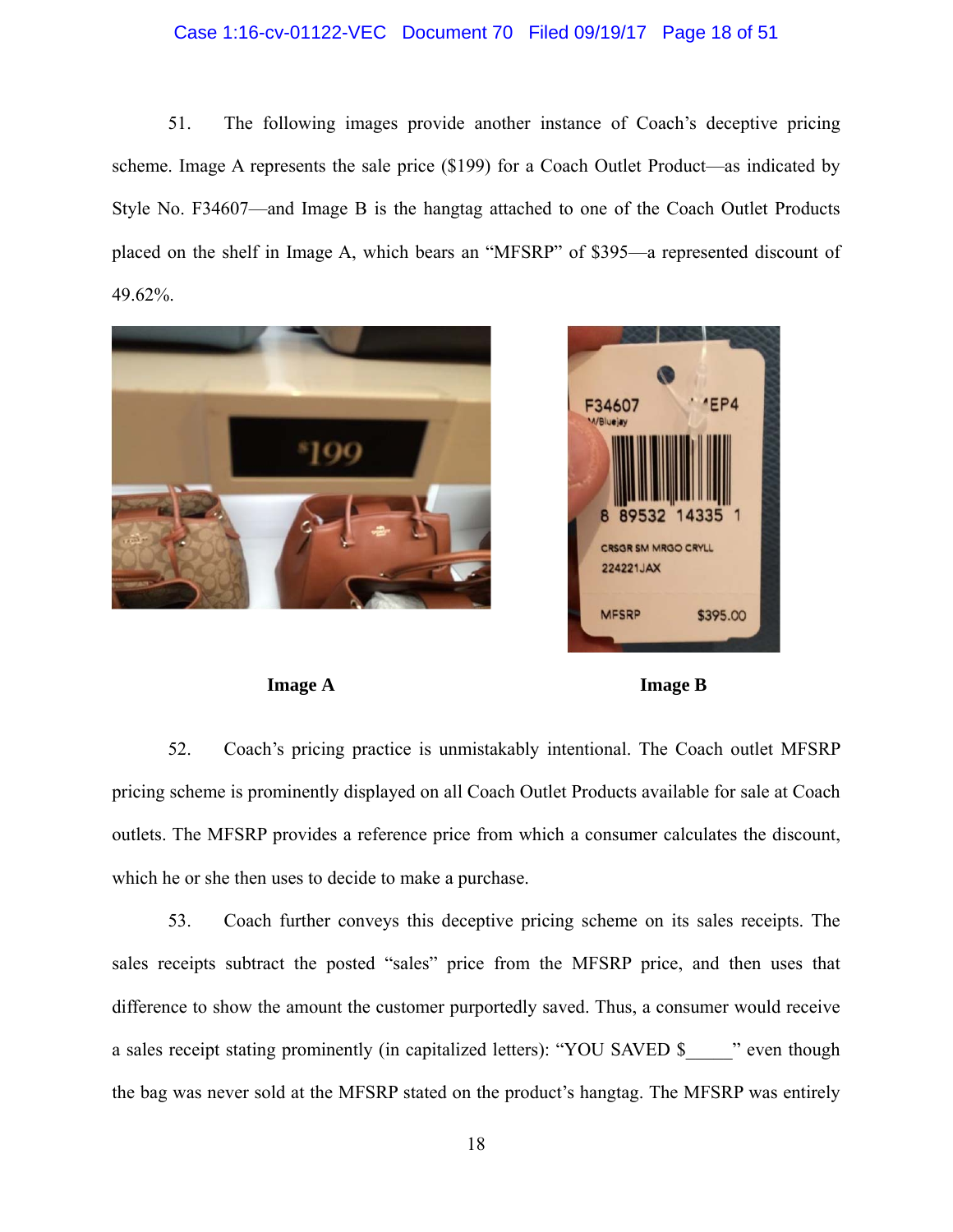#### Case 1:16-cv-01122-VEC Document 70 Filed 09/19/17 Page 19 of 51

fabricated by Coach to mislead consumers to purchase the product and pay more for the product believing the sales price was a good deal and that the bag had a higher quality than it had. The MFSRP exists solely to establish the false impression of a discount and higher quality and value.

54. Coach's made-for-outlet products are of lower quality than the products sold in Coach retail stores. They are, for example, made of fabric remnants instead of larger single pieces of fabric, evidenced by additional seams. Such use of fabric remnants left over from other products is cost-efficient for Coach and results in a bag of lower quality than one with fewer seams. Additionally, as another example, the made-for-outlet products use lower quality emblems. The inclusion of additional seams and additional pieces of fabric, as well as lower quality emblems, among other differences, reduces the value and overall quality of the bags—a reduction that a reasonable consumer should be made aware of in deciding to purchase a bag.

55. Stating an MFSRP that is greater than the mainline retail price of products presumed to be of superior quality is deceptive and misleading to Plaintiffs and other reasonable consumers, as to both the existence of a discount and as to the perception that the products are more valuable and of higher quality than they are.

56. Coach's reference pricing scheme is designed solely to signal to consumers that the lower price they are actually being asked to pay represents a discount off the market value of the Coach Outlet Products. The problem is that the reference price is wholly illusory, as it is not substantiated by any sales data whatsoever. In fact, the MFSRP reference prices are higher than the actual prices for higher quality, similarly-styled items sold in Coach's mainline stores, where Coach does not use reference pricing.

57. Thus, Coach's MFSRP creates a false impression of a discount while at the same time representing that its goods have a higher quality and value than they do. Patrons believe that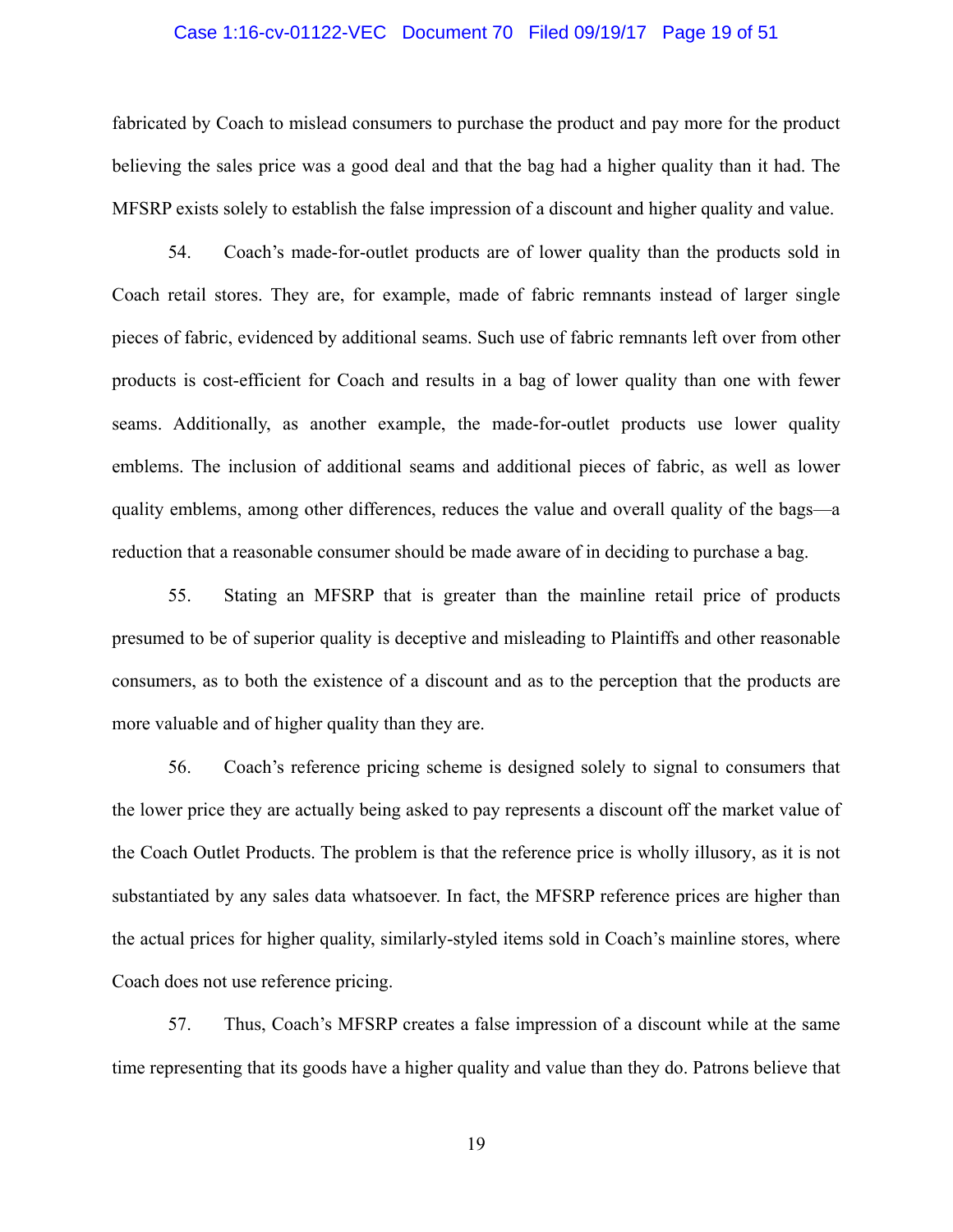## Case 1:16-cv-01122-VEC Document 70 Filed 09/19/17 Page 20 of 51

MFSRP is a representation of what these goods generally sell for in the marketplace, and Coach

is taking advantage of that belief.

58. The Federal Trade Commission ("FTC") describes the dangers and deceptiveness

of false suggested retail prices or list prices in its "Guides Against Deceptive Pricing":

(a) Many members of the purchasing public believe that a manufacturer's list price, or suggested retail price, is the price at which an article is generally sold. Therefore, if a reduction from this price is advertised, many people will believe that they are being offered a genuine bargain. **To the extent that list or suggested retail prices do not in fact correspond to prices at which a substantial number of sales of the article in question are made, the advertisement of a reduction may mislead the consumer**.

\* \* \*

(d) Typically, a list price is a price at which articles are sold, if not everywhere, then at least in the principal retail outlets which do not conduct their business on a discount basis. It will not be deemed fictitious if it is the price at which substantial (that is, not isolated or insignificant) sales are made in the advertiser's trade area (the area in which he does business). Conversely, if the list price is significantly in excess of the highest price at which substantial sales in the trade area are made, there is a clear and serious danger of the consumer being misled by an advertised reduction from this price.

\* \* \*

(i) It bears repeating that the manufacturer, distributor or retailer must in every case act honestly and in good faith in advertising a list price, and not with the intention of establishing a basis, or creating an instrumentality, for a deceptive comparison in any local or other trade area. For instance, a manufacturer may not affix price tickets containing inflated prices as an accommodation to particular retailers who intend to use such prices as the basis for advertising fictitious price reductions. [Guide III]

16 C.F.R. § 233.3 (emphasis added).

59. Coach's use of the term MFSRP in its advertisements does not conform to the

FTC definition of the synonymous term "list price" or the common meaning of the terms.

Indeed, Coach did not set the MFSRP based on a price at which the products are sold elsewhere

or in the principal retail outlets that do not conduct their business on a discount basis. Since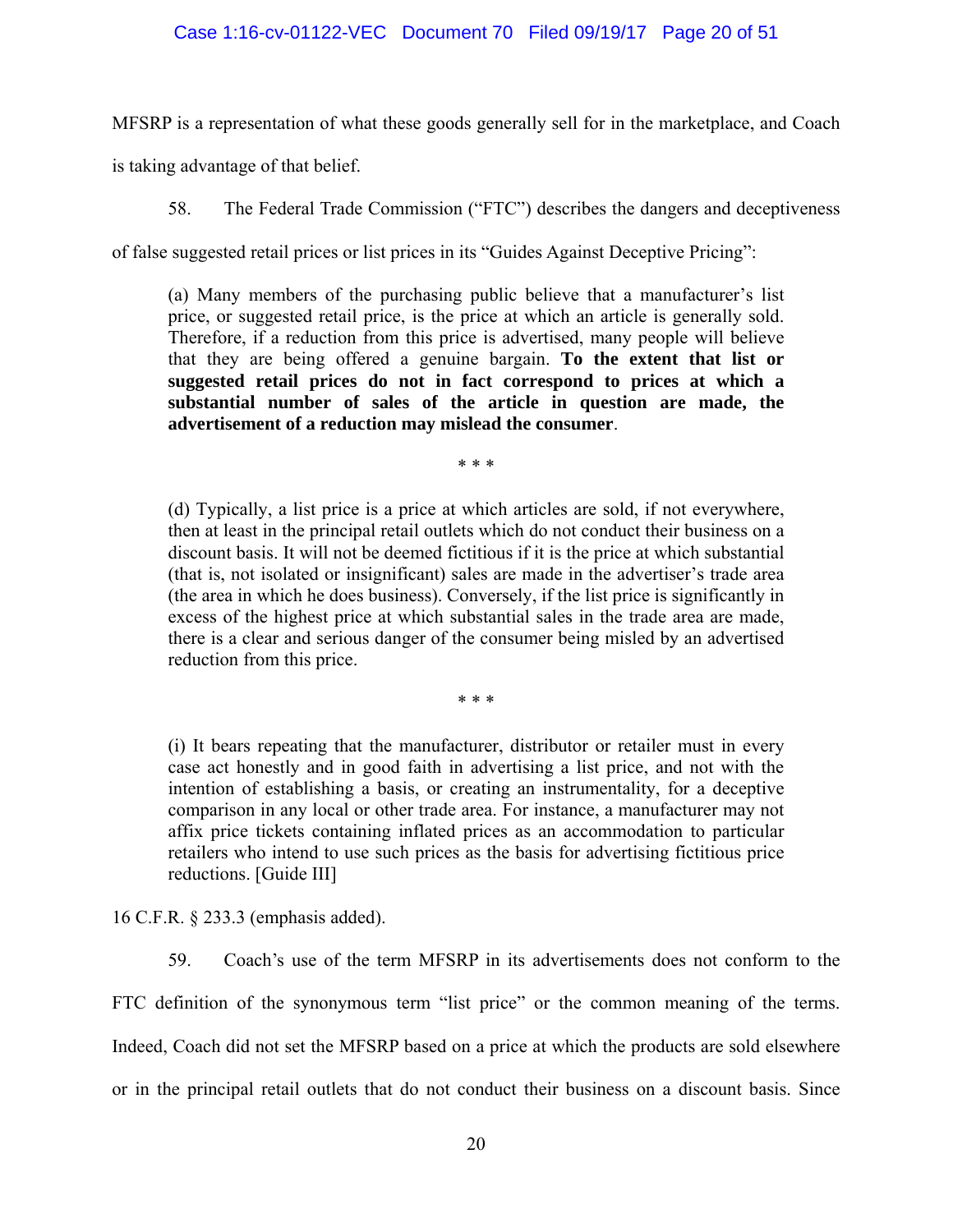#### Case 1:16-cv-01122-VEC Document 70 Filed 09/19/17 Page 21 of 51

Coach does not sell the products bearing the MFSRP anywhere other than at Coach outlets, the MFSRP is fabricated. There is no "discount" because there is no real price with which to make a comparison and from which to offer a discount.

60. In affixing price tickets with false prices, Coach has advertised a false price reduction. Coach's advertisement of its "MFSRP" was likely to mislead customers by purporting to offer a savings when compared to the price offered for that product at Coach outlets. This misuse of the term MFSRP and falsification of any actual MFSRP allowed Coach to represent that it was offering the consumer a large discount off the MFSRP—the "manufacturer's" suggested retail price. Patrons paying the "sale" price in fact received no discount.

61. Moreover, Coach, as the manufacturer, marketer, advertiser, and seller of its products, has total control over the MFSRP of products sold at Coach outlets. Because the Coach Outlet Products include a tag that clearly identifies an MFSRP, reasonable consumers believe the products sold at a manufacturer's own stores would reflect a true MFSRP—the *manufacturer's* suggested retail price. Particularly when products are intended to be sold exclusively at the manufacturer's outlet stores, inclusion by a manufacturer of a suggested price that it does not itself follow is deceptive to reasonable consumers like Plaintiffs. The MFSRPs did not represent the store's true retail prices for its private branded products, nor were they the prevailing retail market prices.

62. Because there is no comparable price or intention to sell a product anywhere other than a Coach outlet store, Coach could have refrained from advertising a MFSRP at all and left consumers to do their own comparative shopping to decide for themselves whether the Coach Outlet Product offered sufficient value at the stated price. However, rather than exclude an MFSRP altogether from a product, Coach made up an MFSRP for that product, never intending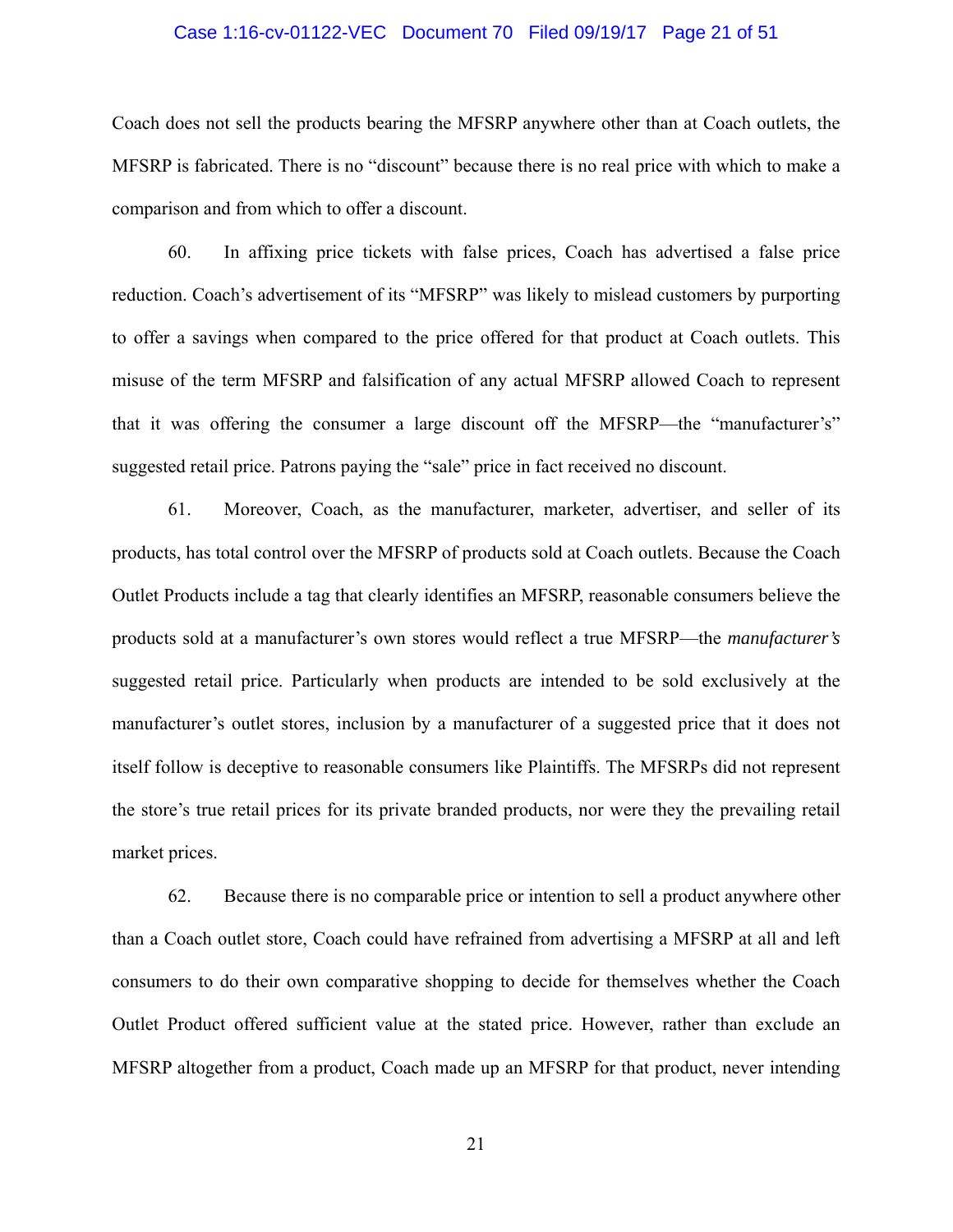#### Case 1:16-cv-01122-VEC Document 70 Filed 09/19/17 Page 22 of 51

to adopt it, for the sole purpose of making the actual price appear to be a discount on a product of ostensibly higher value and quality.

63. Coach's decision to advertise a price that did not exist was likely to deceive, and did deceive, reasonable consumers.

64. Coach's representation of that price as an actual price or actual suggested price was unlawful, unfair, and fraudulent. Likewise, Coach's inherent representation that the sale price was a discount or price reduction was misleading and deceptive.

65. In addition to the reference pricing scheme discussed above, Coach engaged in a false former pricing scheme expressly prohibited under California law. Coach misrepresented the existence of price discounts on products sold in its Coach outlet stores by purporting to offer specific dollar discounts from expressly referenced former retail prices, misrepresented as the "MFSRP." These purported discounts were false, however, because the referenced, former retail prices were fabricated and did not represent former prevailing market retail prices within three months immediately preceding the publication of the advertised former prices, as required by California law.

66. The FTC describes false former pricing schemes, similar to Coach's, as deceptive:

One of the most commonly used forms of bargain advertising is to offer a reduction from the advertiser's own former price for an article. If the former price is the actual, bona fide price at which the article was offered to the public on a regular basis for a reasonably substantial period of time, it provides a legitimate basis for the advertising of a price comparison. Where the former price is genuine, the bargain being advertised is a true one. If, on the other hand, the former price being advertised is not bona fide but fictitious − for example, where an artificial, inflated price was established for the purpose of enabling the subsequent offer of a large reduction − the "bargain" being advertised is a false one; the purchaser is not receiving the unusual value he expects.

16 C.F.R. § 233.1(a).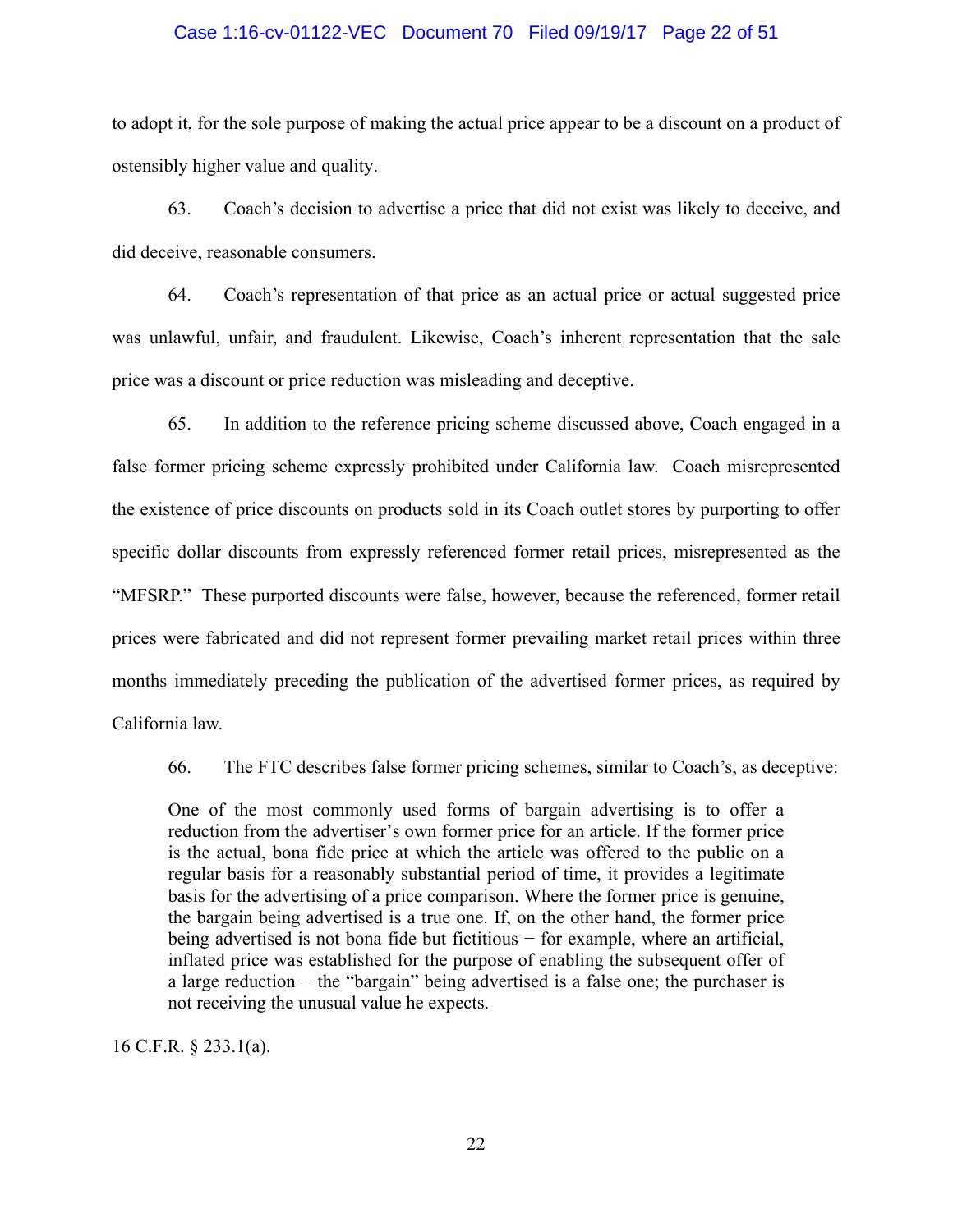### Case 1:16-cv-01122-VEC Document 70 Filed 09/19/17 Page 23 of 51

67. California statutory and regulatory law expressly prohibits false former pricing

schemes. California Business & Professions Code Section 17501, entitled "Value determinations;

Former price advertisements," states:

For the purpose of this article the worth or value of any thing advertised is the prevailing market price, wholesale if the offer is at wholesale, retail if the offer is at retail, at the time of publication of such advertisement in the locality wherein the advertisement is published.

**No price shall be advertised as a former price of any advertised thing, unless the alleged former price was the prevailing market price as above defined within three months next immediately preceding the publication of the advertisement** or unless the date when the alleged former price did prevail is clearly, exactly and conspicuously stated in the advertisement. (Emphasis added.)

68. Plaintiffs reasonably believed that the MFSRPs signified prices at which Coach products were formerly sold.

69. Relying on Coach's misrepresentations and false and deceptive advertising,

Plaintiffs purchased products they reasonably believed were formerly sold at the MFSRP listed on the hangtags, and had a higher value than they actually did. Plaintiffs believed they were obtaining discounts and purchasing products that regularly sold in the retail marketplace for a materially higher price. This purported price reduction and savings was false and deceptive, as the prevailing retail price for Coach products purchased by Plaintiffs and other consumers during the three months immediately prior to their purchases of the respective items were materially lower than the former MFSRP prices represented by Coach. Plaintiffs and consumers of all Coach products sold at outlet stores therefore reasonably expected that the goods had a significantly higher value and quality than they had.

70. Coach knew or should have known that creating false MFSRPs to create false discounts was unlawful and unfair. Furthermore, Coach's use of this scheme shows that it understands that reference pricing drives sales.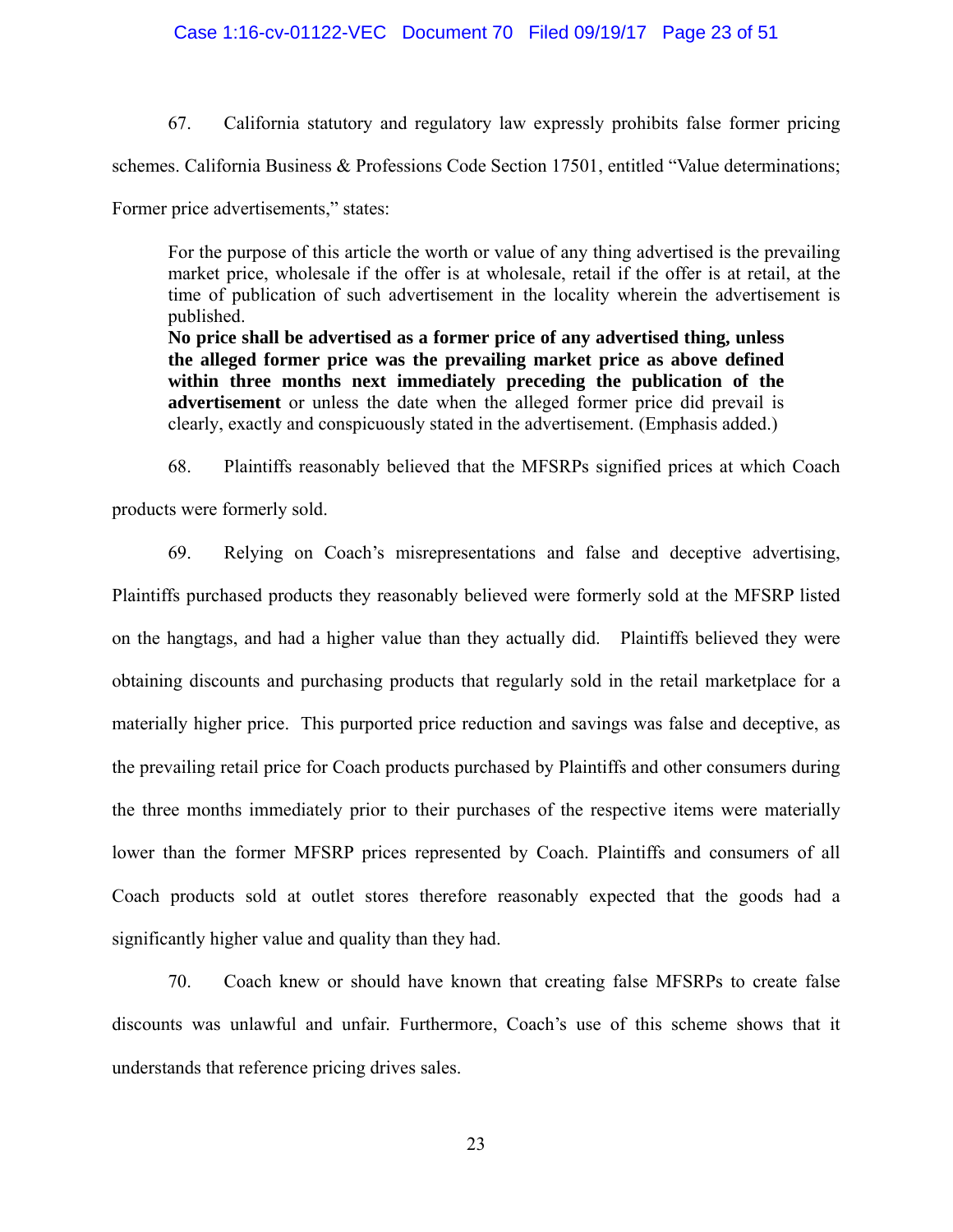# **CLASS ALLEGATIONS**

71. Pursuant to Rules 23(a), 23(b)(2), and 23(b)(3) of the Federal Rules of Civil

Procedure, Plaintiffs bring this action on behalf of themselves and the following classes of

similarly situated individuals initially defined as:

 $\overline{a}$ 

All persons who purchased a Coach Outlet Product with a price tag bearing a Manufacturer's Suggested Retail Price in the United States at any time during the Class Period (the "Class" or "Nationwide Class");

All persons who purchased a Coach Outlet Product with a price tag bearing a Manufacturer's Suggested Retail Price in a state identified in Count VII at any time during the Class Period (the "Multi-State Class").

72. The California Plaintiffs also seek to represent the subclasses initially defined as:

All persons who purchased a Coach Outlet Product with a price tag bearing a Manufacturer's Suggested Retail Price in California at any time during the Class Period (the "California Subclass"); and

All persons who purchased a Coach product from a Coach outlet store with a price tag bearing a Manufacturer's Suggested Retail Price in California at any time during the Class Period (the "California Former Price Subclass").<sup>18</sup>

73. Plaintiff Marino also seeks to represent a subclass initially defined as:

All persons who purchased a Coach Outlet Product with a price tag bearing a Manufacturer's Suggested Retail Price in New Hampshire at any time during the Class Period (the "New Hampshire Subclass").

74. The "Class Period" for the Class and all subclasses dates back four years (or the

longest applicable statute of limitations for any claim asserted) from the date this action was

commenced and continues through the present and the date of judgment. Specifically excluded

from the Class and subclasses are: (a) any officers, directors, or employees of Coach; (b) any

 $18$  The California Former Price Subclass is broader than the California Subclass, as it potentially includes products not exclusively made for Coach outlet stores. It encompasses members of the California Subclass.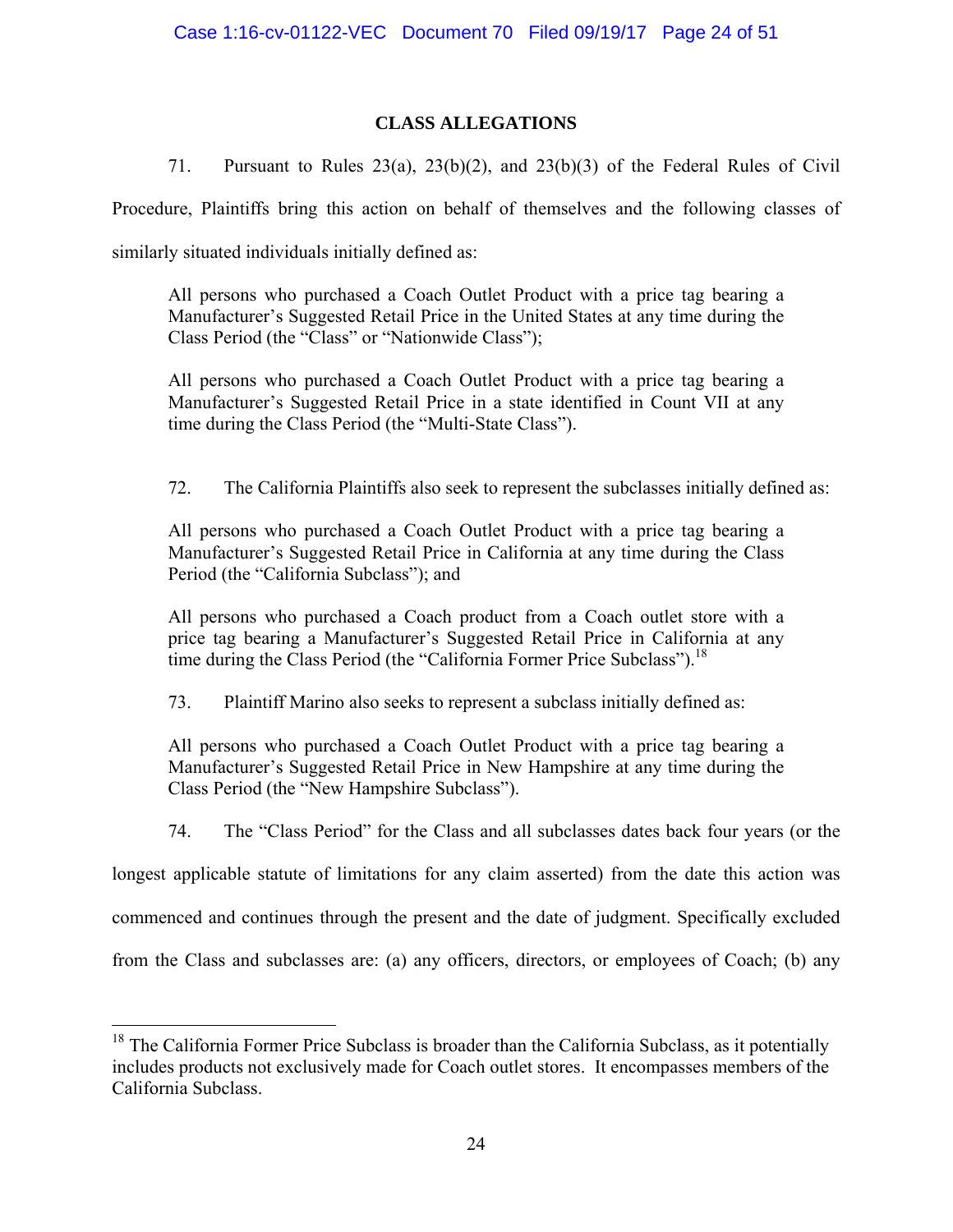#### Case 1:16-cv-01122-VEC Document 70 Filed 09/19/17 Page 25 of 51

judge assigned to hear this case (or spouse or immediate family member of any assigned judge); (c) any employee of the Court; (d) any juror selected to hear this case; and (e) any attorneys of record and their employees.

75. Plaintiffs reserve the right to modify, expand, or amend the above class and subclass definitions or seek certification of a class or subclasses defined differently than above before any court determines whether certification is appropriate following discovery.

76. **Numerosity.** Members of the Class are so numerous that joinder of all members is impracticable. While the number of Class members is unknown to Plaintiffs at this time, Plaintiffs are informed and believe that the Class numbers at least in the thousands or tens of thousands.

77. **Commonality and Predominance.** There is a well-defined community of interest in the questions of law and fact affecting the parties to be represented in this action. Common questions of law and fact that exist as to all members of the Class and predominate over any questions affecting only individual members, include, but are not limited to:

(a) Whether Coach's creation of MFSRP labels for use on Coach Outlet Products, when it never sold items with those MFSRPs in any of its stores, is deceptive;

(b) Whether Coach's MFSRP is synonymous with an item's expected price, suggested sales price, or retail price;

(c) Whether the MFSRPs advertised by Coach represent actual retail prices;

(d) Whether the MFSRPs advertised by Coach are backed up by actual sales data for those items;

(e) Whether Coach Outlet Products with an advertised MFSRP are sold at non-Coach outlet stores;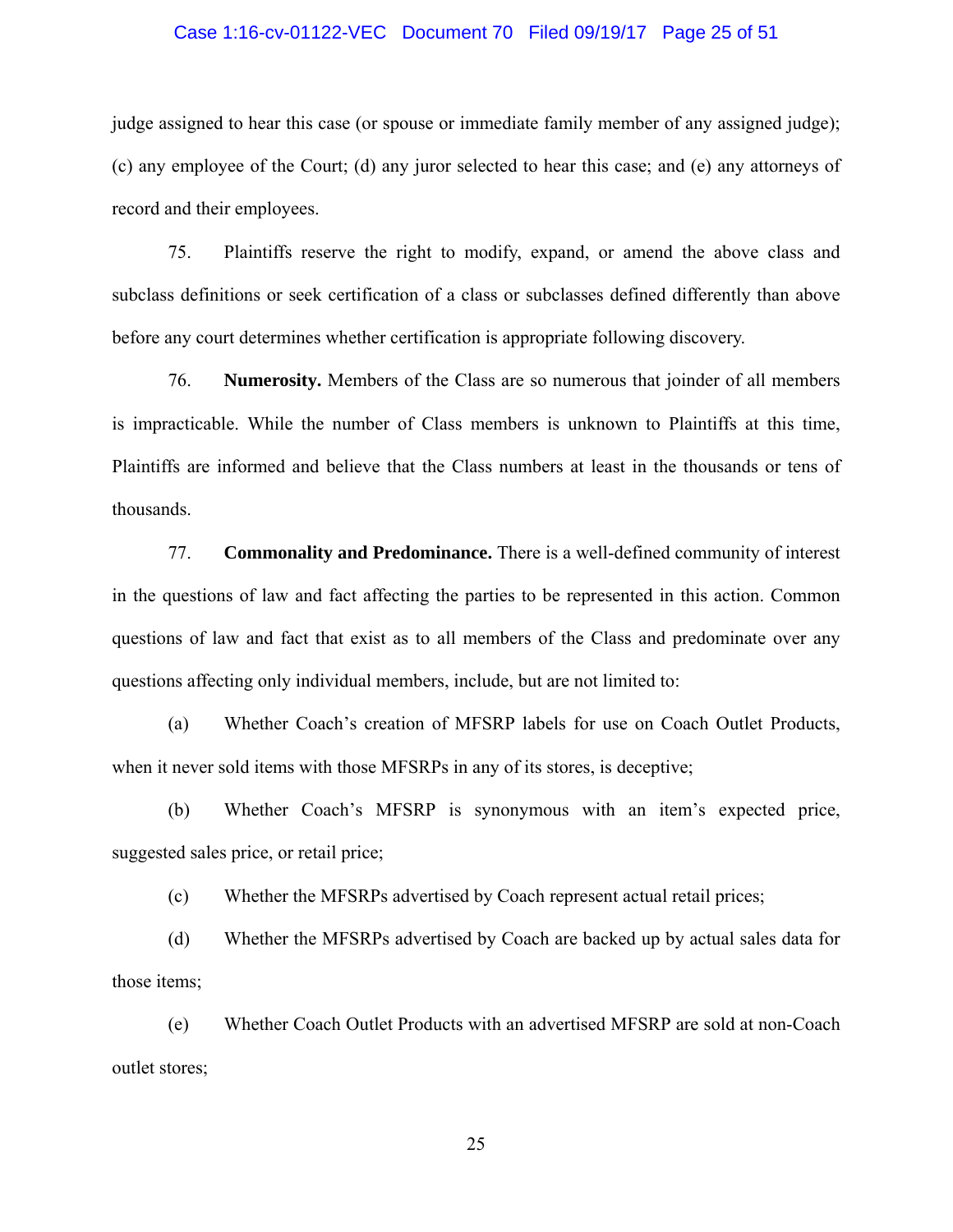#### Case 1:16-cv-01122-VEC Document 70 Filed 09/19/17 Page 26 of 51

(f) Whether Coach sold the Coach Outlet Products outside the Coach outlet stores for the stated MFSRPs;

(g) Whether Coach engaged in unfair, unlawful, or fraudulent business practices in violation of the Unfair Competition Law (Cal. Bus. & Prof. Code § 17200 *et seq*.);

(h) Whether Coach violated the Unfair Competition Law (Cal. Bus. & Prof. Code § 17200 *et seq.*) by violating the Consumer Legal Remedies Act (Cal. Civ. Code § 1750 *et seq*.);

(i) Whether Coach violated the Unfair Competition Law (Cal. Bus. & Prof. Code § 17200 *et seq*.) by violating the Federal Trade Commission Act (15 U.S.C. §§ 45(a)(1), 52(a));

(j) Whether Coach's use of false or deceptive price advertising constituted false advertising under California law;

(k) Whether the stated MFSRPs were the prevailing market prices for the respective products sold by Coach during the three month periods preceding the dissemination or publication of the advertised former prices;

(l) Whether Coach's conduct, as alleged herein, violated the Consumers Legal Remedies Act (Cal. Civ. Code § 1750 *et seq.*);

(m) Whether Coach's conduct, as alleged herein, violated the New Hampshire Consumer Protection Act (N.H. Rev. Stat. Ann § 358-A:1 *et seq.*);

(n) Whether Coach misrepresented or failed to disclose material facts about its product pricing and discounts, including that the products were never sold for the MFSRP;

(o) Whether Coach made false or misleading statements of fact concerning the reasons for, existence of, or amounts of price reductions;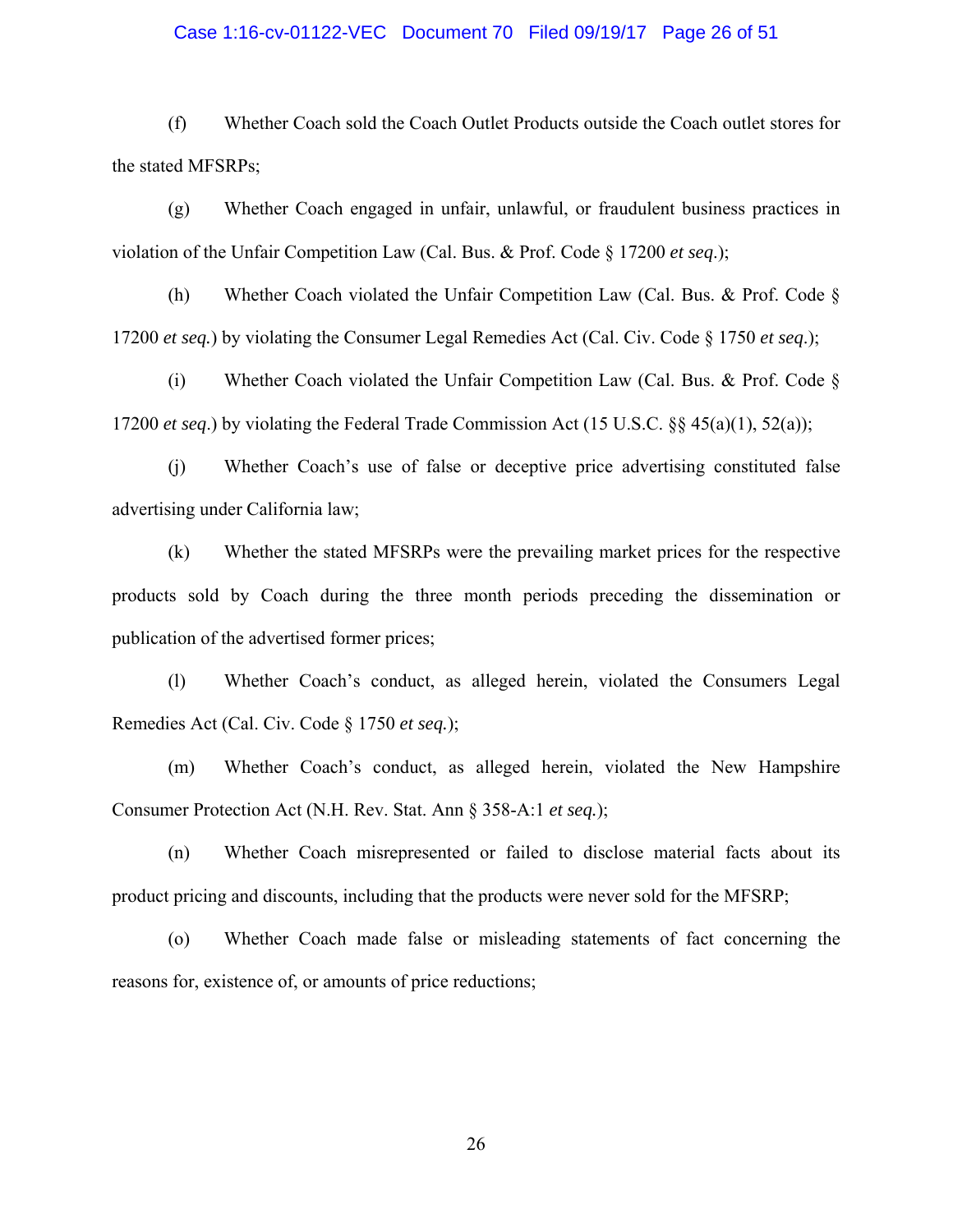#### Case 1:16-cv-01122-VEC Document 70 Filed 09/19/17 Page 27 of 51

(p) Whether Coach's use of a reference retail price for made-for-outlet products caused consumers to reasonably believe they had a higher quality and value than they actually had;

(q) Whether Coach's conduct, as alleged herein, amounts to fraud under New York common law;

(r) Whether Coach has been unjustly enriched as a result of its representations that the sales prices constituted price reductions;

(s) Whether Coach's conduct, as alleged herein, was intentional and knowing;

(t) Whether Coach is likely to continue to use false, misleading, or illegal price comparisons such that an injunction is necessary;

(u) Whether Plaintiffs and Class members are entitled to damages or consumer restitution and the proper measure of that loss; and

(v) The appropriate Class-wide measure of damages.

78. **Typicality.** Plaintiffs are members of the Class and their claims are typical of the claims of members of the Class. Typical of members of the Class, Plaintiffs purchased at least one Coach Outlet Product during the Class Period with an MFSRP label. Plaintiffs and Class members each sustained, and will continue to sustain, damages arising from Coach's wrongful conduct, as alleged more fully herein. Plaintiffs' claims are founded on the same legal theories as those of the Class.

79. **Adequacy of Representation.** Plaintiffs are adequate representatives of the Class because their interests do not conflict with the interests of the other Class members and because Plaintiffs have retained counsel competent and experienced in complex class action and consumer litigation, including substantial experience in the types of claims alleged in this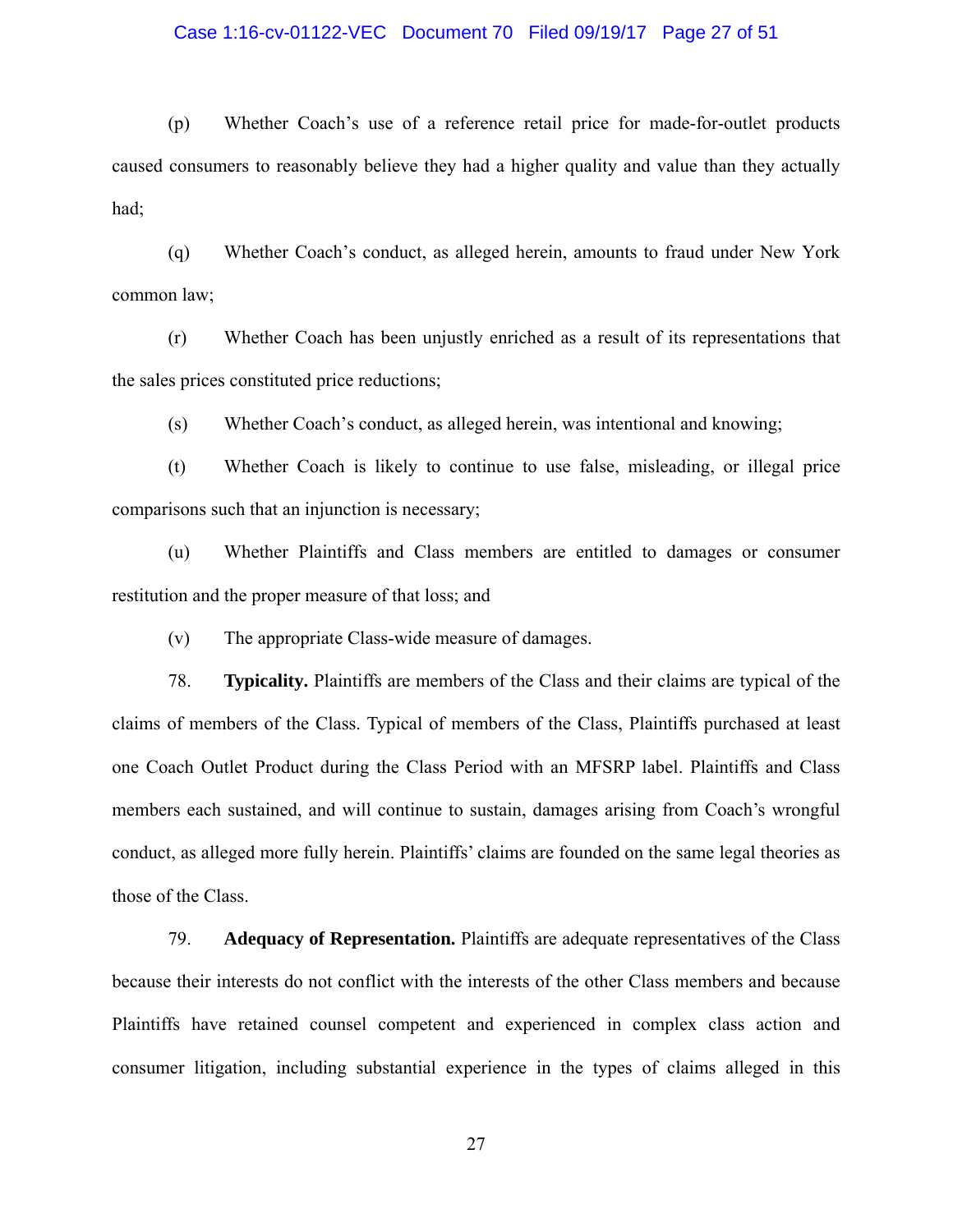#### Case 1:16-cv-01122-VEC Document 70 Filed 09/19/17 Page 28 of 51

Complaint. Plaintiffs and their counsel will fairly and adequately protect the interests of the Class.

80. **Declaratory and Injunctive Relief.** Coach has acted or refused to act on grounds generally applicable to Plaintiffs and other members of the Class, thereby making appropriate final injunctive relief and declaratory relief, as described below, with respect to the members of the Class.

81. **Superiority of Class Adjudication.** The certification of a class in this action is superior to the litigation of a multitude of cases by members of the Class. Class adjudication will conserve judicial resources and will avoid the possibility of inconsistent rulings. Moreover, there are Class members who are unlikely to join or bring an action due to, among other reasons, their reluctance to sue Coach or their inability to afford a separate action. Equity dictates that all persons who stand to benefit from the relief sought herein should be subject to the lawsuit and hence subject to an order spreading the costs of the litigation among the Class members in relation to the benefits received. The damages, restitution, and other potential recovery for each individual member of the Class are modest, relative to the substantial burden and expense of individual prosecution of these claims. Given the amount of the individual class members' claims, few, if any, Class members could afford to seek legal redress individually for the wrongs complained of herein. Individualized litigation presents a potential for inconsistent or contradictory judgments. Individualized litigation increases the delay and expense to all parties and the court system presented by the complex legal and factual issues of the case. By contrast, the class action device presents far fewer management difficulties, and provides the benefits of single adjudication, economy of scale, and comprehensive supervision by a single court.

82. In the alternative, the above-referenced class may be certified because: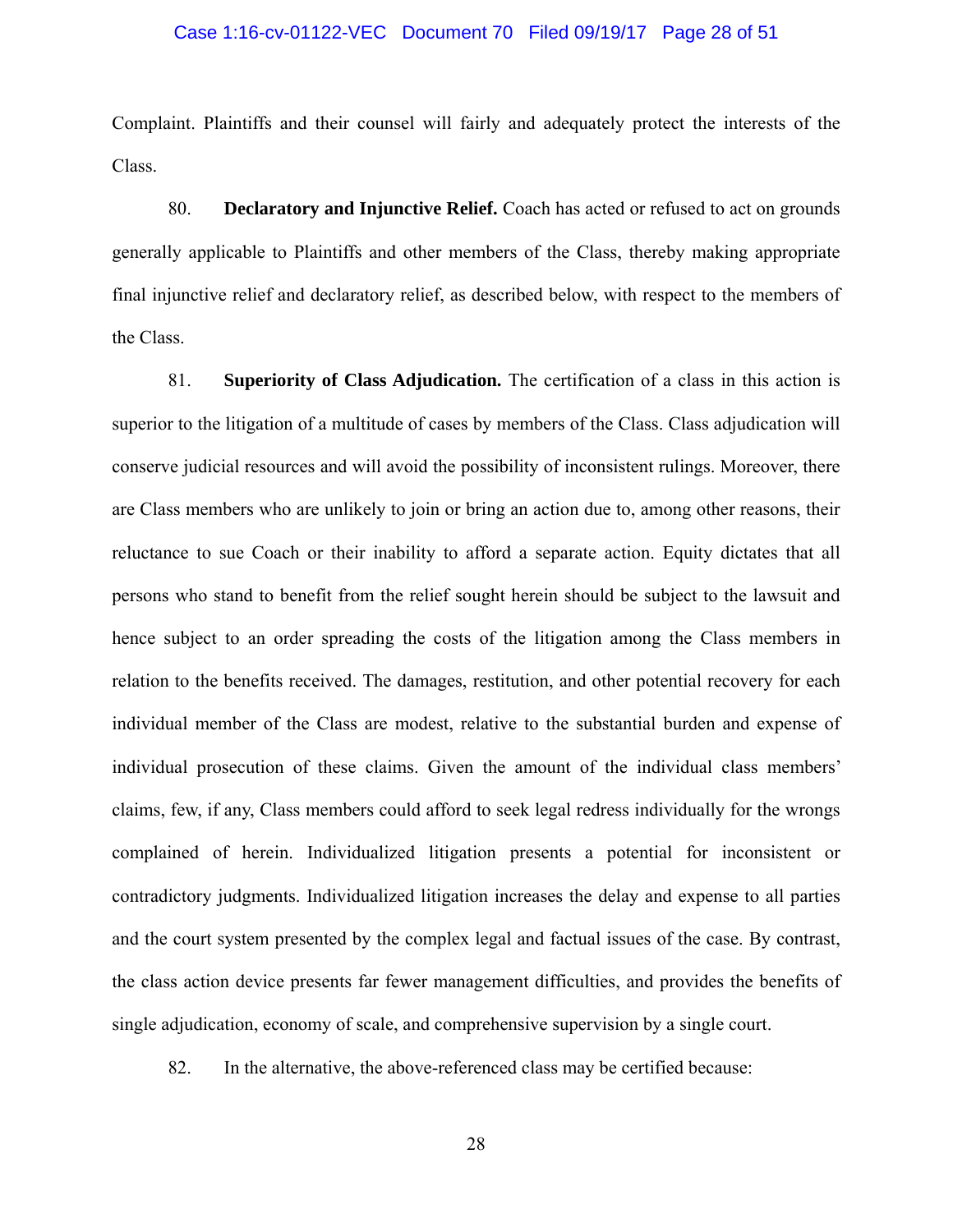#### Case 1:16-cv-01122-VEC Document 70 Filed 09/19/17 Page 29 of 51

(a) The prosecution of separate actions by the individual members of the Class would create a risk of inconsistent or varying adjudication with respect to individual Class members' claims which would establish incompatible standards of conduct for Coach;

(b) The prosecution of separate actions by individual members of the Class would create a risk of adjudications which would as a practical matter be dispositive of the interests of other members of the Class who are not parties to the adjudications, or which would substantially impair or impede the ability of other Class members to protect their interests; and

(c) Coach has acted or refused to act on grounds generally applicable to the Class, thereby making appropriate final and injunctive relief with respect to the Class.

# **COUNT I Violation of Unfair Competition Law, Cal. Bus. & Prof. Code § 17200** *et seq.* **– "Unfair" Prong (By the California Plaintiffs on Behalf of the California Subclass)**

83. Plaintiffs incorporate all preceding and succeeding allegations by reference as if fully set forth herein.

84. The California Plaintiffs bring this action on behalf of themselves, on behalf of the California Subclass, and on behalf of the general public pursuant to Section 17200 *et seq*. of the Business & Professions Code, the Unfair Competition Law ("UCL").

85. The UCL prohibits unfair competition, which includes an "unlawful, unfair or fraudulent" act or practice, as well as any "unfair, deceptive, untrue or misleading" advertising. Cal. Bus. & Prof. Code § 17200 *et seq*.

86. A business act or practice is "unfair" under the UCL if the reasons, justifications, and motives of the alleged wrongdoer are outweighed by the gravity of the harm to the alleged victims.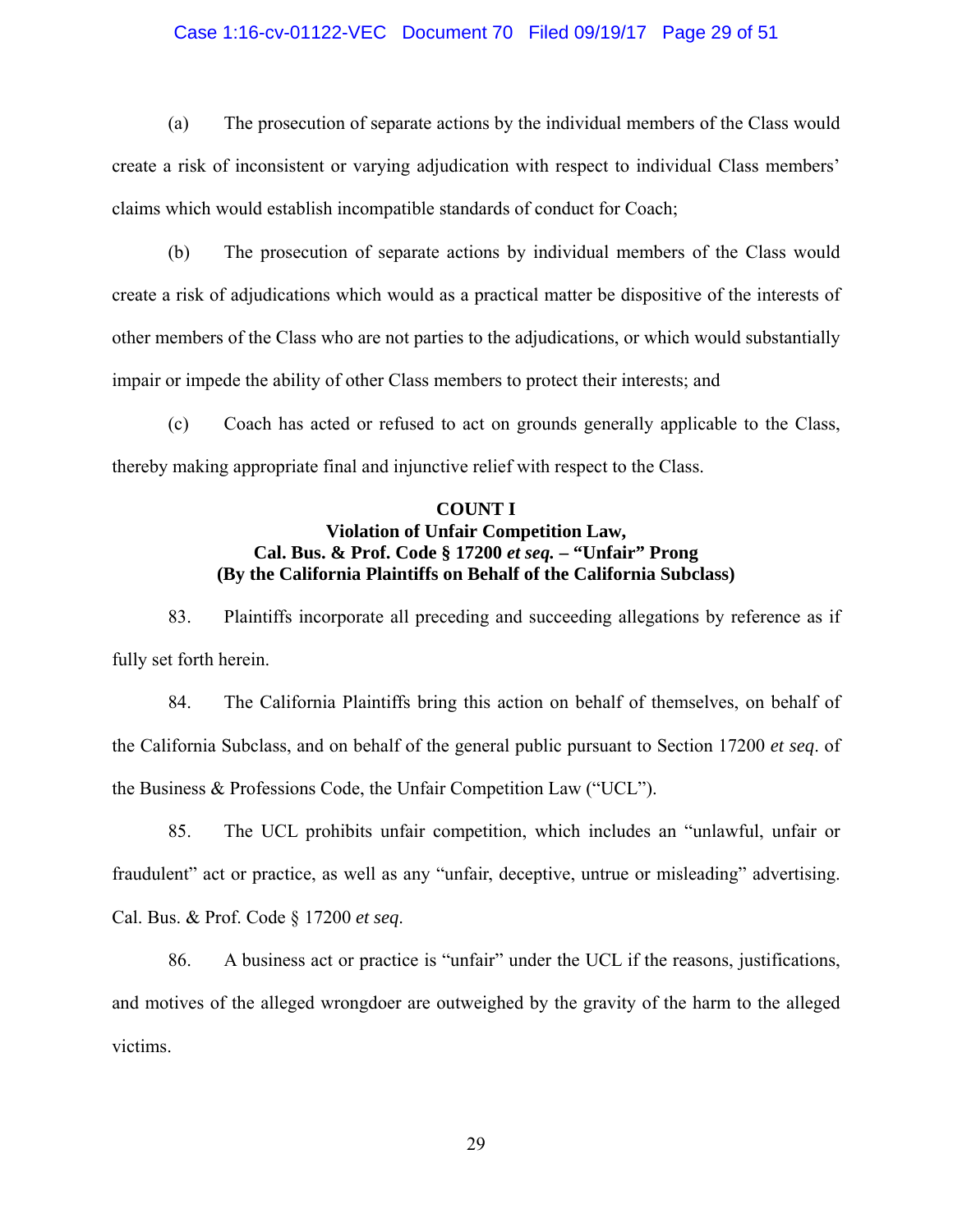#### Case 1:16-cv-01122-VEC Document 70 Filed 09/19/17 Page 30 of 51

87. Coach committed, and continues to commit, "unfair" business acts or practices by, among other things:

(a) engaging in conduct for which the utility of the conduct, if any, is outweighed by the gravity of the consequences to the California Plaintiffs and the members of the California Subclass;

(b) engaging in conduct that is immoral, unethical, oppressive, unscrupulous, or substantially injurious to the California Plaintiffs and the members of the California Subclass; and

(c) engaging in conduct that undermines or violates the spirit or intent of the consumer protection laws that this Class Action Complaint invokes.

88. Specifically, Coach engaged in unfair business acts or practices in violation of the UCL by representing false "MFSRPs" at which prices it never intended or expected to sell products. Coach's corresponding posting of lower sales prices for Coach Outlet Products, and further price reductions, resulted in false, misleading, and deceptive illusions of discounts.

89. These acts and practices are unfair because they caused the California Plaintiffs and other reasonable consumers to falsely believe that Coach is offering value, discounts, or bargains from an actual retail price or a price at which the manufacturer expected the retailer to sell the products. The MFSRP, did not, in fact, exist. For Coach, the MFSRP is a false and deceptive marker of value. As a result, purchasers, including the California Plaintiffs, reasonably perceived that the products were worth more and valued at more than what they received. This perception has induced reasonable purchasers, including the California Plaintiffs, to buy Coach Outlet Products, which they otherwise would not have purchased, would not have paid as much for, or would not have paid a premium price for a luxury item.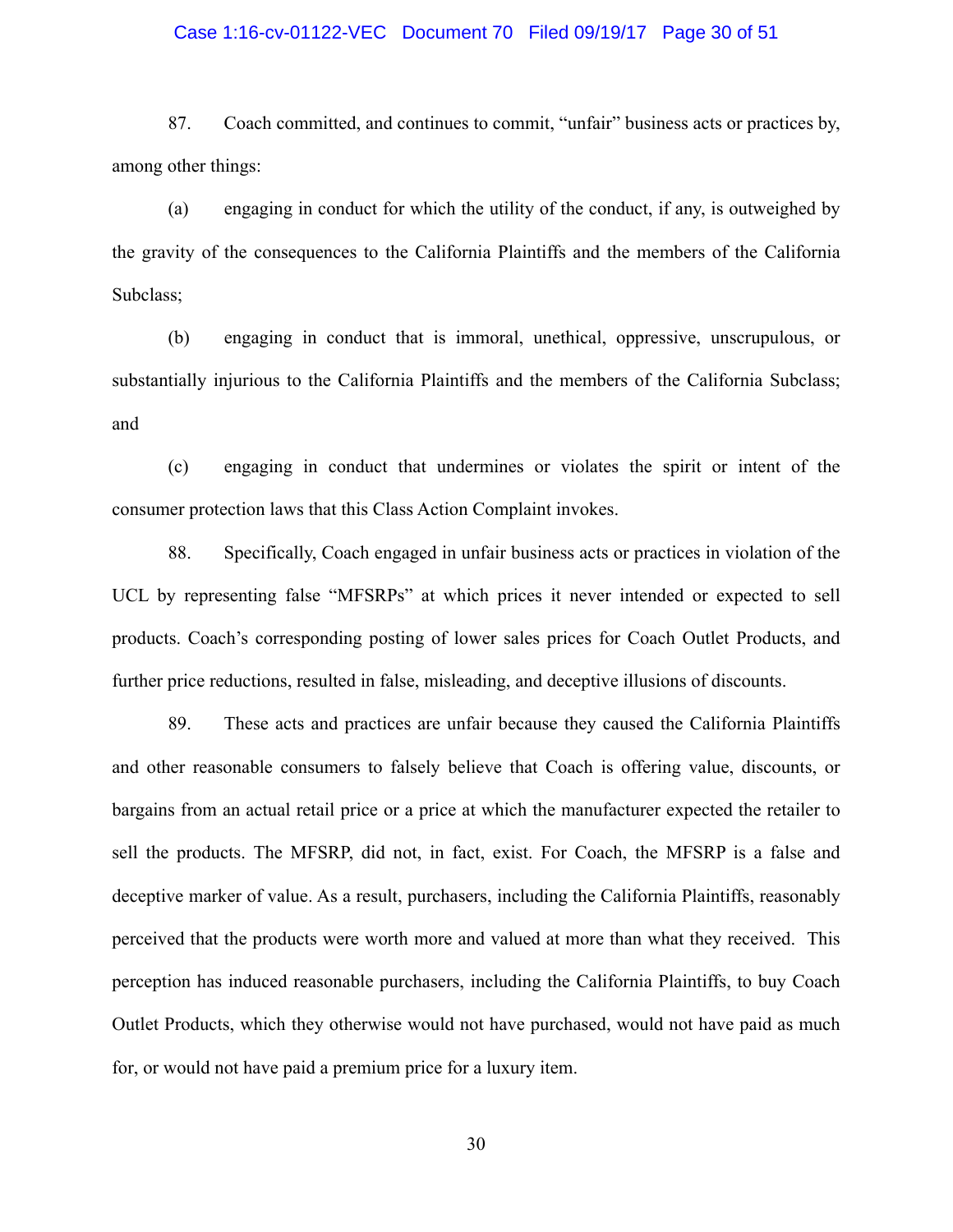#### Case 1:16-cv-01122-VEC Document 70 Filed 09/19/17 Page 31 of 51

90. The gravity of harm to members of the California Subclass resulting from these unfair acts and practices outweighed any business justifications for Coach's deceptive acts and practices. By committing the acts and practices alleged herein, Coach engaged in unfair business practices within the meaning of the UCL. Such acts and violations have not abated and will continue to occur unless enjoined.

91. As a result of Coach's unfair acts and practices, the California Plaintiffs, the California Subclass, and the general public have suffered injury in fact and have lost money or property. These violations have unjustly enriched Coach at the expense of the California Plaintiffs and the California Subclass.

92. Under Section 17203 of the Business & Professions Code, the California Plaintiffs and the other members of the California Subclass are entitled to (a) an injunction ordering Coach to cease engaging in any acts of unfair competition and to engage in a corrective advertising campaign in compliance with all applicable laws; (b) restitution and disgorgement of all unjustly retained profits paid to Coach; (c) equitable relief; (d) pre- and post-judgment interest at the highest rate allowable by law; and (e) payment of attorneys' fees and costs pursuant to Section 1021.5 of the California Code of Civil Procedure.

93. THEREFORE, Plaintiffs pray for relief as set forth below.

#### **COUNT II**

# **Violation of Unfair Competition Law, Cal. Bus. & Prof. Code § 17200** *et seq.* **– "Fraudulent" Prong (By the California Plaintiffs on Behalf of the California Subclass)**

94. Plaintiffs incorporate all preceding and succeeding allegations by reference as if fully set forth herein.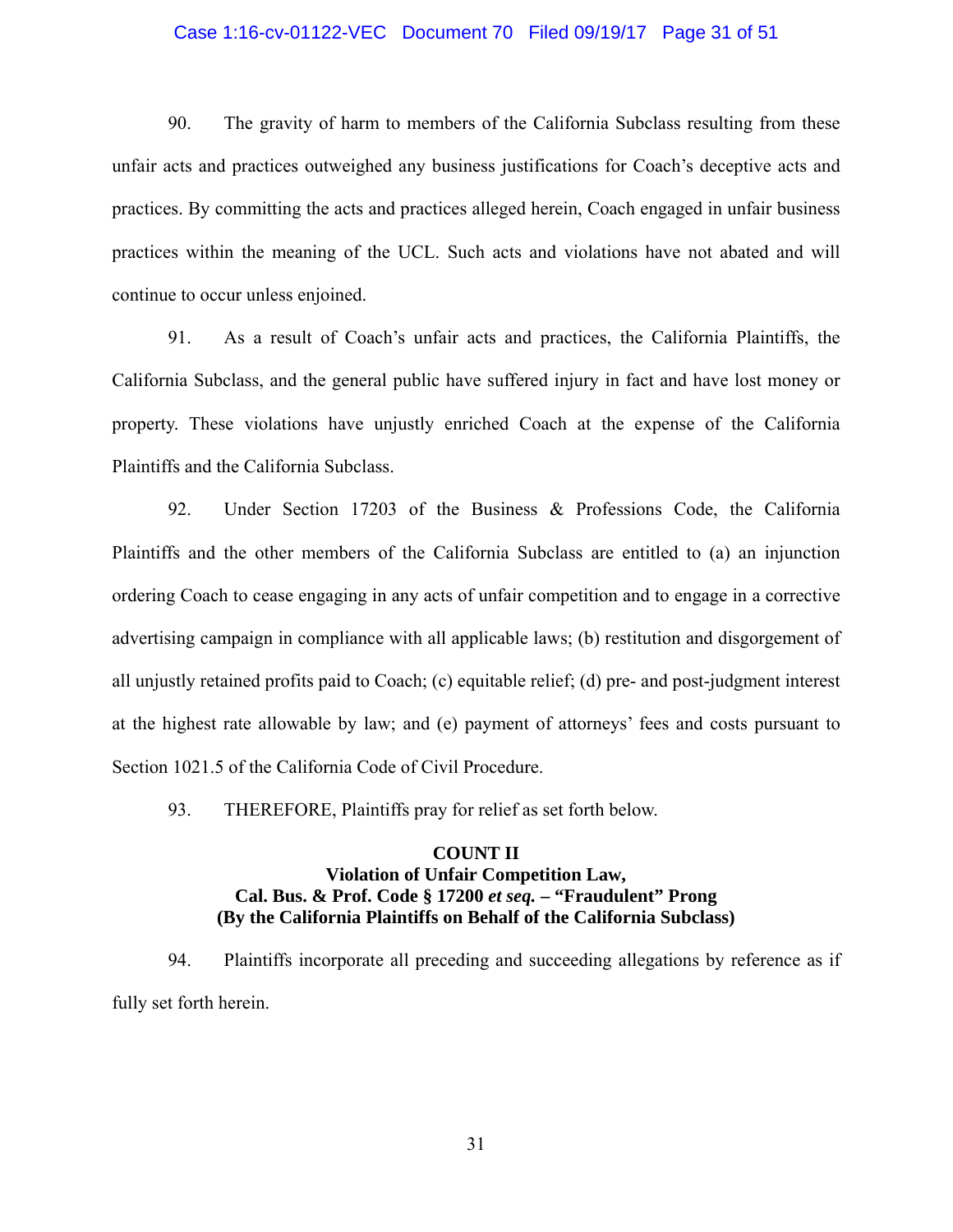#### Case 1:16-cv-01122-VEC Document 70 Filed 09/19/17 Page 32 of 51

95. The California Plaintiffs bring this action on behalf of themselves, on behalf of the California Subclass, and on behalf of the general public pursuant to Section 17200 *et seq*. of the Business & Professions Code, the Unfair Competition Law ("UCL").

96. The UCL prohibits unfair competition, which includes an "unlawful, unfair or fraudulent" act or practice, as well as any "unfair, deceptive, untrue or misleading" advertising. Cal. Bus. & Prof. Code § 17200 *et seq*.

97. A business act or practice is "fraudulent" under the UCL if it is likely to deceive members of the consuming public.

98. The hangtags on Coach Outlet Products and advertising materials concerning false MFSRPs constitute "fraudulent" business acts or practices within the meaning of the UCL because they deceived the California Plaintiffs and were likely to deceive members of the California Subclass into believing that Coach was offering value, discounts, or bargains at Coach outlet stores from an actual retail price, intended retail price, or expected retail price of the products sold that did not, in fact, exist.

99. Additionally, Coach's use of the term MFSRP is literally false. Coach, as the manufacturer, never "suggested" to its vertically integrated retail stores to charge the higher retail price. To the contrary, it required actual sales prices to be lower than the "MFSRP." Coach's communication to its patrons that the "manufacturer" suggested that the "retailer" should charge a higher price is simply false. This false statement was material, was intended to drive sales, and resulted in Coach receiving income it otherwise would not have received.

100. As a result, purchasers, including the California Plaintiffs, reasonably perceived that that the products were worth more and valued at more than what they received. This perception induced reasonable purchasers, including the California Plaintiffs, to buy Coach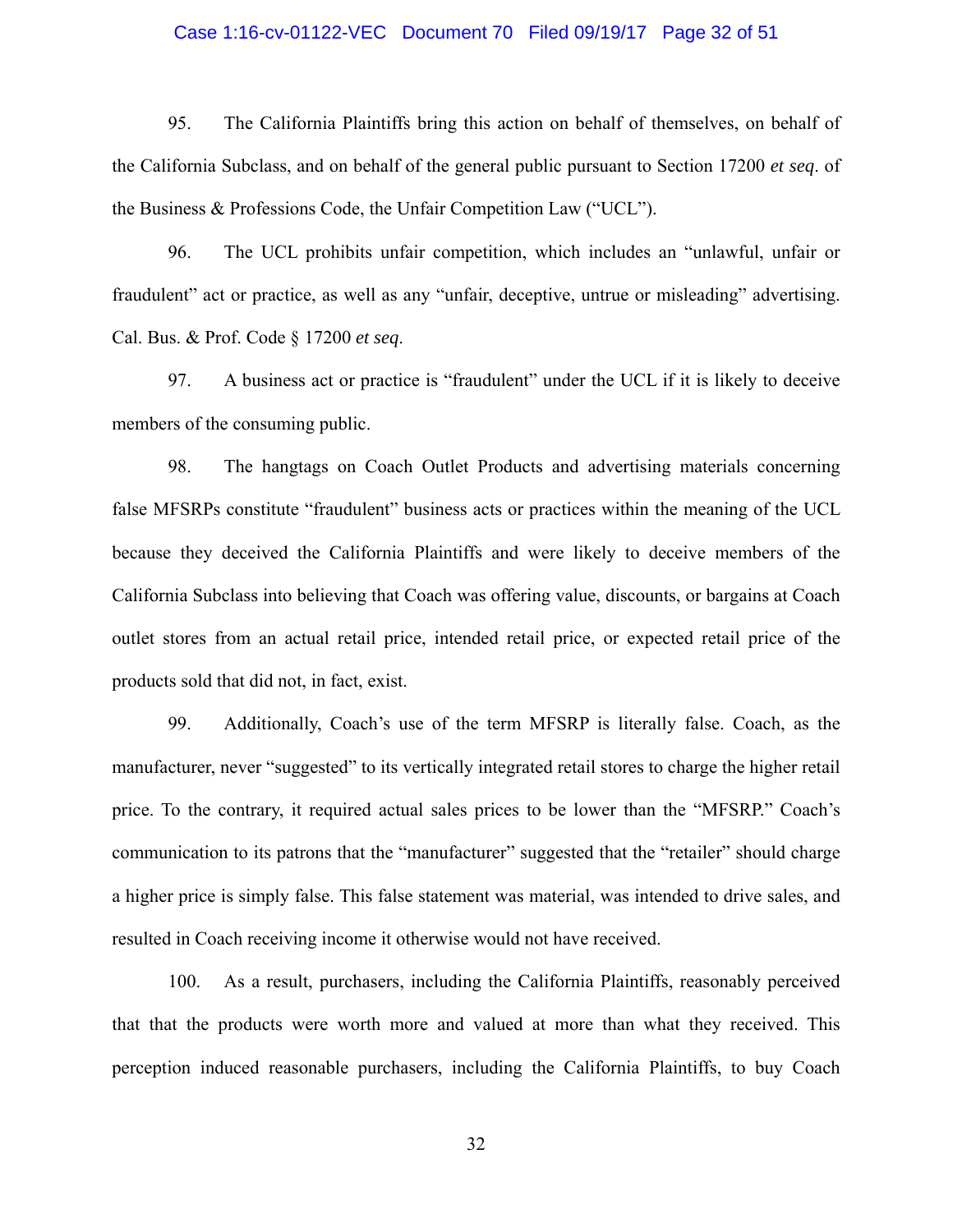#### Case 1:16-cv-01122-VEC Document 70 Filed 09/19/17 Page 33 of 51

Outlet Products, which they otherwise would not have purchased, would not have paid as much for, or would not have paid a premium price for a luxury item.

101. Coach's acts and practices as described herein have deceived the California Plaintiffs and were highly likely to deceive members of the consuming public. Specifically, in deciding to purchase Coach Outlet Products, the California Plaintiffs relied on Coach's false, misleading, and deceptive representations regarding its "MFSRP" and discounted prices. Each of these factors played a substantial role in the California Plaintiffs' decisions to purchase those products, and the California Plaintiffs would not have purchased those items or would not have paid as much for those items in the absence of Coach's misrepresentations. Accordingly, the California Plaintiffs suffered monetary loss as a direct result of Coach's pricing practices described herein.

102. As a result of Coach's unfair acts and practices, the California Plaintiffs, members of the California Subclass, and the general public have suffered injury in fact and have lost money or property. These violations have unjustly enriched Coach at the expense of the California Plaintiffs and the California Subclass.

103. Under Section 17203 of the Business & Professions Code, the California Plaintiffs and the other members of the California Subclass are entitled to (a) an injunction ordering Coach to cease engaging in any acts of unfair competition and to engage in a corrective advertising campaign in compliance with all applicable laws; (b) restitution and disgorgement of all unjustly retained profits paid to Coach; (c) equitable relief; (d) pre- and post-judgment interest at the highest rate allowable by law; and (e) payment of attorneys' fees and costs pursuant to Section 1021.5 of the California Code of Civil Procedure.

104. THEREFORE, Plaintiffs pray for relief as set forth below.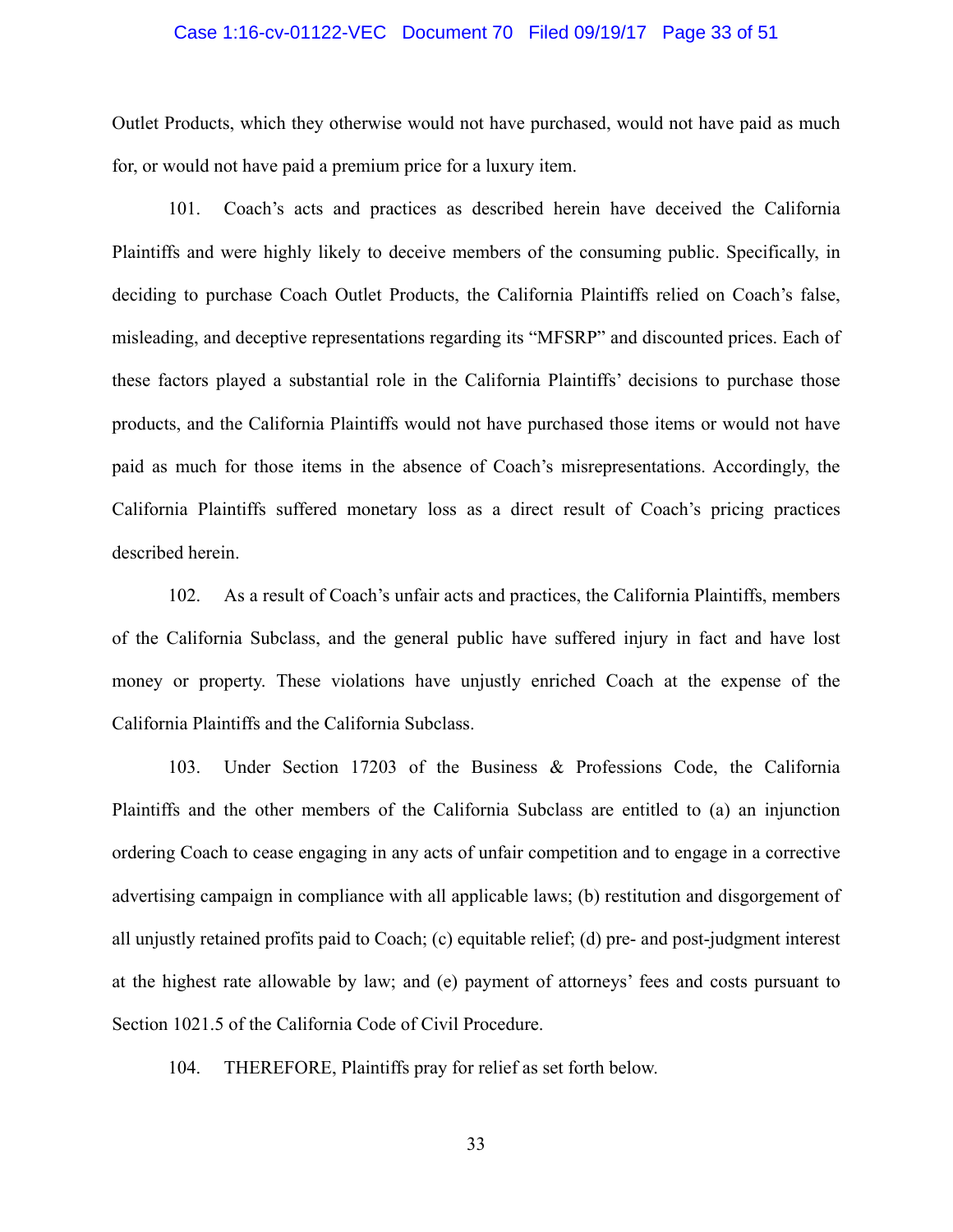# **COUNT III Violation of Unfair Competition Law, Cal. Bus. & Prof. Code § 17200** *et seq***. – "Unlawful" Prong (By the California Plaintiffs on Behalf of the California Subclass)**

105. Plaintiffs incorporate all preceding and succeeding allegations by reference as if fully set forth herein.

106. The California Plaintiffs bring this action on behalf of themselves, on behalf of the California Subclass, and on behalf of the general public pursuant to Section 17200 *et seq*. of the Business & Professions Code, the Unfair Competition Law ("UCL").

107. California's UCL prohibits unfair competition, which includes an "unlawful, unfair or fraudulent" act or practice, as well as any "unfair, deceptive, untrue or misleading" advertising. Cal. Bus. & Prof. Code § 17200 *et seq*.

108. A business act or practice is "unlawful" under the UCL if it violates any other law or regulation.

109. Coach committed, and continues to commit, "unlawful" business acts or practices by, among other things, violating the California's Business & Professions Code Section 17200 *et seq.* (the "UCL"), California's Business and Professions Code Section 17500 *et seq.* (the "FAL"), the California Consumers' Legal Remedies Act, Civil Code Section 1750 *et seq.* (the "CLRA"), New Hampshire's Consumer Protection Act Section 358-A:1 *et seq.* (the "CPA"), New York common law prohibiting fraud, and the Federal Trade Commission Act ("FTCA"), as described herein.

110. By way of example, Coach's conduct is unlawful in that it violates the CLRA (Cal. Civ. Code § 1750 *et seq*.). Civil Code Section 1770, subsection (a)(7) prohibits a business from "representing that goods … are of a particular standard, quality, or grade … if they are of another," subsection (a)(9) prohibits a business from "[a]dvertising goods or services with intent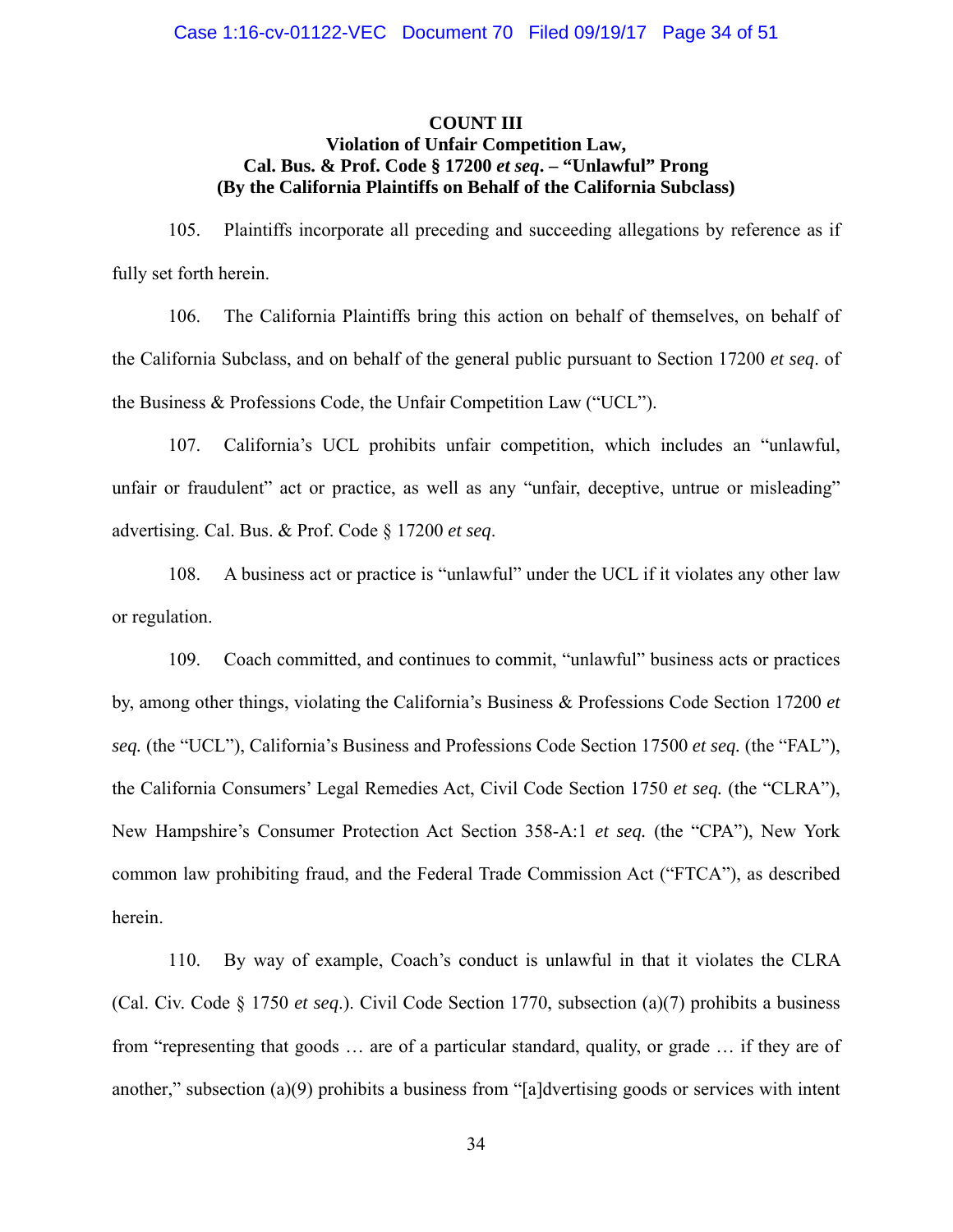#### Case 1:16-cv-01122-VEC Document 70 Filed 09/19/17 Page 35 of 51

not to sell them as advertised," and subsection (a)(13) prohibits a business from "[m]aking false or misleading statements of fact concerning reasons for, existence of, or amounts of price reductions."

111. Because prices are a representation of quality and value, in representing that its outlet products had a certain retail price, Coach represented that those products were of a higher standard, quality, or grade when they were of another. In representing that the actual sale price was less than the MFSRP, Coach advertised its goods were being sold at a discount, when in reality the discount was illusory and thus Coach intended not to sell them at a discount. In representing that the actual sale price was less than the MFSRP, Coach made false or misleading statements of fact concerning the existence of, or amounts of, price reductions.

112. As a further example, Coach's conduct is also unlawful because it violates the FTCA (15 U.S.C.  $\S$  45(a)(1) and 15 U.S.C.  $\S$  52(a)).

113. The FTCA prohibits "unfair or deceptive acts or practices in or affecting commerce" and specifically prohibits false advertisements. 15 U.S.C. §§ 45(a)(1), 52(a). The FTC has established regulatory guidelines that prohibit false pricing schemes, similar to Coach's MFSRP scheme in material respects, as deceptive practices that would violate the FTCA. 16 C.F.R. § 233.1 *et seq.*

114. Coach's use of and reference to a materially false "MFSRP" in connection with its marketing and advertisements concerning the Coach Outlet Products violated and continues to violate the FTCA, 15 U.S.C.  $\&$  45(a)(1) and 15 U.S.C.  $\&$  52(a), as well as FTC Guidelines published at 16 C.F.R. § 233, including but not limited to section 233.3, "Advertising retail prices which have been established or suggested by manufacturers (or other nonretail distributors)," which states in part,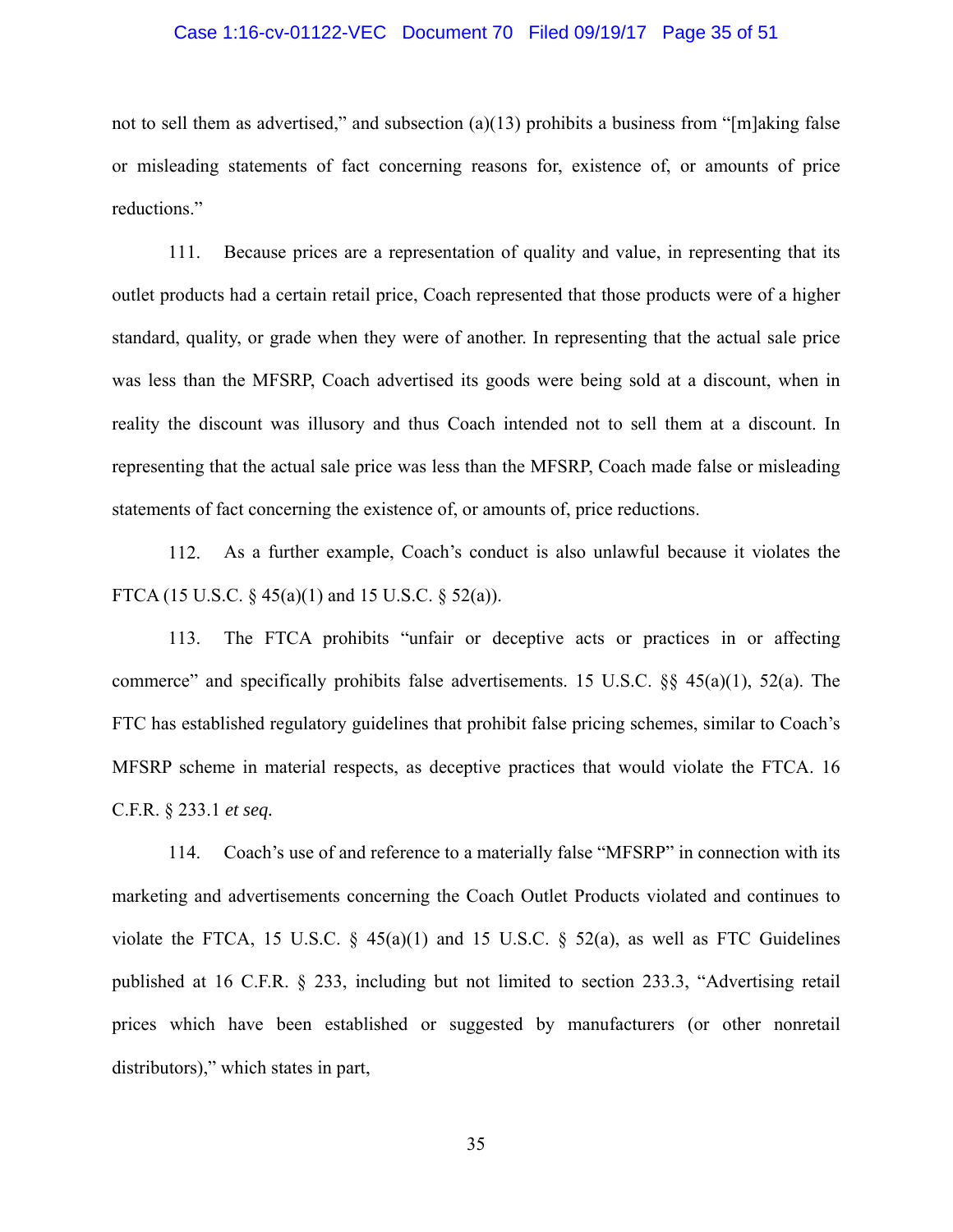Many members of the purchasing public believe that a manufacturer's list price, or suggested retail price, is the price at which an article is generally sold. Therefore, if a reduction from this price is advertised, many people will believe that they are being offered a genuine bargain. To the extent that list or suggested retail prices do not in fact correspond to prices at which a substantial number of sales of the article in question are made, the advertisement of a reduction may mislead the consumer.

\* \* \*

[T]he manufacturer, distributor or retailer must in every case act honestly and in good faith in advertising a list price, and not with the intention of establishing a basis, or creating an instrumentality, for a deceptive comparison in any local or other trade area. For instance, a manufacturer may not affix price tickets containing inflated prices as an accommodation to particular retailers who intend to use such prices as the basis for advertising fictitious price reductions.

16 C.F.R. § 233.3.

115. Coach deceived consumers into believing that they were offering value, discounts, or bargains at Coach outlet stores from an actual retail price, intended retail price, or expected retail price of the products sold that did not, in fact, exist.

116. As a result, purchasers, including the California Plaintiffs, believed that the products were worth more and valued at more than what they received based on Coach's misrepresentation of the MFSRP value. This perception has induced reasonable purchasers, including the California Plaintiffs, to buy Coach Outlet Products, which they otherwise would not have purchased, would not have paid as much for, or would not have paid a premium price for a luxury item.

117. Coach's acts and practices as described herein have deceived the California Plaintiffs and were highly likely to deceive members of the consuming public. Specifically, in deciding to purchase Coach Outlet Products, the California Plaintiffs relied on Coach's false, misleading, and deceptive representations regarding its MFSRPs and discounted prices. Each of these factors played a substantial role in the California Plaintiffs' decisions to purchase those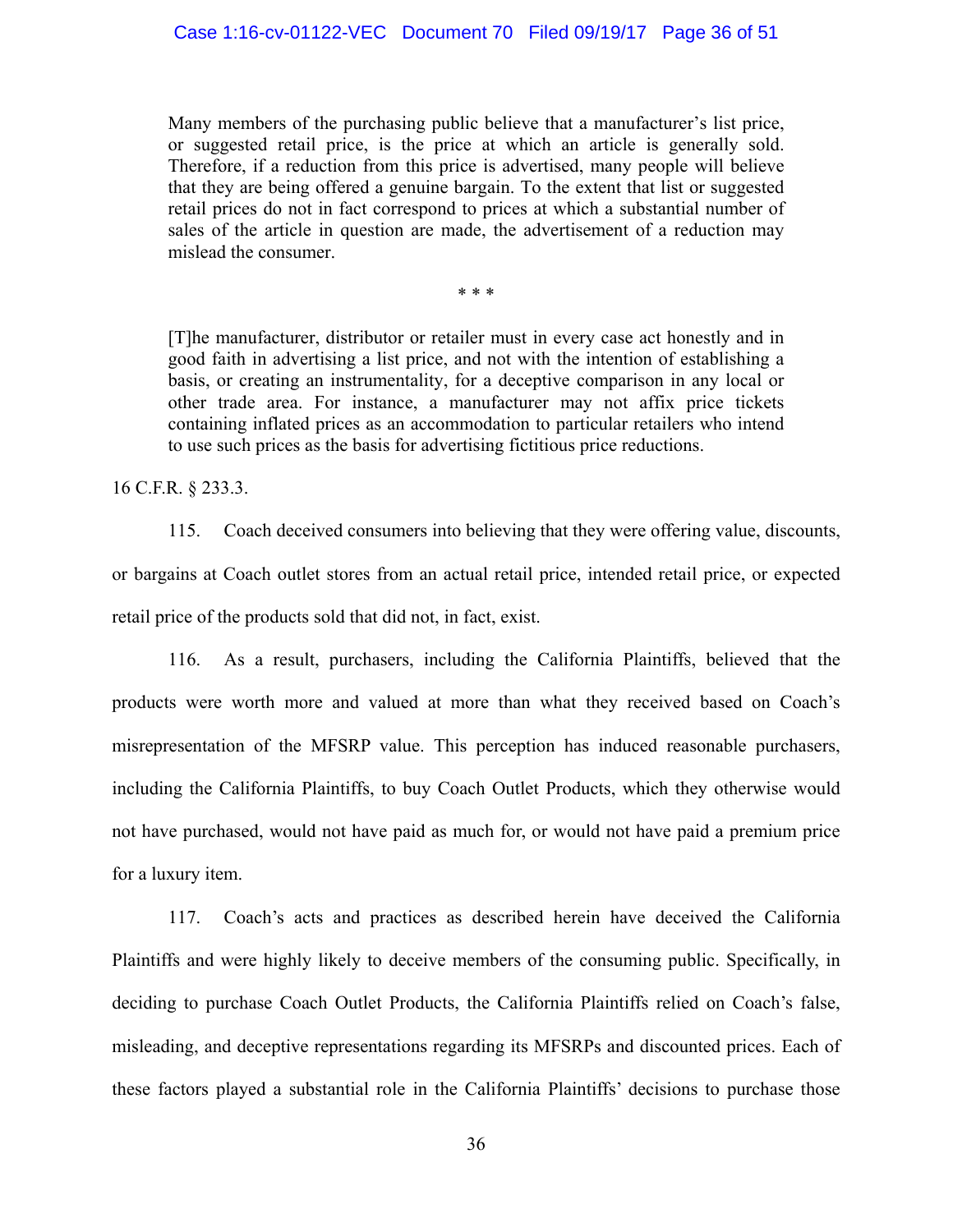#### Case 1:16-cv-01122-VEC Document 70 Filed 09/19/17 Page 37 of 51

products, and the California Plaintiffs would not have purchased those items or would not have paid as much for those items in the absence of Coach's misrepresentations. Accordingly, the California Plaintiffs suffered monetary loss as a direct result of Coach's pricing practices described herein.

118. As a result of Coach's unfair acts and practices, the California Plaintiffs, members of the California Subclass, and the general public have suffered injury in fact and have lost money or property. These violations have unjustly enriched Coach at the expense of the California Plaintiffs and the California Subclass.

119. Under Section 17203 of the Business & Professions Code, the California Plaintiffs and the other members of the California Subclass are entitled to (a) an injunction ordering Coach to cease engaging in any acts of unfair competition and to engage in a corrective advertising campaign in compliance with all applicable laws; (b) restitution and disgorgement of all unjustly retained profits paid to Coach; (c) equitable relief; (d) pre- and post-judgment interest at the highest rate allowable by law; and (e) payment of attorneys' fees and costs pursuant to Section 1021.5 of the California Code of Civil Procedure.

120. THEREFORE, Plaintiffs pray for relief as set forth below.

# **COUNT IV Violation of California False Advertising Law, Cal. Bus. & Prof. Code § 17500** *et seq.* **(By the California Plaintiffs on Behalf of the California Subclass)**

121. The California Plaintiffs incorporate all preceding and succeeding allegations by reference as if fully set forth herein.

122. The California Plaintiffs bring this claim for violation of the False Advertising Law, Bus. & Prof. Code § 17500 *et seq.* ("FAL"), on behalf of the California Subclass.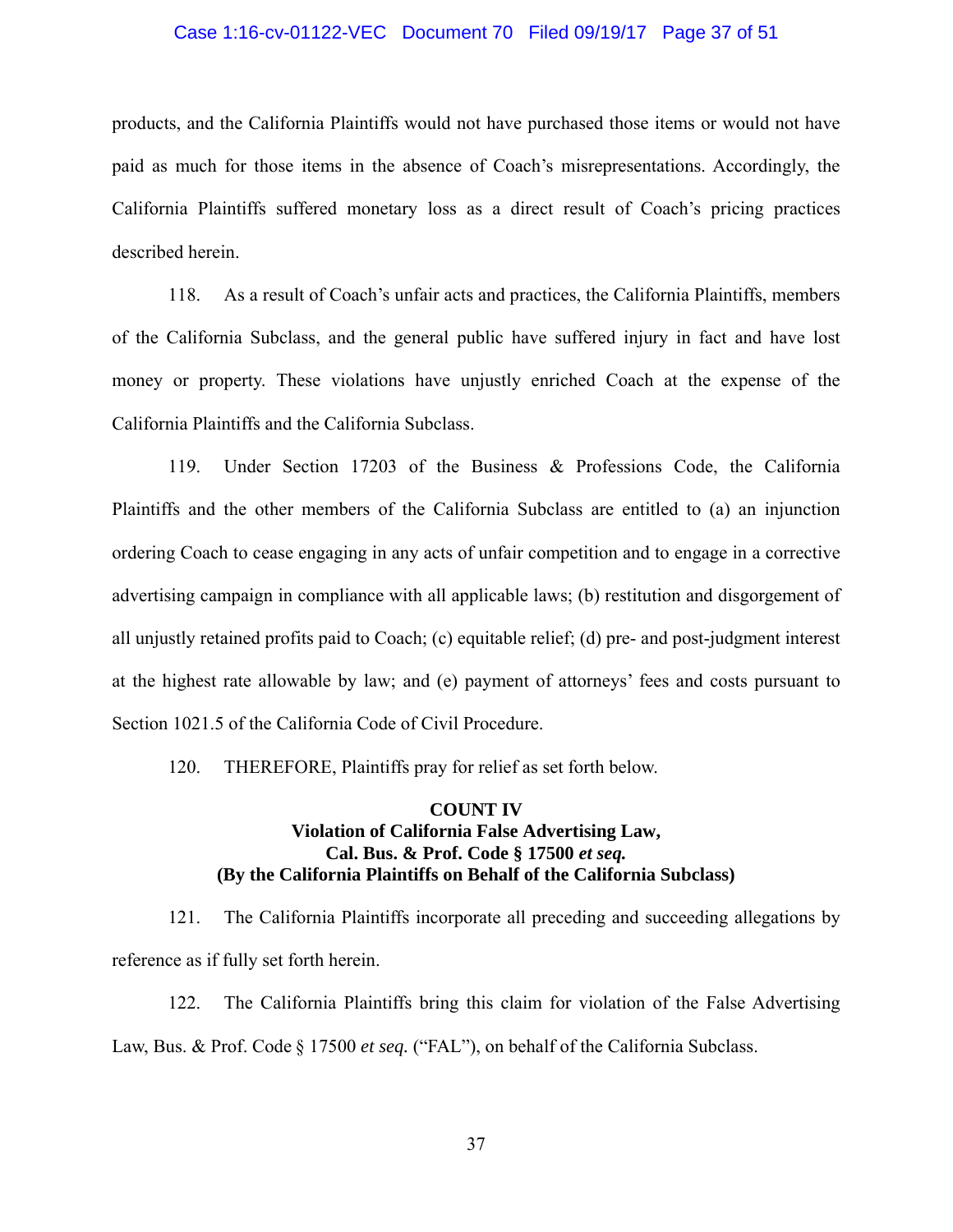#### Case 1:16-cv-01122-VEC Document 70 Filed 09/19/17 Page 38 of 51

123. The FAL makes it unlawful for a person, firm, corporation, or association to induce the public to buy its products by knowingly disseminating untrue or misleading statements about the products, including, but not limited to, false statements as to worth, value, and former price.

124. Coach's practice of advertising the "MFSRP" on price tags, which were false and illusory, was an untrue and misleading advertising practice because it gave the false impression that the Coach Outlet Products were valued at more than what they received. In fact, the Coach Outlet Products did not have an actual or expected "MFSRP" because the products were always offered for sale at a lower price. Indeed, substantially similar products of higher quality were priced lower than Coach Outlet Products at Coach's mainline retail stores and other mainline retail stores.

125. Coach's practice of advertising MFSRP prices associated with Coach products, which were materially greater than the true prevailing prices of those products, was an unfair, deceptive and misleading advertising practice because it gave the false impression that the products sold by Coach were regularly sold in the retail marketplace at substantially higher prices (and were, therefore, worth more) than they actually were. In fact, the products sold at Coach outlet stores did not have a prevailing market price anywhere close to the MFSRP advertised.

126. Coach engaged in its advertising and marketing campaign with intent to directly induce consumers, including the California Plaintiffs and the California Subclass members, to purchase the Coach Outlet Products based on false and misleading claims.

127. In making and disseminating the statements alleged herein, Coach knew or should have known the statements were untrue or misleading.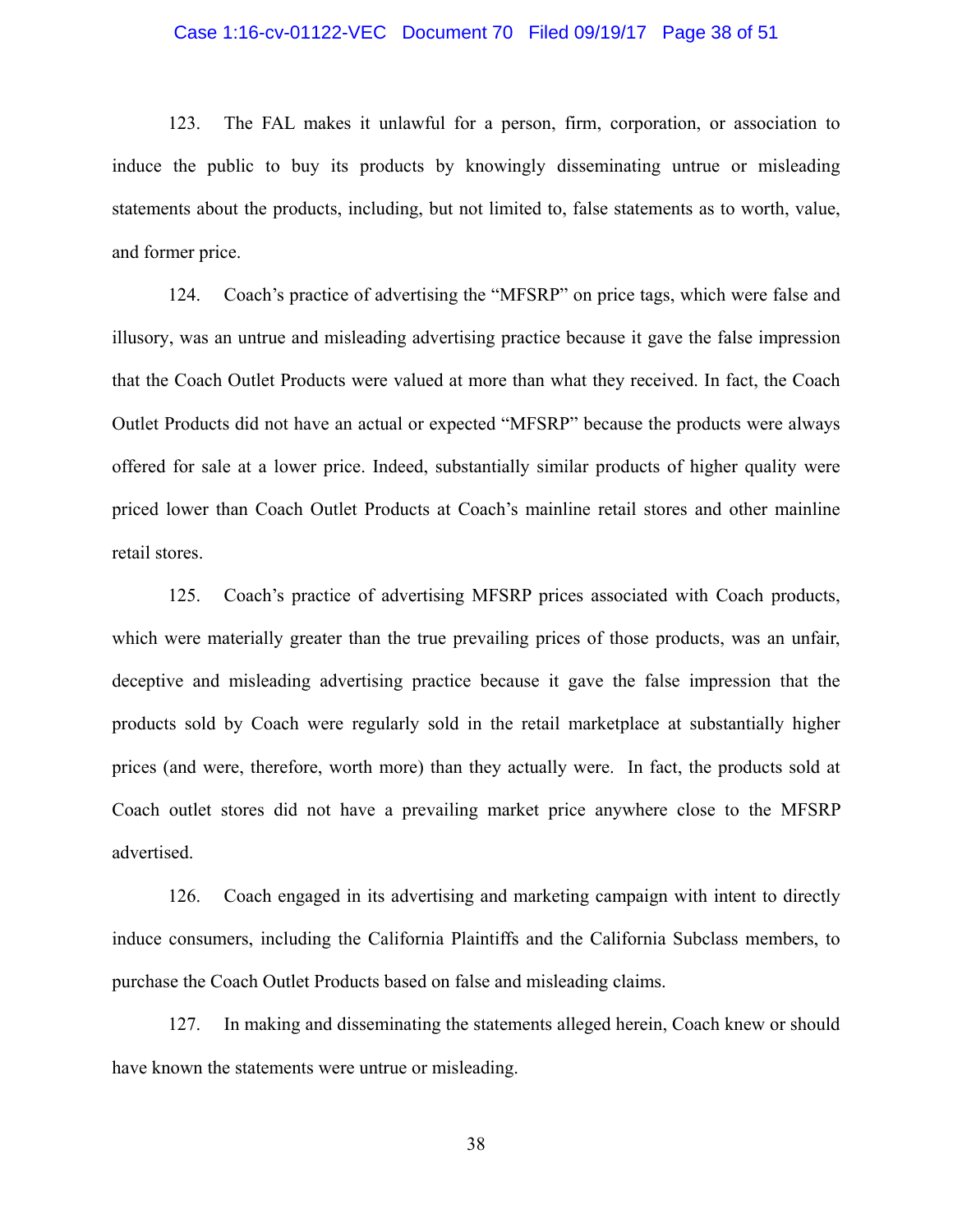#### Case 1:16-cv-01122-VEC Document 70 Filed 09/19/17 Page 39 of 51

128. Through its unfair acts and practices, Coach has improperly obtained money from the California Plaintiffs and members of the California Subclass. As such, the California Plaintiffs request that this Court cause Coach to restore this money to the California Plaintiffs and all members of the California Subclass, and enjoin Coach from continuing to violate the FAL as discussed herein and from violating the FAL in the future. Otherwise, the California Plaintiffs and other members of the California Subclass may be irreparably harmed or denied an effective and complete remedy.

129. THEREFORE, Plaintiffs pray for relief as set forth below.

# **COUNT V Violation of Consumers Legal Remedies Act, Cal. Civ. Code § 1750** *et seq.* **(By the California Plaintiffs on Behalf of the California Subclass)**

130. Plaintiffs incorporate all preceding and succeeding allegations by reference as if fully set forth herein.

131. Each of the California Plaintiffs and each member of the California Subclass is a "consumer" within the meaning of California Civil Code § 1761(d).

132. Coach is a "person" that sells "goods" to "consumers" within the meaning of Sections 1761(c), (a), and (d) of the Civil Code. Each individual purchase of the Coach Outlet Products constitutes a separate "transaction" under Section 1761(e) of the California Civil Code.

133. As described herein, Coach violated the CLRA by representing and creating a false "MFSRP," and falsely representing the nature, existence, and amount of price discounts based on the false MFSRP. Such a pricing scheme is in violation of California Civil Code Section 1770(a)(7), which prohibits "representing that goods  $\ldots$  are of a particular standard, quality, or grade, or that goods are of a particular style or model, if they are of another" and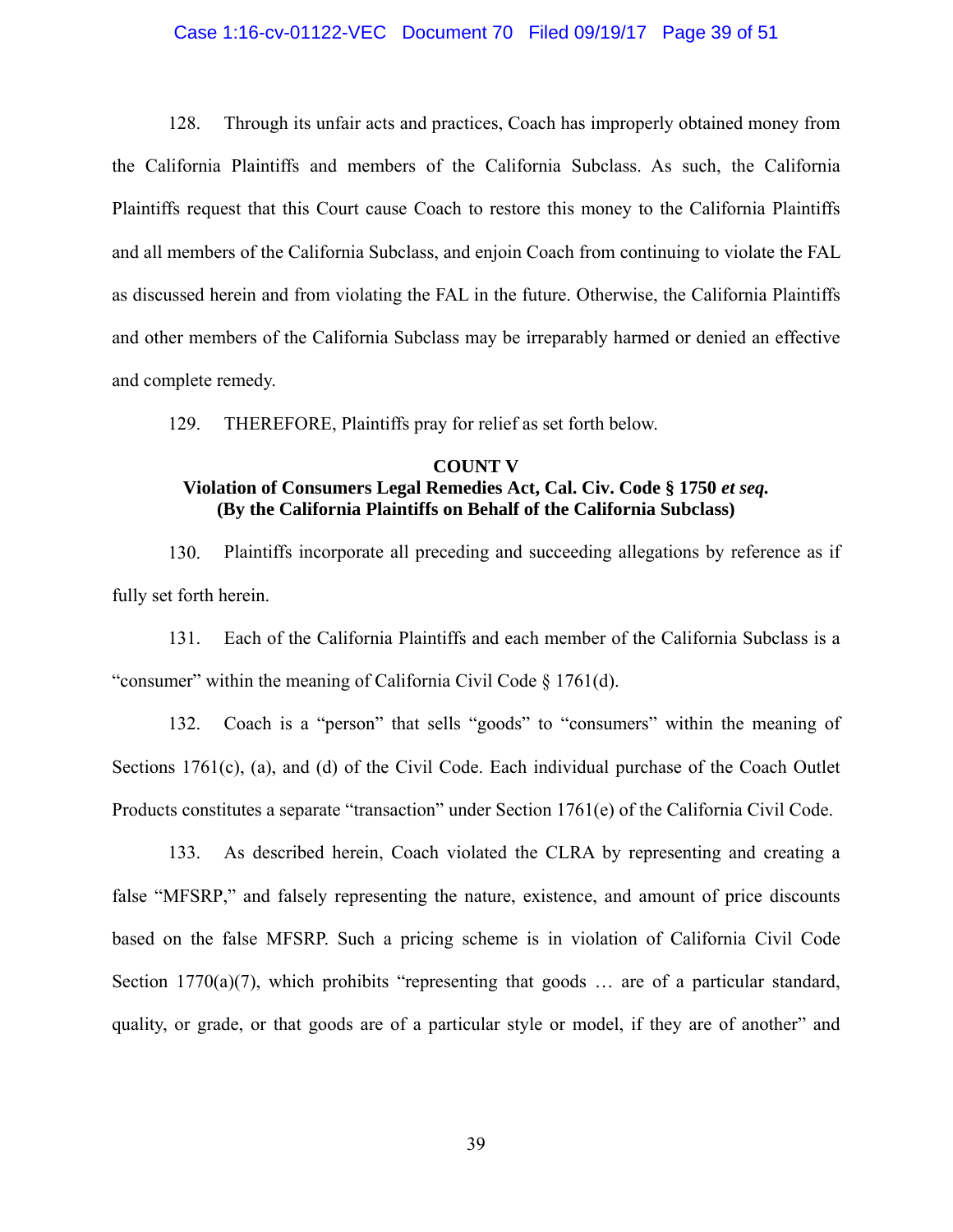#### Case 1:16-cv-01122-VEC Document 70 Filed 09/19/17 Page 40 of 51

California Civil Code Section 1770(a)(9), which prohibits "[a]dvertising goods or services with intent not to sell them as advertised."

134. The pricing scheme is also in violation of California Civil Code Section 1770(a)(13), which prohibits "[m]aking false or misleading statements of fact concerning reasons for, existence of, or amounts of price reductions."

135. Coach's representations of a false MFSRP and false representations of purported savings, discounts, and bargains were material to California Plaintiffs in deciding to purchase Coach Outlet Products.

136. The California Plaintiffs relied on Coach's false representations in deciding to purchase Coach Outlet Products. The California Plaintiffs would not have purchased Coach Outlet Products, or would not have paid as much as they did, absent Coach's unlawful conduct.

137. Coach knew and knows that their conduct is deceptive and likely to mislead reasonable consumers, including California Plaintiffs and the California Subclass.

138. Coach had a duty to affirmatively disclose that its MFSRP is false because it is not intended or expected to represent an actual retail price or retail value of any product.

139. Coach failed to disclose that the Coach Outlet Products are not ever sold at the MFSRP advertised on their hangtags.

140. Coach intended to engage in the deceptive or fraudulent acts of misrepresenting and omitting the false pricing scheme.

141. On information and belief, Coach's actions were willful, wanton, and fraudulent.

142. On information and belief, Coach's officers, directors, or managing agents authorized the use of the misleading statements about the Products.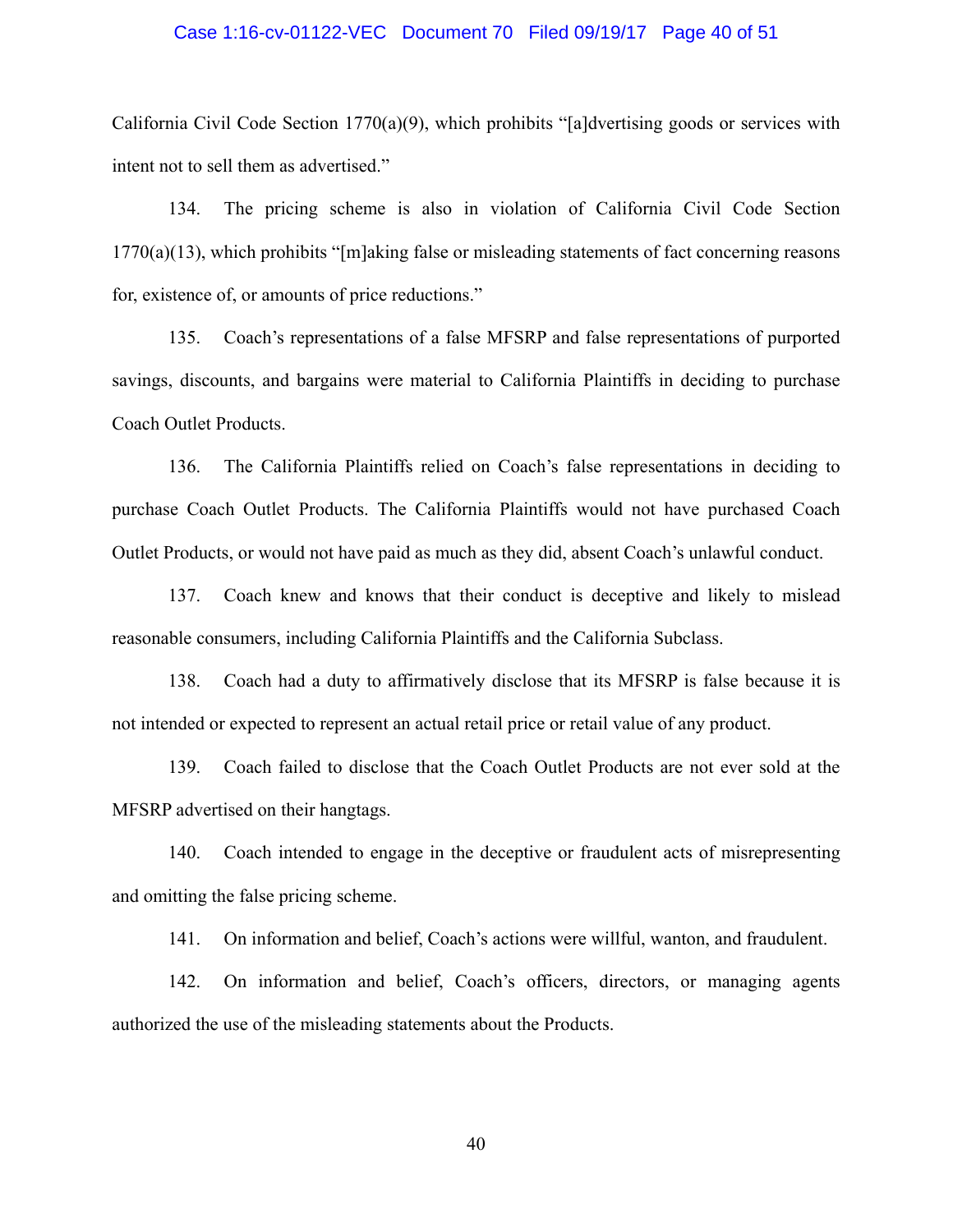#### Case 1:16-cv-01122-VEC Document 70 Filed 09/19/17 Page 41 of 51

143. As a direct and proximate result of Coach's unlawful acts, the California Plaintiffs and all other members of the California Subclass have suffered and will continue to suffer damages. Pursuant to Section 1780(a)(2) of the California Civil Code, Coach should be enjoined from continuing to employ the unlawful methods, acts, and practices alleged in this Complaint to prevent any future harm to the California Plaintiffs and the putative California Subclass.

144. The California Plaintiffs, on behalf of themselves and all others similarly situated, seek an order requiring Coach to pay nominal, actual, and statutory damages and restitution, and provide all relief set forth in California Civil Code Section 1780, including payment of attorneys' fees and costs.

145. The California Plaintiffs, on behalf of themselves and all others similarly situated, seek equitable relief in the form of an Order prohibiting Coach from engaging in the alleged misconduct described herein, as well as other relief, such as corrective advertising.

146. The California Plaintiffs complied with California Civil Code Section 1782(a) and served preliminary notice letters to Coach by first-class certified mail with return receipt requesting that Coach correct, repair, or otherwise rectify the unlawful conduct identified herein before seeking damages under the CLRA.<sup>19</sup> As of the filing of this Complaint, more than 30 days have elapsed since Coach received the notice letters. As such, this Complaint now seeks compensatory damages, punitive damages, and restitution of any ill-gotten gains due to Defendant's acts and practices available under the CLRA.

147. THEREFORE, Plaintiffs pray for relief as set forth below.

 $\overline{a}$ 

<sup>&</sup>lt;sup>19</sup> Plaintiff Esparza's letter was sent on December 23, 2015 and was received by Coach, Inc., care of its registered agent for service of process, on December 29, 2015. Plaintiff Rael's letter was sent on February 10, 2016. Plaintiff Hinkey's letter was received on June 10, 2016.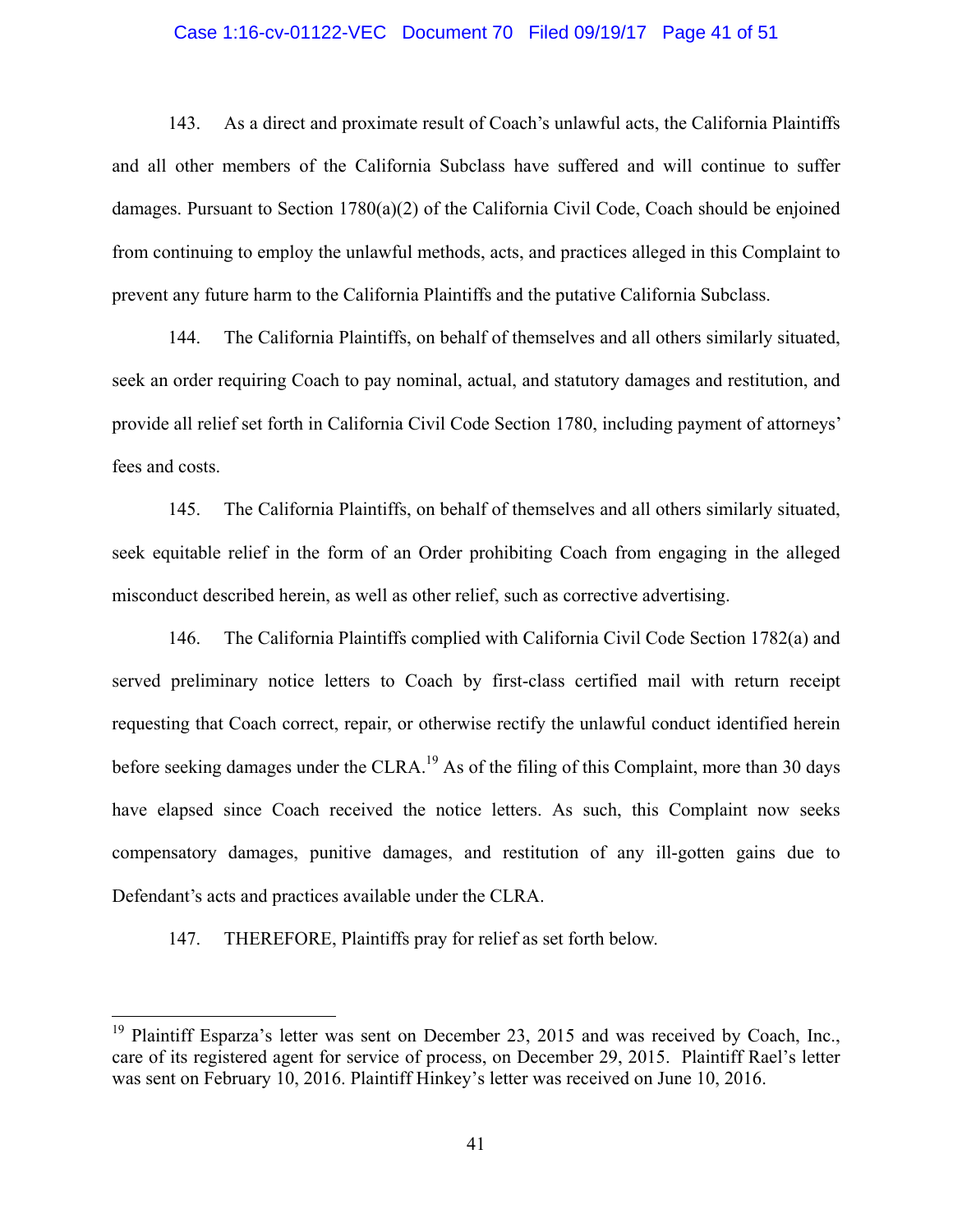# **COUNT VI Violation of the New Hampshire Consumer Protection Act, N.H. Rev. Stat. Ann. § 358-A:1** *et seq.* **(By Plaintiff Marino on Behalf of the New Hampshire Subclass)**

148. Plaintiffs incorporate all preceding and succeeding allegations by reference as if fully set forth herein.

149. Plaintiff Marino brings this claim individually and on behalf of the other members of the New Hampshire Subclass.

150. This cause of action is brought pursuant to the New Hampshire Consumer Protection Act ("CPA"), N.H. Rev. Stat. Ann. § 358-A:1 *et seq.*

151. Coach is a "person" as defined by the CPA. *Id.* § 358-A:1(I). Coach is engaged in "trade" or "commerce" within the meaning of the CPA. *Id.* § 358-A:1(II).

152. Section 358-A:2 of the CPA declares it "unlawful for any person to use any unfair methods of competition or any unfair or deceptive act or practice in the conduct of any trade or commerce." *Id.* § 358-A:2. Specifically, the CPA lists, as a violation of the statute, "[m]aking false or misleading statements of fact concerning the reasons for, existence of, or amounts of price reductions." *Id.* § 358-A:2(XI). The same conduct that violates the California statutes violates the New Hampshire statute.

153. Coach violated the CPA by engaging in, and continuing to engage in, unfair and deceptive practices and false advertising by representing a false and misleading "MFSRP" and corresponding reduced price representation for goods exclusively manufactured for sale at Coach outlets. As a result, the inflated "MFSRP" and corresponding reduced price was nothing more than a false, misleading, and deceptive price reduction.

154. These acts and practices are unfair because they caused Plaintiff Marino, and are likely to cause consumers, to falsely believe Coach Outlets are offering price reductions from the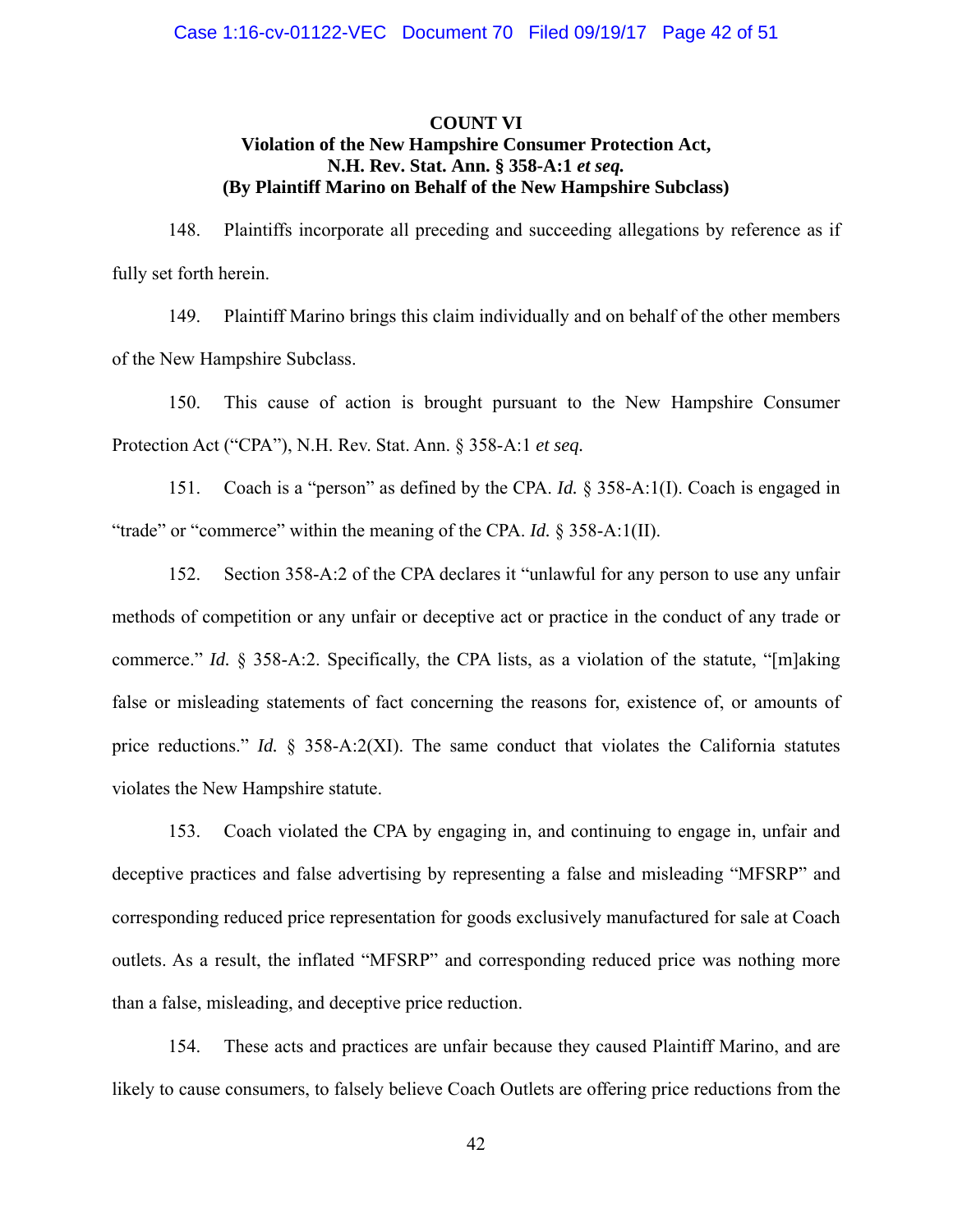#### Case 1:16-cv-01122-VEC Document 70 Filed 09/19/17 Page 43 of 51

prevailing market value of the Coach Outlet Products which do not, in fact, exist. As a result, purchasers, including Plaintiff Marino, believed that the products were worth more—and had a higher quality and value—than what they received based on Coach's misrepresentation of the MFSRP value. This perception has induced reasonable purchasers, including the Plaintiff Marino and the New Hampshire Subclass, to buy Coach Outlet Products, which they otherwise would not have purchased, would not have paid as much for, or would not have paid a premium price for a luxury item. Plaintiffs believed they were receiving goods of higher value and quality, given Coach's labeling them as having retail-value quality, and were thus injured as a result of receiving inferior, lower-quality goods.

155. Under New Hampshire law, Coach's deceptive conduct attains a level of "rascality" that would disturb even someone inured to the rough and tumble world of commerce.

156. The reasonable consumer relies on companies to represent honestly the price of their products and any associated price reductions.

157. The damages suffered by Plaintiff Marino and the New Hampshire Class were directly and proximately caused by the deceptive, misleading and unfair practices of Coach, as described above.

158. Pursuant to Sections 358-A:10 and 358-A-10-a, Plaintiff Marino and other New Hampshire Class members seek a declaratory judgment and court order enjoining the above described wrongful acts and practices of the Coach and for restitution and disgorgement. *Id.* §§ 358-A:10, 358-A:10-a.

159. Additionally, pursuant to Sections 358-A:10 and 358-A-10-a, Plaintiff and the Class make claims for damages, attorney's fees, and costs. *Id.*

160. THEREFORE, Plaintiffs pray for relief as set forth below.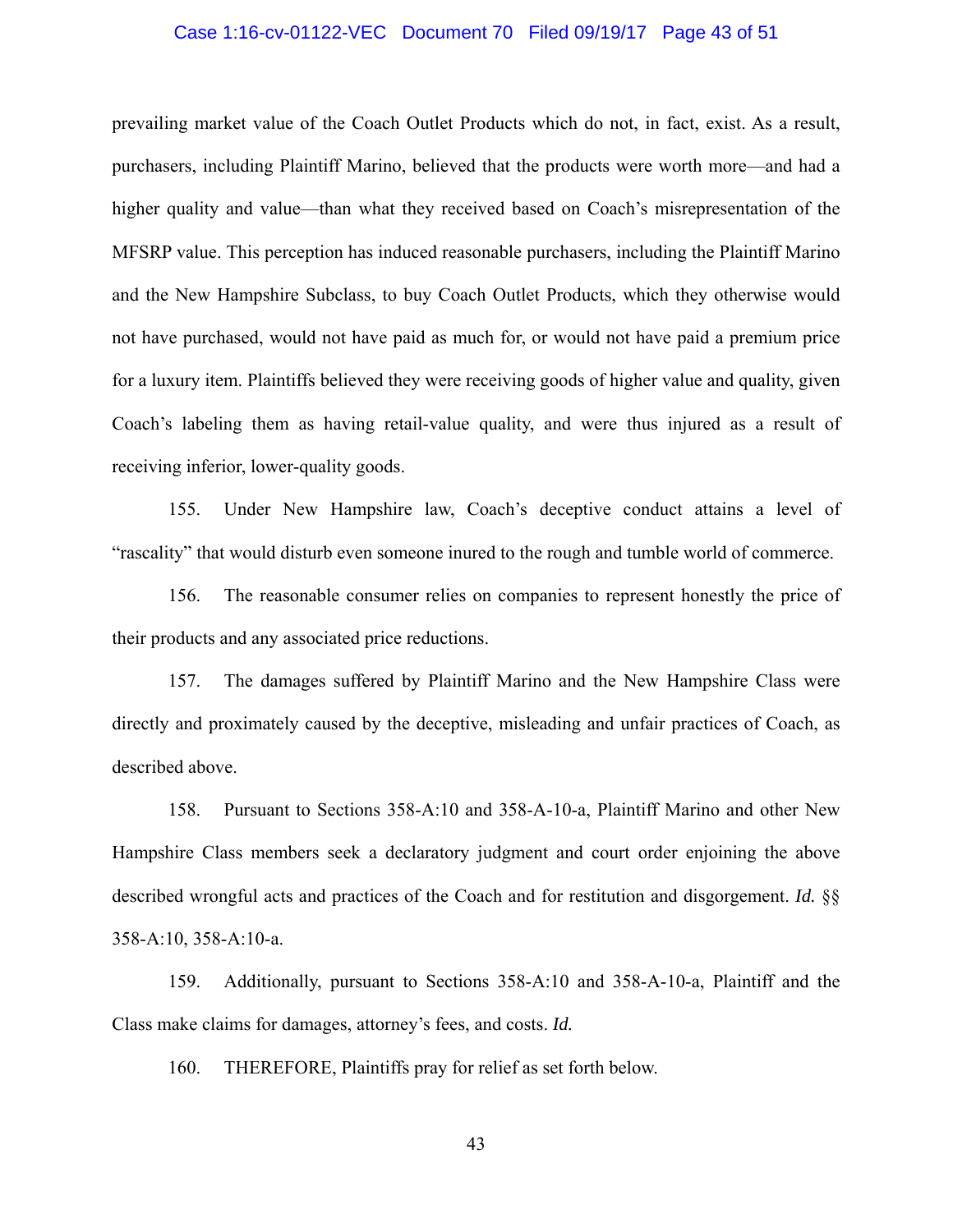# **COUNT VII Violation of State Consumer Statutes (On Behalf of Multi-State Class Members)**

161. Plaintiffs incorporate all preceding and succeeding allegations by reference as if fully set forth herein.

162. By the early 1980s, every state and the District of Columbia had enacted consumer protection legislation, based upon model acts promulgated by the Federal Trade Commission ("FTC") and the National Conference of Commissioners on Uniform State Laws originally referred to as "little" or "baby FTC acts." These remedial statutes, now generally known as "UDAP" statutes, broadly prohibit unfair or deceptive acts and practices that harm consumers. They outlaw deceptive and abusive marketing and advertising misconduct and provide private, state enforcement mechanisms to supplement the limited resources of federal authorities.

163. Virtually every UDAP law in the nation traces its origin to the FTC Act, 15 U.S.C. § 45(a)-(m), or one of two contemporaneous model consumer acts that were developed and promulgated in the 1960s and recommended for adoption in 1970 by The Council of State Governments. All three models prohibit deceptive acts and practices aimed at consumers, including those at issue here.

**Model Form 1** reads: "Unfair methods of competition and unfair or deceptive acts or practices in the conduct of any trade or commerce are hereby declared unlawful."

**Model Form 2** reads: "False, misleading, or deceptive acts or practices in the conduct of any trade or commerce are hereby declared unlawful."

**Model Form 3** reads in pertinent part: "The following unfair methods of competition and unfair or deceptive acts or practices in the conduct of any trade or commerce are hereby declared to be unlawful:

\* \* \*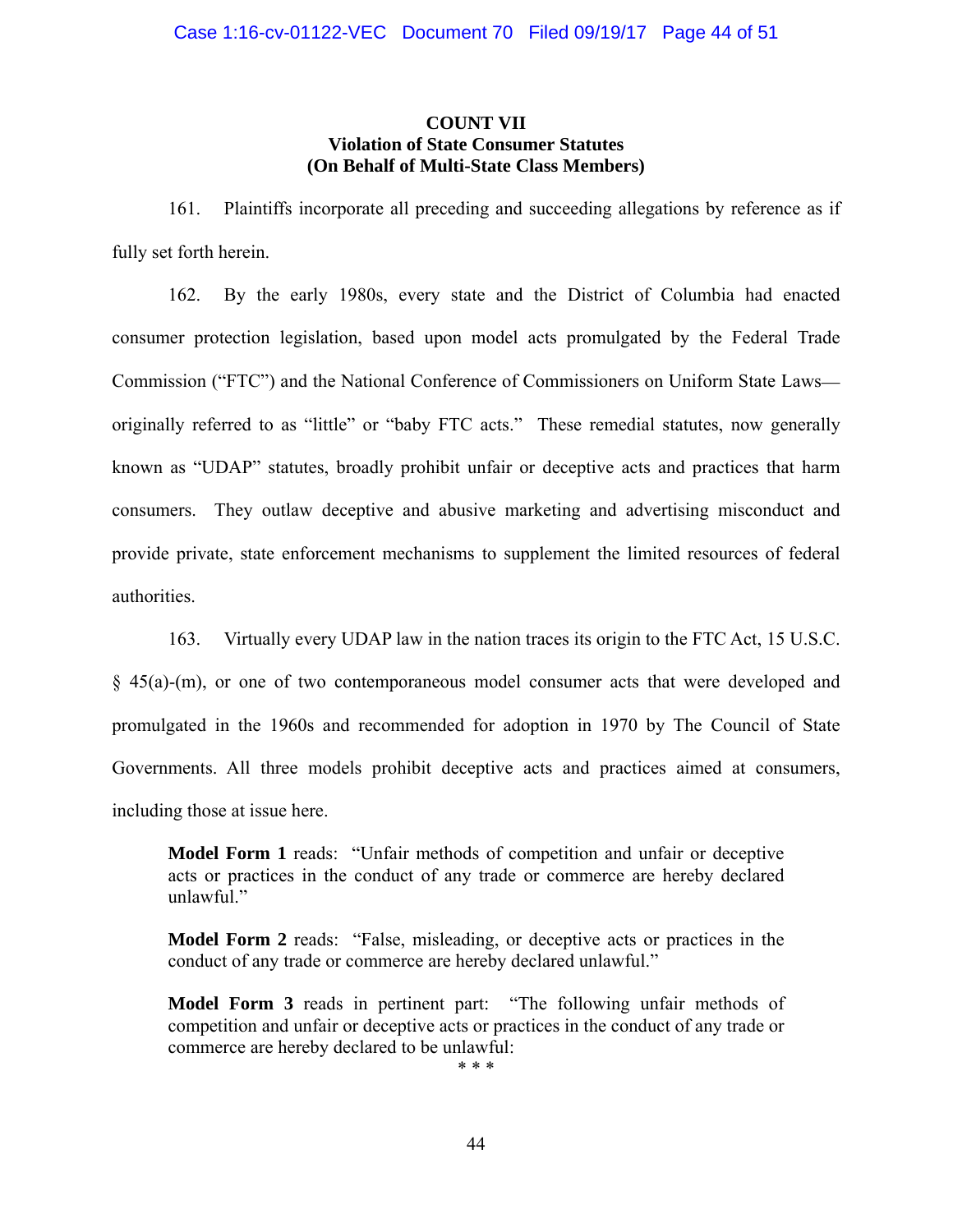(5) representing that goods or services have sponsorship, approval, characteristics, ingredients, uses, benefits, or quantities that they do not have or that a person has a sponsorship, approval, status, affiliation, or connection that he does not have;

\* \* \*

(7) representing that goods or services are of a particular standard, quality, or grade, or that goods are of a particular style or model, if they are of another; or

\* \* \*

(9) advertising goods or services with intent not to sell them as advertised[.]"

164. The same conduct described herein, which violates the Model acts and California

and New Hampshire's consumer protection statutes, concomitantly violates the following states'

consumer protection statutes:

- (a) **Connecticut:** Connecticut Gen. Stat. § 42-110b.
- (b) **Delaware:** Del. Code § 2513(a).
- (c) **Florida:** Fla. Stat. § 501.204(1).
- (d) **Hawaii:** Hawaii Rev. Stat § 480-2(a).
- (e) **Illinois:** 815 Ill. Comp. Stat. 505/2; 815 Ill. Comp. Stat. 510/2.
- (f) **Maine:** Me. Rev. Stat. Ann tit. 5 § 207.
- (g) **Massachusetts:** Mass. Gen. Laws Ann. 93A § 2.
- (h) **Michigan:** Mich. Comp. Laws Ann. § 445.903(3)(1).
- (i) **Minnesota:** Minn. Stat. Ann. § 325F.69, subd. 1; *id.* § 325D.44, subd. 1.
- (j) **Missouri:** Vernon's Ann. Mo. Stats. § 407.020.
- (k) **New Jersey:** N.J. Stat. Ann. § 56:8-2.
- (l) **New York:** N.Y. G.B.L. § 349(a).
- (m) **Ohio:** Ohio Rev. Code Ann. § 1345.02; Ohio Admin. Code 109:4-3-03; Ohio Rev. Code Ann. § 1345.03.
- (n) **Pennsylvania:** 73 Pa. Stat. § 201-3; *id.* § 201-2(4).
- (o) **Vermont:** Vt. Stat. Ann. tit. 9, § 2453.
- (p) **Virginia:** Va. Code Ann. § 18.2-216; Va. Code Ann. § 59.1-200.
- (q) **Washington:** Wash. Rev. Code Ann. § 19.86.020.
- (r) **West Virginia:** W. Va. Code Ann. § 46A-6-104; *id.* § 46A-6-102(7).
- (s) **Wisconsin:** Wis. Stat. Ann. § 100.18.
- 165. Coach patrons who purchased Coach Outlet Products suffered the same or

substantially similar injury and grievance as Plaintiffs (articulated above), as engendered by

these consumer protection statutes.

166. THEREFORE, Plaintiffs pray for relief as set forth below.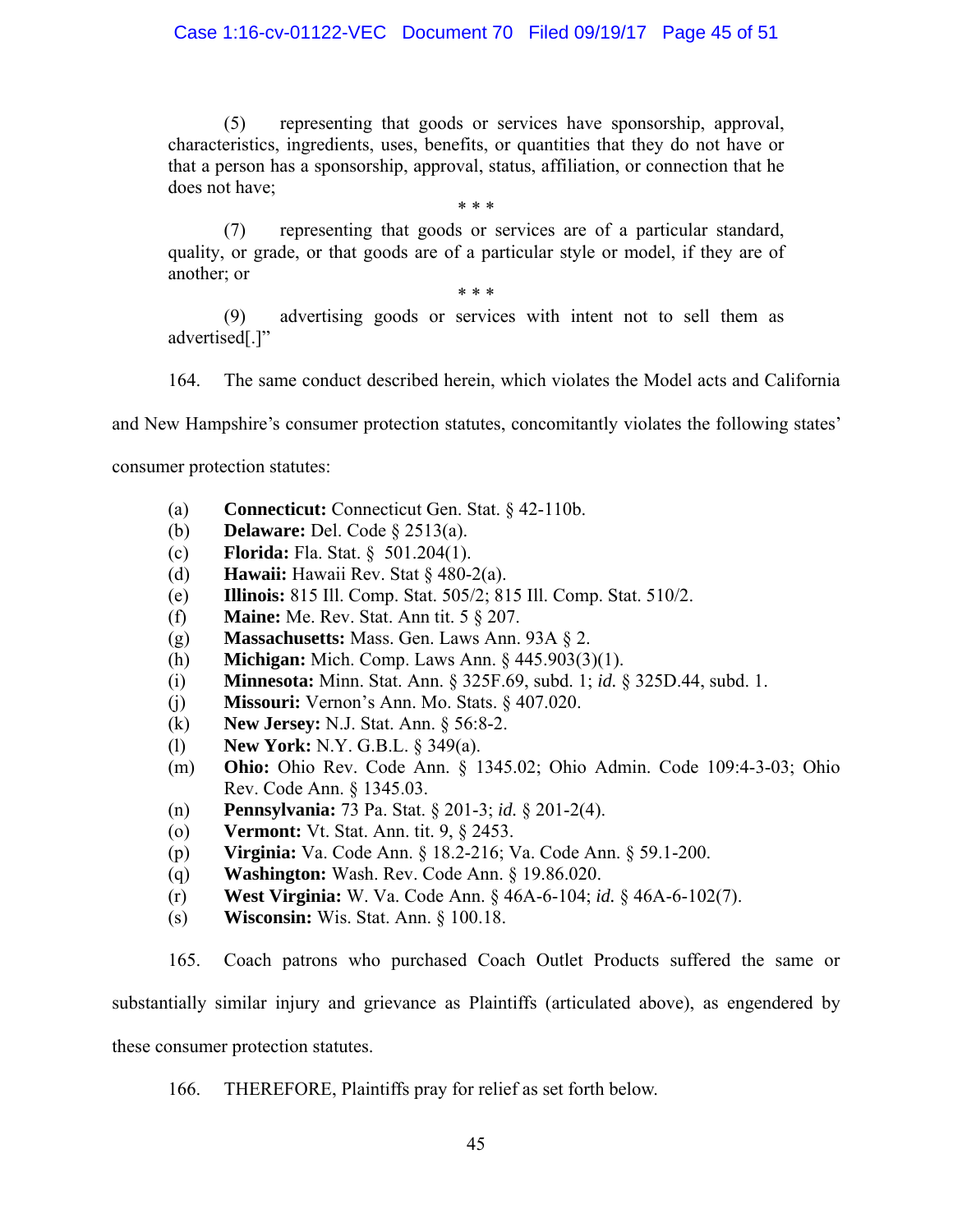# **COUNT VIII Fraud and Fraud by Omission Under New York Common Law (By Plaintiffs on Behalf of the Class)**

167. Plaintiffs incorporate all preceding and succeeding allegations by reference as if fully set forth herein.

168. As detailed herein, Coach provided Plaintiffs and all other Class members with false or misleading material information and failed to disclose material facts about the Coach Outlet Products, including, but not limited to, the claims regarding the pricing of the Coach Outlet Products. These misrepresentations were made with knowledge of their inaccuracies, and Coach's omissions were made with the knowledge that, without the material information, their pricing statements would be misleading.

169. Coach misrepresented that the MFSRP was a suggested retail price, when Coach was both the manufacturer and retailer and never intended to sell products at the MFSRP.

170. Coach omitted that the MFSRP lacked any objective sales data to support it, i.e., that no product had ever been sold at the MFSRP. This information was material because consumers believe that the retail price or list price is the price at which those goods normally sell in the marketplace.

171. The misrepresentations and omissions made by Coach, upon which Plaintiffs and the Nationwide Class members reasonably and justifiably relied, were intended to induce and actually did induce Plaintiffs and the Nationwide Class members to purchase the Coach Outlet Products. Plaintiffs believed they were receiving goods of higher value and quality, given Coach's labeling them as having retail-value quality, and were thus injured as a result of receiving inferior, lower-quality goods.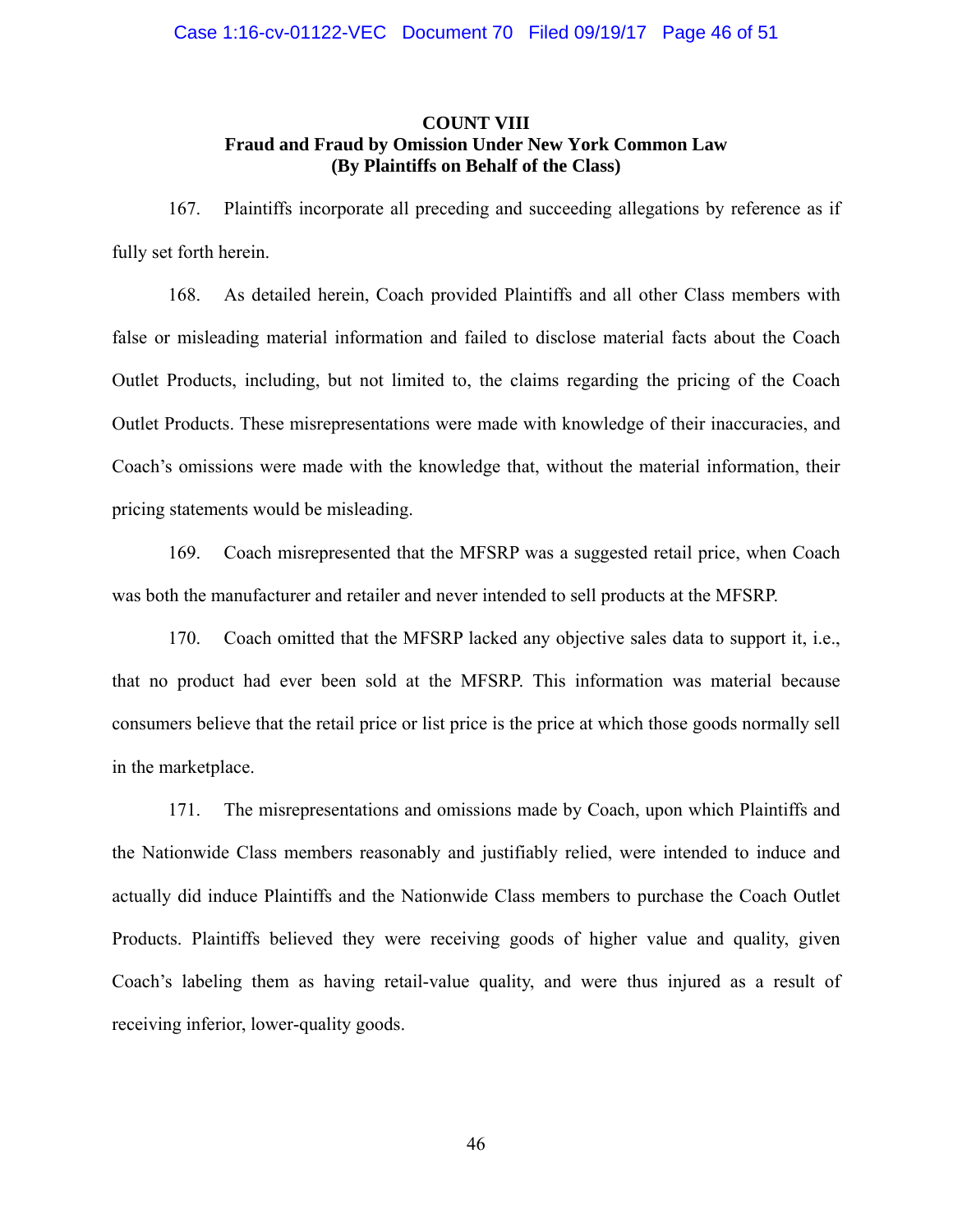#### Case 1:16-cv-01122-VEC Document 70 Filed 09/19/17 Page 47 of 51

172. The gravamen, focus, and center of activity of Coach's fraudulent actions occurred in New York.

173. The fraudulent actions of Coach caused damage to Plaintiffs and all other Class members, who are entitled to damages and other legal and equitable relief as a result.

174. THEREFORE, Plaintiffs pray for relief as set forth below.

# **COUNT IX Breach of Express Warranty (By Plaintiffs on Behalf of the Nationwide Class)**

175. Plaintiffs incorporate all preceding and succeeding allegations by reference as if fully set forth herein.

176. Plaintiffs bring this claim individually and on behalf of the Class against Coach.

177. Through their labeling of Coach Outlet Products, Coach provided the Class with written express warranties including, but not limited to, warranties that the products Plaintiffs purchased were worth the listed MFSRPs, that the MFSRPs were actual prices, and that Plaintiffs were receiving a price reduction.

178. These representations became part of the basis of the bargain between Plaintiffs and Class members, on one hand, and Coach, on the other.

179. Coach breached that warranty because the Coach Outlet Products were never sold or intended to be sold at the stated MFSRP—it is not an actual price. Instead, Coach never sold nor intended to sell the Coach Outlet Products at the MFSRP making the higher quality luxury brand product perception, and price reduction, illusory.

180. Coach made the above-described representations to induce Plaintiffs and Class members to purchase Coach Outlet Products and Plaintiffs and other Class members did so because they believed the MFSRP was a real price, signifying a discount in the purchase price.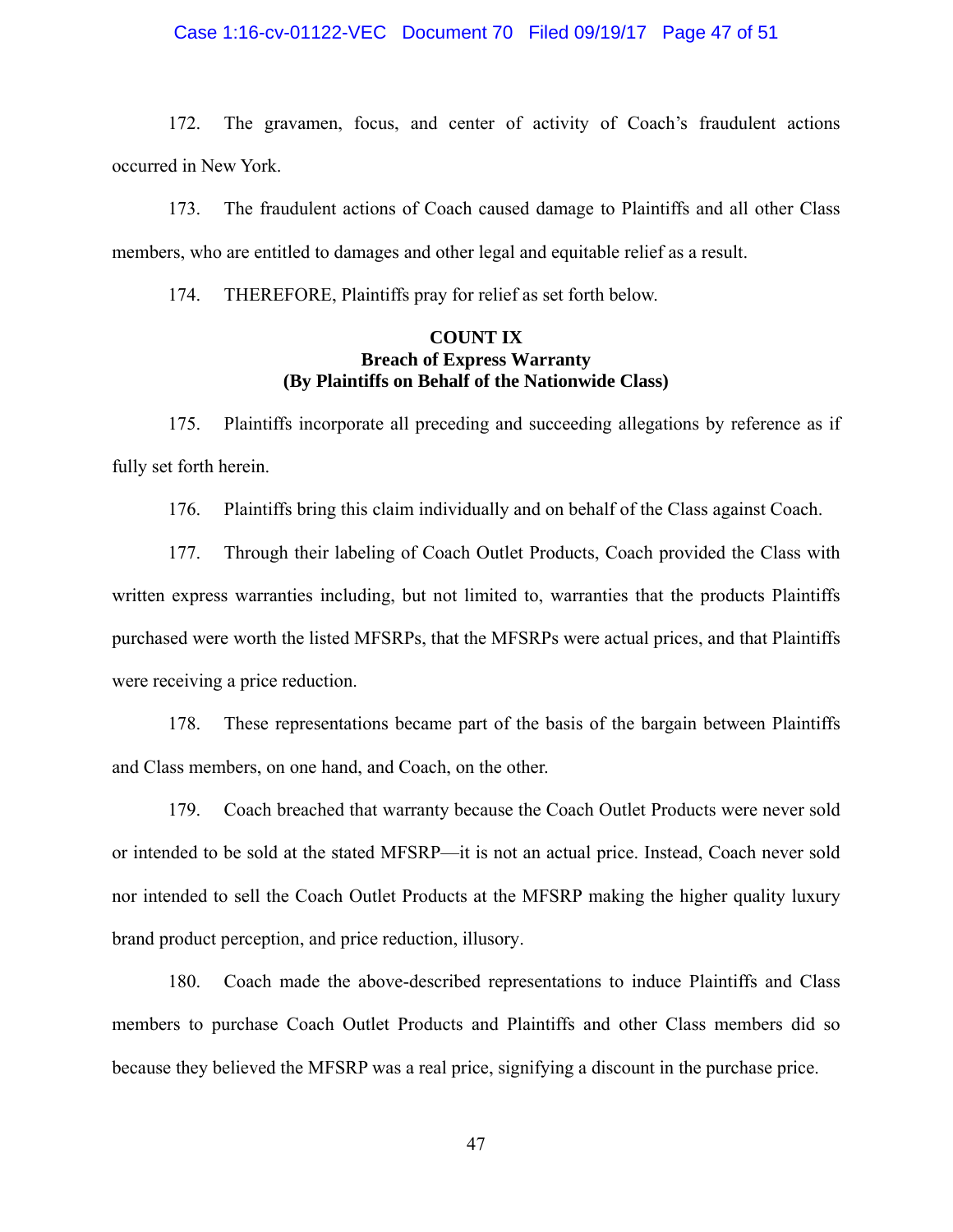#### Case 1:16-cv-01122-VEC Document 70 Filed 09/19/17 Page 48 of 51

181. All conditions precedent to Coach's liability have been performed by Plaintiffs and all other Class members, who paid Coach to purchase Coach Outlet Products.

182. Plaintiffs and all other Class members were harmed by Coach's breach of this express warranty because they were deprived of the benefit of their bargain. Plaintiffs and all other Class members did not receive the goods as warranted and suffered ascertainable loss of monies based on the purchase price of Coach Outlet Products or the price paid in excess of the discount Plaintiffs thought they were receiving, as a direct result of Coach's warranty. Alternatively, Plaintiffs and other Class members would not have purchased the Coach Outlet Products had they known the MFSRP was not an actual price and they were not receiving a deal or discount.

183. Plaintiffs therefore seek an order requiring Coach to make restitution to them and the Class.

184. THEREFORE, Plaintiffs pray for relief as set forth below.

# **COUNT X Unjust Enrichment (By Plaintiffs on Behalf of the Class)**

185. Plaintiffs incorporate all preceding and succeeding allegations by reference as if fully set forth herein.

186. Plaintiffs assert this claim in the alternative to the above listed claims.

187. Coach received from Plaintiffs and Class members a benefit, and was thereby enriched, in the form of entire purchases made and higher amounts paid in excess of the price they would have paid without Coach's misleading pricing conduct.

188. Equity and good conscience require that Coach make restitution to Plaintiffs and Class members. Coach represented that the goods had a value pegged at the MFSRP, and that it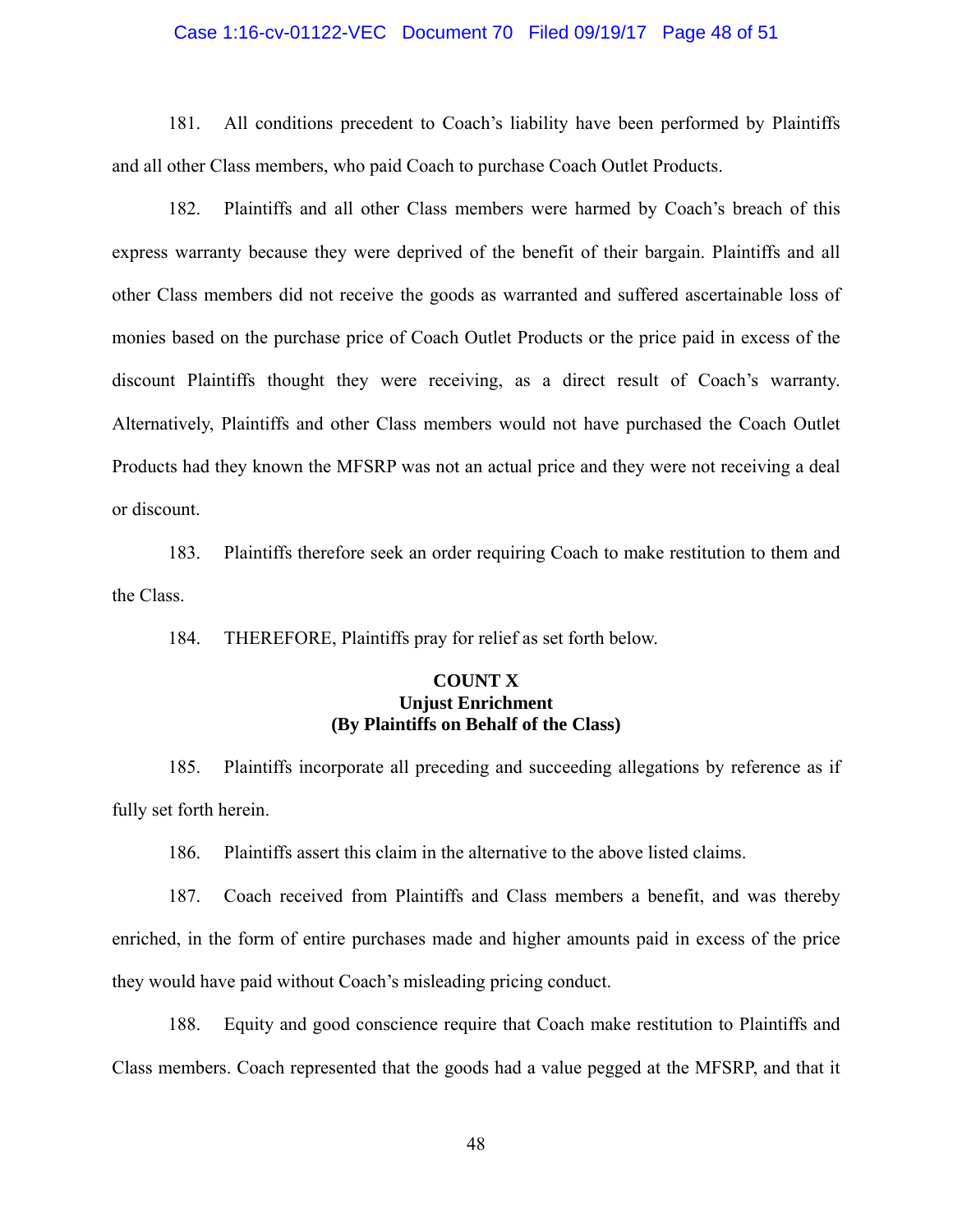#### Case 1:16-cv-01122-VEC Document 70 Filed 09/19/17 Page 49 of 51

was offering a discount off the MFSRP as the sale price. The MFSRP had no objective meaning, was not supported by any sales data, and was thus wholly illusory and constructed solely to create a false impression of higher value and quality. Plaintiffs did not receive the discount or price reduction represented by Coach, and thus paid a premium they would not have been willing to pay had they known the goods did not have the value and quality, and were not being offered at the discount, Coach represented. In short, Plaintiffs bargained for retail-quality goods as represented by Coach, and received inferior quality goods. Under such circumstances, it would be unconscionable, inequitable, and unjust for Coach to retain these wrongfully obtained profits.

#### **PRAYER FOR RELIEF**

Plaintiffs, on behalf of themselves and the Class, pray for relief as follows:

A. An order that this action may be maintained as a class action under applicable law, that Plaintiffs be appointed Class Representatives, and that Plaintiffs' counsel be appointed as counsel for the Class;

B. An award of statutory and actual damages as prescribed by the claims herein;

C. An award of punitive or exemplary damages as prescribed by the claims;

D. An award of restitutionary and all other applicable equitable, including injunctive, relief as prescribed by the claims herein;

E. An order prohibiting Coach from continuing to violate the UCL, FAL, CLRA, and CPA as described herein;

F. An order requiring Coach to engage in corrective advertising;

G. An award of attorneys' fees;

H. An award of the costs of suit; and

I. Such other relief as this Court deems just and proper.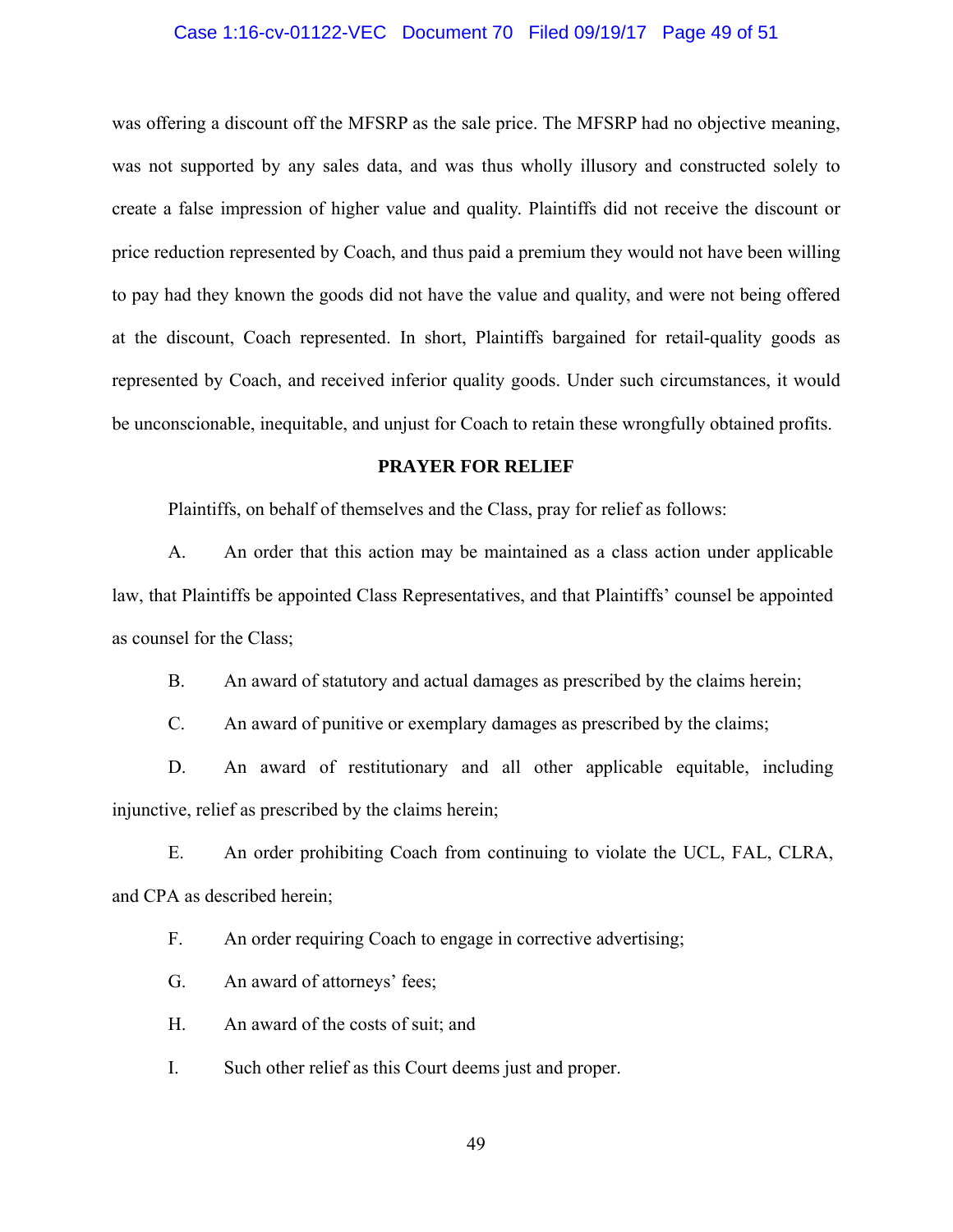## **DEMAND FOR JURY TRIAL**

Plaintiffs hereby demand trial by jury of all claims so triable.

Dated: September 18, 2017 Respectfully submitted,

*s/David M. Cialkowski* David M. Cialkowski June P. Hoidal **ZIMMERMAN REED LLP** 1100 IDS Center 80 South 8th Street Minneapolis, MN 55402 Tel: 612.341.0400 david.cialkowski@zimmreed.com june.hoidal@zimmreed.com

## *Attorneys for Plaintiff Esparza and the Proposed Class*

Matt Prewitt, **CUNEO GILBERT & LADUCA, LLP** 16 Court Street, Suite 1012 Brooklyn, NY 11241 Tel: 202.789.3960 charles@cuneolaw.com

Jeffrey D. Kaliel **TYCKO & ZAVAREEI LLP**  2000 L. Street, N.W., Suite 808 Washington, D.C. 20036

Tel: 202.973.0900 jkaliel@tzlegal.com

# **MIRABELLA LAW, LLC**

Erica Mirabella erica@mirabellallc.com 132 Boylston Street, 5th Floor Boston, MA 02116 Tel: 855.505.5342

*s/Melissa W. Wolchansky*  Melissa W. Wolchansky Charles D. Moore **HALUNEN LAW**  1650 IDS Center 80 South 8th Street Minneapolis, Minnesota 55402 Tel: 612.605.4098 wolchansky@halunenlaw.com moore@halunenlaw.com

Jeffrey M. Ostrow Scott Edelsberg **KOPELOWITZ OSTROW FERGUSON WEISELBERG GILBERT**  One West Las Olas Boulevard., Suite 500 Fort Lauderdale, FL 33301 Tel: 954.525.4100 ostrow@kolawyers.com edelsberg@kolawyers.com

Charles J. LaDuca, Esquire **CUNEO GILBERT & LADUCA, LLP**  4725 Wisconsin Avenue, Suite 200 Washington, DC 20016